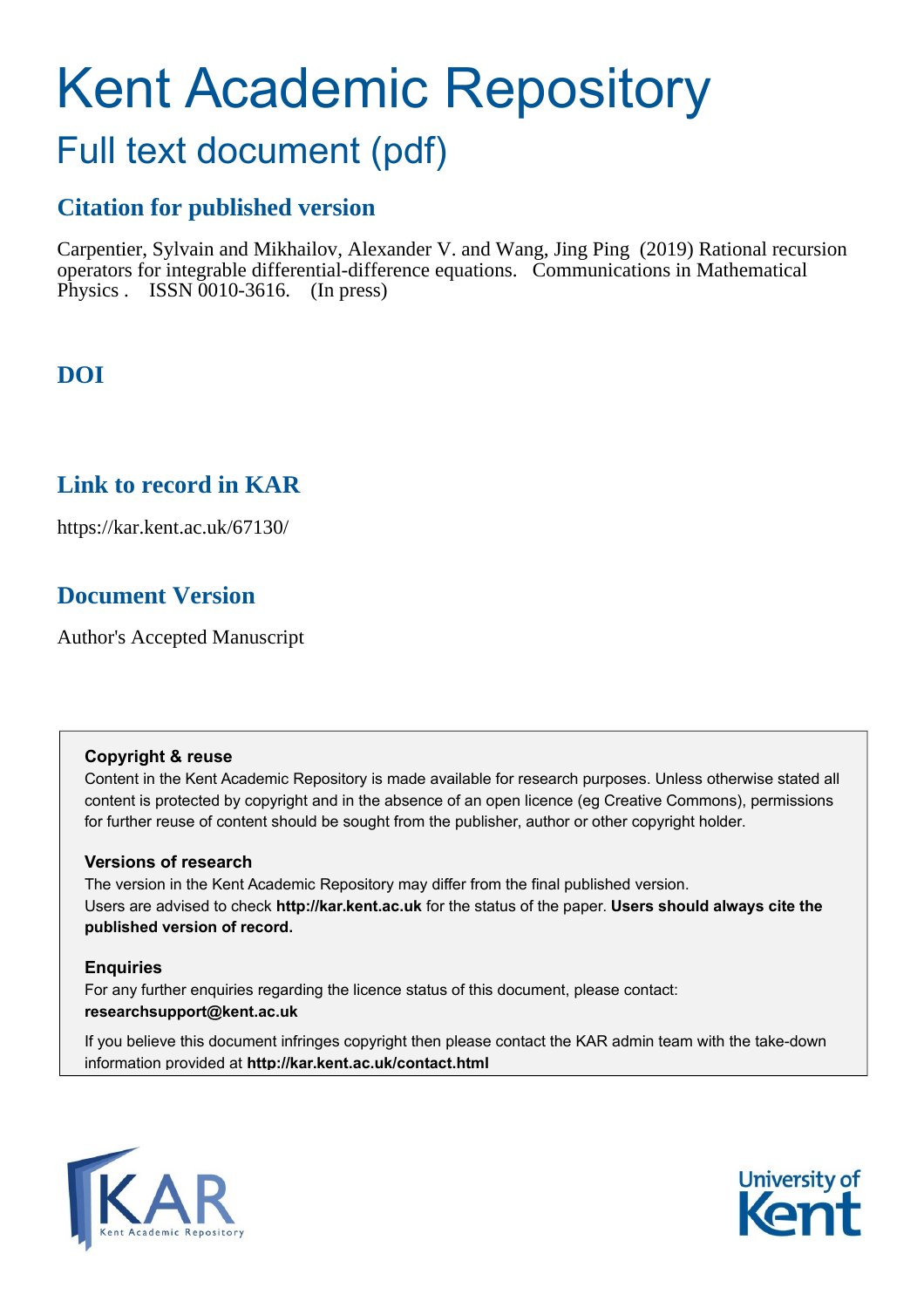# Rational recursion operators for integrable differential–difference equations

Sylvain Carpentier<sup>‡</sup>, Alexander V. Mikhailov<sup>\*</sup> and Jing Ping Wang<sup>†</sup> ‡ Mathematics Department, Columbia University, USA † School of Mathematics, Statistics & Actuarial Science, University of Kent, UK  $\star$  Applied Mathematics Department, University of Leeds, UK

#### Abstract

In this paper we introduce the concept of preHamiltonian pairs of difference operators, demonstrate their connections with Nijenhuis operators and give a criteria for the existence of weakly nonlocal inverse recursion operators for differential–difference equations. We begin with a rigorous setup of the problem in terms of the skew field of *rational* (pseudo–difference) operators over a difference field with a zero characteristic subfield of constants and the principal ideal ring of matrix rational (pseudo–difference) operators. In particular, we give a criteria for a rational operator to be weakly nonlocal. A difference operator is called preHamiltonian, if its image is a Lie subalgebra with respect to the Lie bracket on the difference field. Two preHamiltonian operators form a preHamiltonian pair if any linear combination of them is preHamiltonian. Then we show that a preHamiltonian pair naturally leads to a Nijenhuis operator, and a Nijenhuis operator can be represented in terms of a preHamiltonian pair. This provides a systematic method to check whether a rational operator is Nijenhuis. As an application, we construct a preHamiltonian pair and thus a Nijenhuis recursion operator for the differential–difference equation recently discovered by Adler & Postnikov. The Nijenhuis operator obtained is not weakly nonlocal. We prove that it generates an infinite hierarchy of local commuting symmetries. We also illustrate our theory on the well known examples including the Toda, the Ablowitz–Ladik and the Kaup–Newell differential–difference equations.

# 1 Introduction

The existence of an infinite hierarchy of commuting symmetries is one of a characteristic property of integrable systems. Symmetries can be generated by recursion operators [1, 2], which are often pseudo–differential and map a symmetry to a new symmetry. An important property of recursion operators, called the Nijenhuis property, is to generate an abelian Lie algebra of symmetries. Such property has been independently studied by Fuchssteiner [3] and Magri [4]. To prove that a pseudo–differential operator is a Nijenhuis operator and it generates an infinite hierarchy of local symmetries is a challenging problem. In the most common case of weakly nonlocal Nijenhuis operators this problem has been addressed in [5, 6, 7]. The relations between bi-Hamiltonian structures and Nijenhuis operators have been studied in papers of Gel'fand & Dorfman [8, 9] and Fuchssteiner & Fokas [10, 11]. Recently a rigorous approach to pseudo–differential Hamiltonian operators have been developed in the series of papers by Barakat, De Sole, Kac and Valeri [12, 13, 14].

The theory of integrable differential–difference equations is much less developed. The basic concepts for symmetries, conservation laws and Hamiltonian operators were formulated in the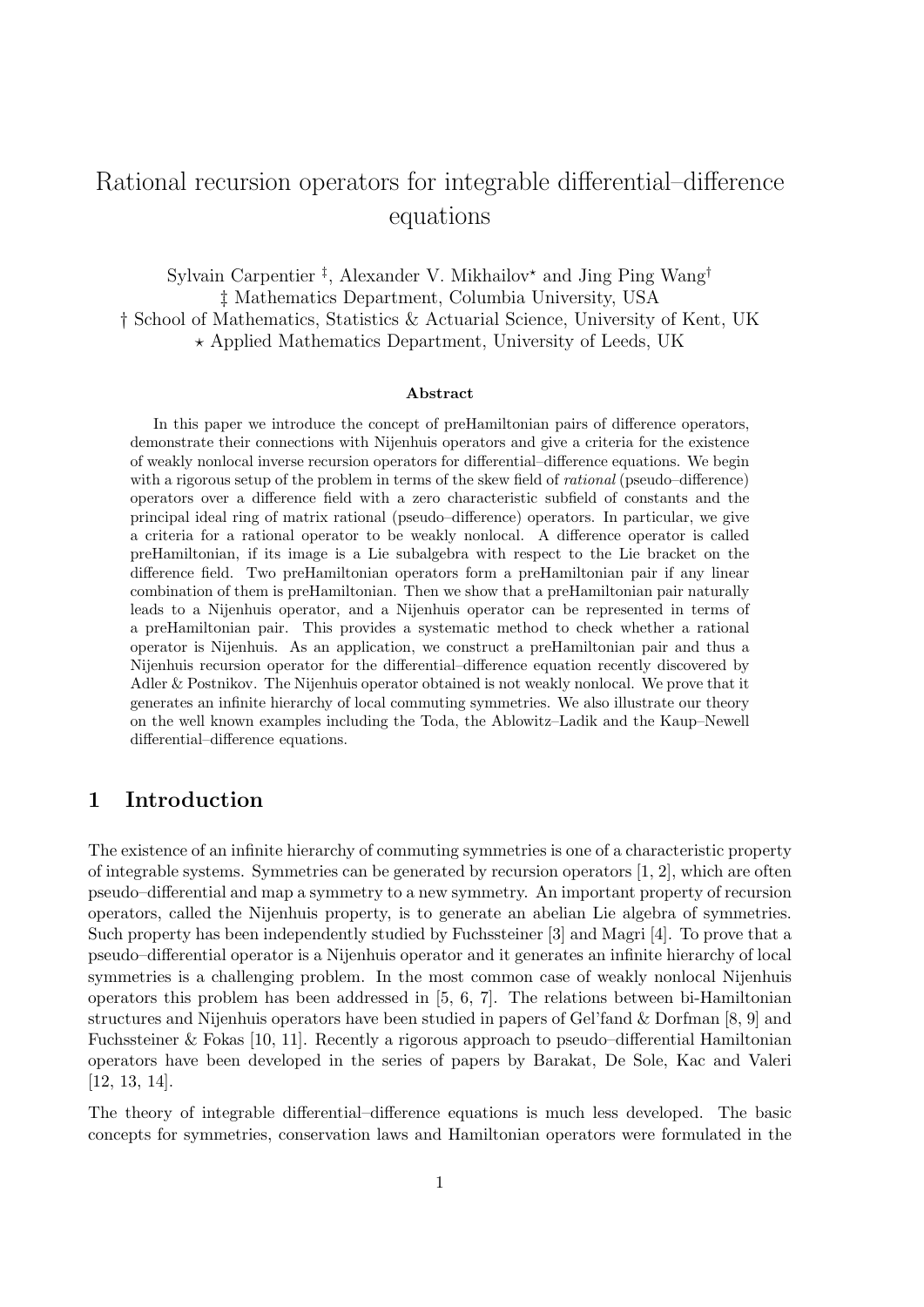frame of a variational complex in [15]. The aim of this paper is to build up a rigorous setting for rational matrix (pseudo–difference) operators suitable for the study of integrable differential– difference systems. We introduce and study preHamiltonian pairs of difference operators, their connections with Nijenhuis operators and the existence of weakly nonlocal inverse recursion operators for differential–difference equations.

Let us consider the well-known Volterra chain

$$
u_t = u(u_1 - u_{-1}), \t\t(1)
$$

where u is a function of a lattice variable  $n \in \mathbb{Z}$  and time t. Here we use the notations

$$
u_t = \partial_t(u), \quad u_j = \mathcal{S}^j u(n,t) = u(n+j,t)
$$

and  $S$  is the shift operator. It possesses a recursion operator

$$
R = uS + u + u_1 + uS^{-1} + u(u_1 - u_{-1})(S - 1)^{-1}\frac{1}{u},
$$

where  $(S-1)^{-1}$  stands for the inverse of  $S-1$ . Thus this operator is only defined on  $u \operatorname{Im}(\mathcal{S}-1)$ . It is a Nijenhuis operator and generates a commutative hierarchy of symmetries:

$$
u_{t_j} = R^j(u_t) = R^j(u(u_1 - u_{-1})), \qquad j = 0, 1, 2, \cdots.
$$

The concept of Hamiltonian pairs was introduced by Magri [16]. He found that some systems admitted two distinct but compatible Hamiltonian structures (a Hamiltonian pair) and named them twofold Hamiltonian system, nowadays known as bi-Hamiltonian systems. The Volterra chain is a bi-Hamiltonian system and it can be written

$$
u_t = H_1 \, \delta_u u = H_2 \, \delta_u \frac{\ln u}{2},
$$

where  $\delta_u$  is variational derivative with respect to the dependent variable u and two difference operators

$$
H_1 = u(S - S^{-1})u;
$$
  
\n
$$
H_2 = u(SuS + uS + Su - uS^{-1} - S^{-1}u - S^{-1}uS^{-1})u
$$

form a Hamiltonian pair. The Nijenhuis recursion operator of the Volterra chain can be obtained via the Hamiltonian pair, that is,  $R = H_2 H_1^{-1}$ . This decomposition is known as the Lenard scheme used to construct the hierarchies of infinitely many symmetries and cosymmetries.

Notice that the above difference operators have a right common factor:

$$
H_1 = u(S-1)(1+S^{-1})u; \qquad H_2 = u(1+S)(uS - S^{-1}u)(1+S^{-1})u.
$$

This implies that

$$
R = AB^{-1}
$$
, where  $A = u(S + 1)(uS - S^{-1}u)$  and  $B = u(S - 1)$ . (2)

Here operators  $A$  and  $B$  are not skew-symmetric, and thus not Hamiltonian. However, like in the case of Hamiltonian pairs, the image of  $A$  and  $B$ , as well as the image of linear combinations of these two operators, form a Lie subalgebra. Such operators we call preHamiltonian operator. In this paper, we explore properties of such operators and their relations with Nijenhuis operators. For the differential case some of these results have been obtained in [17]. The main difference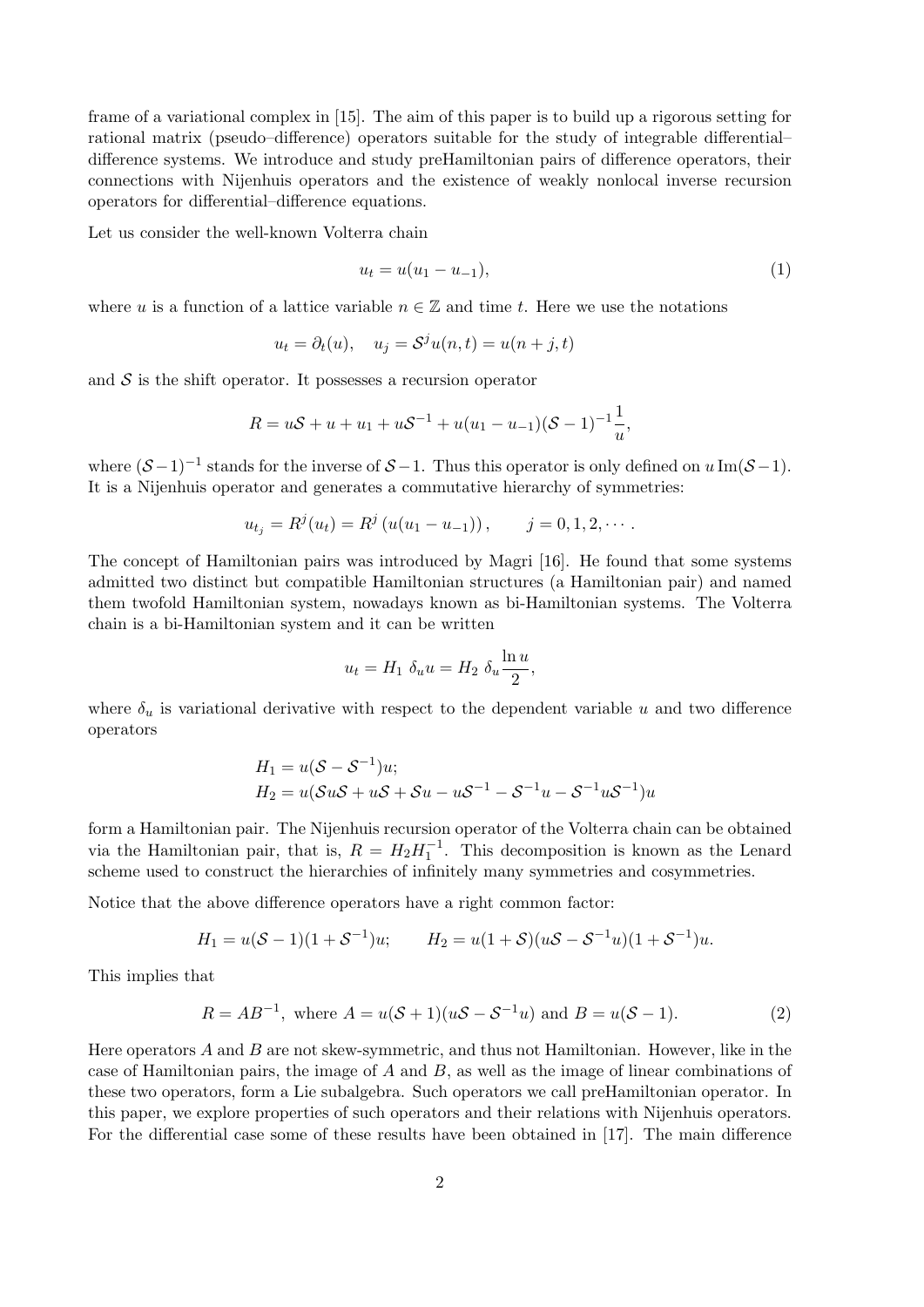between differential operators and difference operators lies in that the total derivative is a derivation and the shift operator  $\mathcal S$  is an automorphism. The set of invertible difference operators is much richer than in the differential case. In the scalar case all difference operators of the form  $a\mathcal{S}^j$ , where a is a difference function and  $j \in \mathbb{Z}$ , are invertible, while in the differential case, the only invertible operators are operators of multiplication by a function. The definition of the order of difference and differential operators are essentially different.

The arrangement of this paper is as follows: In Section 2, we define a difference field F, the Lie algebra  $A$  of its evolutionary derivations (or evolutionary vector fields) which is a subalgebra of Der F and discuss algebraic properties of the noncommutative ring of difference operators. In particular, we show that it is a right and left Euclidean domain and satisfies the right (left) Ore property. Then we define the skew field of rational (pseudo–difference) operators, i.e. operators of the form  $AB^{-1}$ , where A and B are difference operators. Next we discuss the relation between rational operators and weakly nonlocal operators, namely we formulate a criteria for a rational operator to be weakly nonlocal. Finally we adapt all these results to rational matrix difference operators by defining the order of the operator as the order of its Dieudonné determinant. In Section 3 we define preHamiltonian difference operators as operators on F whose images define a Lie subalgebra in A. We explore the interrelation between preHamiltonian pairs and Nijenhuis operators. We show that if operators  $A$  and  $B$  form a preHamiltonian pair, then  $R = AB^{-1}$  is Nijenhuis. Conversely, if R is Nijenhuis and B is preHamiltonian, then A and B form a preHamiltonian pair. These two sections are the theoretical foundation of the paper. In Section 4, we give basic definitions such as symmetries, recursion operators and Hamiltonian for differential–difference equations. We also show how operators  $A$  and  $B$  are related to the equation if  $AB^{-1}$  is its recursion operator. In the next two sections we apply the theoretical results in Section 2 and 3 to integrable differential–difference equations. In Section 5, we construct a recursion operator for a new integrable equation derived by Adler and Postnikov in [18]:

$$
u_t = u^2(u_2u_1 - u_{-1}u_{-2}) - u(u_1 - u_{-1}),
$$

using its Lax representation presented in the same paper. The obtained recursion operator is no longer weakly nonlocal. We show that it is indeed Nijenhuis by rewriting it as a rational difference operator and that it generates infinitely many commuting local symmetries. To improve the readability, we put some technical lemmas used for the proof of the main result on the locality of commuting symmetries in Appendix B. For some integrable differential–difference equations, such as the Ablowitz-Ladik Lattice [19], the recursion operator and its inverse are both weakly nonlocal. In Section 6, we apply the theoretical results from Section 2 to check whether the inverse recursion operators are weakly nonlocal, and if so, we demonstrate how to cast them in the weakly nonlocal form. To illustrate the method we choose four typical examples. However, the method is general and it can be applied to any integrable differential–difference system, including all systems listed in [20]. At the end of the paper we give a short conclusion and discussion on our new results on relation between preHamiltonian and Hamiltonian operators. To be self-contained, we also include Appendix A, containing some basic definitions for a unital non-commutative ring.

# 2 Algebraic properties of difference operators

In this section, we give a definition of rational difference operators and explore their properties. The main objects of our study in this paper are systems of evolutionary differential–difference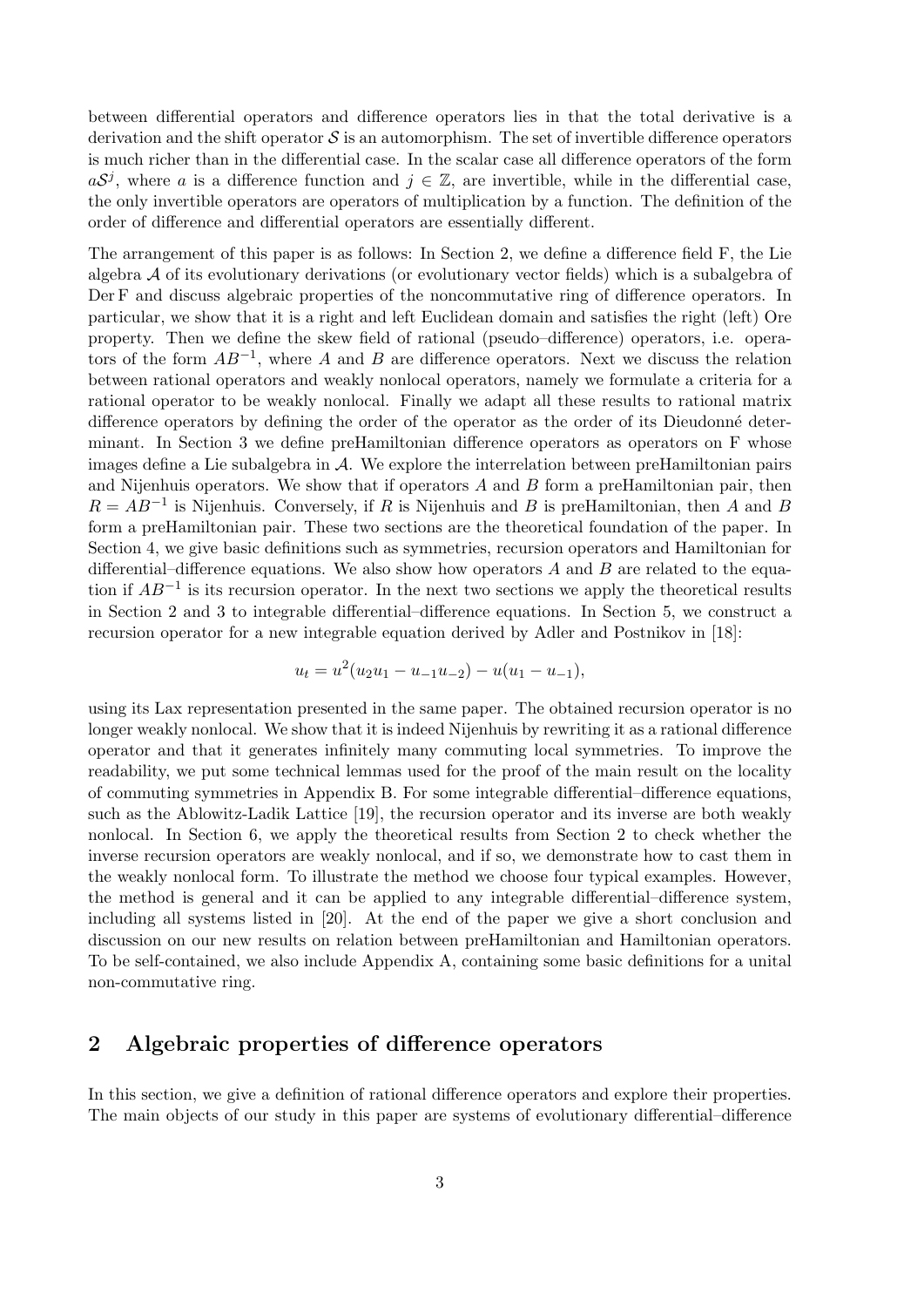equations and hidden structures associated with them. We first consider the scalar case. A generalization to the multi-component case will be discussed in the end of this section.

#### 2.1 Difference field and its derivations

Let k be a zero characteristic base field, such as  $\mathbb C$  or  $\mathbb R$ . We define the polynomial ring

$$
K = k[\ldots, u_{-1}, u_0, u_1, \ldots]
$$

of the infinite set of variables  $\{u\} = \{u_k; k \in \mathbb{Z}\}\$  and the corresponding field of fractions

$$
F = k(\ldots, u_{-1}, u_0, u_1, \ldots).
$$

It is assumed that every element of K and F depends on a finite number of variables only. We will denote  $F^*$  the subset of nonzero elements  $F^* = F \setminus \{0\}$  of F.

There is a natural automorphism  $S$  of the field F, which we call the shift operator, defined as

$$
S: a(u_k, \ldots, u_r) \mapsto a(u_{k+1}, \ldots, u_{r+1}), \quad S: \alpha \mapsto \alpha, \qquad a(u_k, \ldots, u_r) \in F, \quad \alpha \in k.
$$

For  $a = a(u_k, \ldots, u_r) \in F$  we will often use notation

$$
a_i = \mathcal{S}^i(a) = a(u_{k+i}, \dots, u_{r+i}), \qquad i \in \mathbb{Z},
$$

and omit index zero at  $a_0$  or  $u_0$  when there is no ambiguity. The field F equipped with the automorphism  $S$  is a difference field and the base field k is its subfield of constants.

The reflection  $\mathcal T$  of the lattice  $\mathbb Z$  defined by

$$
\mathcal{T}: a(u_k, \ldots, u_r) \mapsto a(u_{-k}, \ldots, u_{-r}), \quad \mathcal{T}: \alpha \mapsto \alpha, \qquad a(u_k, \ldots, u_r) \in \mathcal{F}, \quad \alpha \in \mathcal{K},
$$

is another obvious automorphism of F and K. The composition  $S\mathcal{T}ST = Id$  is the identity map. Thus the automorphisms  $S, \mathcal{T}$  generate the infinite dihedral group  $\mathbb{D}_{\infty}$  and the subgroup generated by  $S$  is normal.

The automorphism  $\mathcal T$  defines a  $\mathbb{Z}_2$  grading of the difference field F (and ring K  $\subset$  F):

$$
F = F_0 \oplus F_1, \qquad F_0 \cdot F_0 = F_0, \quad F_0 \cdot F_1 = F_1, \quad F_1 \cdot F_1 = F_0,
$$

where  $F_k = \{a \in F \mid \mathcal{T}(a) = (-1)^k a\}.$ 

Partial derivatives  $\frac{\partial}{\partial u_i}$ ,  $i \in \mathbb{Z}$  are commuting derivations of F satisfying the conditions

$$
S\frac{\partial}{\partial u_i} = \frac{\partial}{\partial u_{i+1}}S, \qquad \mathcal{T}\frac{\partial}{\partial u_i} = \frac{\partial}{\partial u_{-i}}\mathcal{T}.
$$
 (3)

A derivation of F is said to be evolutionary if it commutes with the shift operator  $S$ . Such derivation is completely determined by one element of  $f \in F$  and is of the form

$$
X_f = \sum_{i \in \mathbb{Z}} \mathcal{S}^i(f) \frac{\partial}{\partial u_i}, \qquad f \in \mathcal{F}.
$$
 (4)

An element f is called the characteristic of the evolutionary derivation  $X_f$ . The action of  $X_f(a)$ for  $a \in F$  can also be represented in the form

$$
X_f(a) = a_*[f],
$$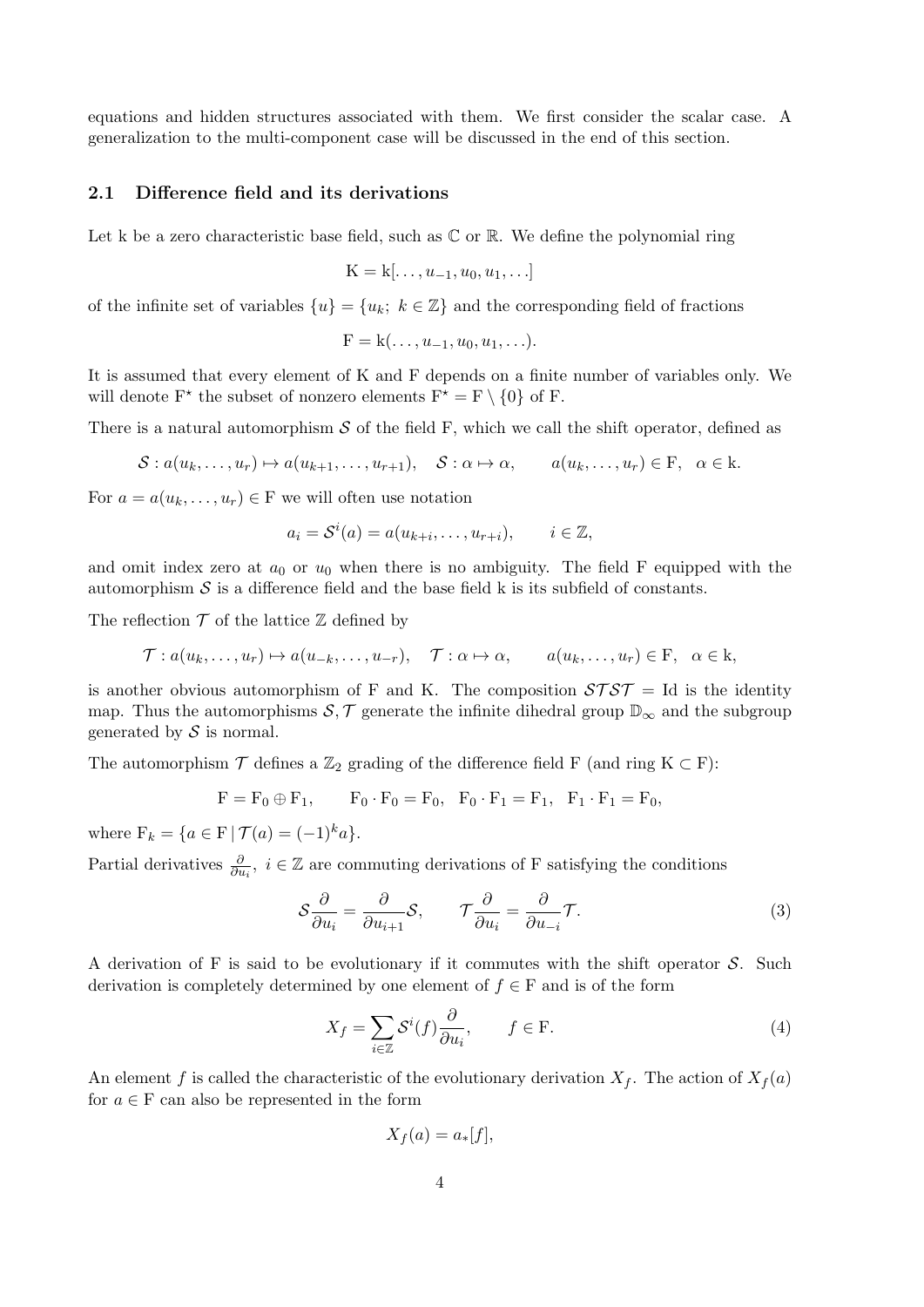where  $a_*[f]$  is the Fréchet derivative of  $a = a(u_p, \ldots, u_q)$  in the direction f defined as

$$
a_*[f] := \frac{d}{d\epsilon}a(u_p + \epsilon f_p, \dots, u_q + \epsilon f_q)|_{\epsilon=0} = \sum_{i=p}^q \frac{\partial a}{\partial u_i}f_i.
$$

The Fréchet derivative of  $a = a(u_p, \ldots, u_q)$  is a difference operator represented by a finite sum

$$
a_* = \sum_{i=p}^{q} \frac{\partial a}{\partial u_i} \mathcal{S}^i.
$$
 (5)

It is obvious that

$$
(\mathcal{T}a)_* = \sum_{i=p}^q \mathcal{T}\left(\frac{\partial a}{\partial u_i}\right) \mathcal{S}^{-i}.
$$

Evolutionary derivations form a Lie subalgebra  $A$  in the the Lie algebra Der F. Indeed,

$$
\alpha X_f + \beta X_g = X_{\alpha f + \beta g}, \qquad \alpha, \beta \in \mathbf{k},
$$
  

$$
[X_f, X_g] = X_{[f,g]},
$$

where  $[f, g] \in F$  denotes the Lie bracket

$$
[f,g] = X_f(g) - X_g(f) = g_*[f] - f_*[g].\tag{6}
$$

Lie bracket (6) is k–bilinear, anti-symmetric and satisfies the Jacobi identity. Thus F, equipped with the bracket  $(6)$ , has a structure of a Lie algebra over k.

The reflection  $\mathcal T$  acts naturally on evolutionary vector derivations

$$
\mathcal{T}: X_f \mapsto X_{\mathcal{T}(f)} = \mathcal{T} \cdot X_f \cdot \mathcal{T}.
$$

Thus the  $A$  is a graded Lie algebra

$$
\mathcal{A}=\mathcal{A}_0\oplus \mathcal{A}_1, \qquad [\mathcal{A}_0,\mathcal{A}_0]\subset \mathcal{A}_0,\ [\mathcal{A}_0,\mathcal{A}_1]\subset \mathcal{A}_1,\ [\mathcal{A}_1,\mathcal{A}_1]\subset \mathcal{A}_0,
$$

where  $\mathcal{A}_k = \{X \in \mathcal{A} | \mathcal{T}(X) = (-1)^k X\}.$ 

#### 2.2 Rational Difference Operators

In this section we give definitions of difference operators and rational pseudo–difference operators, which for simplicity we shall call rational operators. We refer to the Appendix A for general results and definitions related to principal ideal domains. Although Corollary 1 and the first part of Proposition 2 follow directly from Proposition 1 in the abstract setting of Euclidean domains, we provide complete proofs for the sake of completeness.

**Definition 1.** A difference operator B of order ord  $B := (M, N)$  with coefficients in F is a finite sum of the form

$$
B = b^{(N)}S^{N} + b^{(N-1)}S^{N-1} + \dots + b^{(M)}S^{M}, \quad b^{(N)}b^{(M)} \neq 0, \ b_{k} \in F, \quad M \leq N, \ N, M \in \mathbb{Z}.
$$
 (7)

The total order of B is defined as  $\text{Ord} B = N - M$ . The total order of the zero operator is minus infinity  $\text{Ord } 0 := -\infty$  by definition.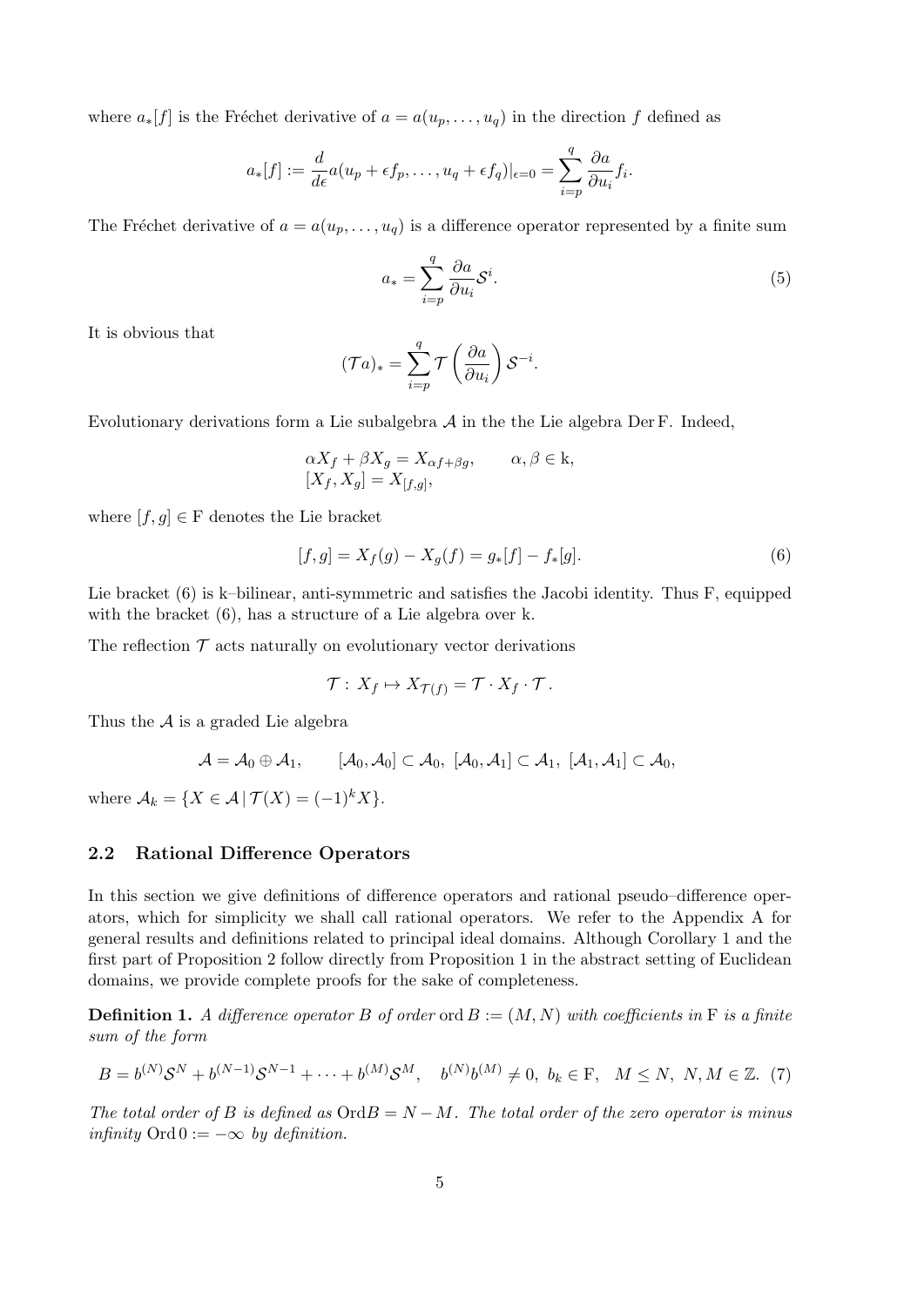The Fréchet derivative (5) is an example of a difference operator of order  $(p, q)$  and total order Ord  $a_* = q - p$ . For an element  $f \in F$  the order and total order are defined as ord  $f_*$  and Ord  $f_*$ respectively.

Difference operators form a unital ring  $\mathcal{R} = F[\mathcal{S}, \mathcal{S}^{-1}]$  of Laurent polynomials in S with coefficients in F, where multiplication is defined by

$$
aS^n \cdot bS^m = aS^n(b)S^{n+m} = ab_nS^{n+m}.
$$
\n(8)

This multiplication is associative, but non-commutative. The definitions of some basic concepts for a unital associative ring are presented in the Appendix A.

From the above definition it follows that if A is a difference operator of order ord  $A = (p, q)$ , then ord  $(S^n \cdot A \cdot S^m) = (p + n + m, q + n + m)$  and  $\text{Ord}(S^n \cdot A \cdot S^m) = \text{Ord } A = q - p$ . For any  $A, B \in \mathcal{R}$  we have  $\text{Ord}(AB) = \text{Ord}A + \text{Ord}B$ . Thus the total order is homomorphisms of the multiplicative monoid  $\mathcal R$  to  $\mathbb{Z}_{\geq 0} \cup \{\infty\}.$ 

The reflection  $\mathcal T$  can be extended to an automorphism of  $\mathcal R$  given by

$$
\mathcal{T} \cdot a\mathcal{S}^m \cdot \mathcal{T} = \mathcal{T}(a)\mathcal{S}^{-m}
$$

and defines a grading of  $R$  as follows:

$$
\mathcal{R} = \mathcal{R}_0 \oplus \mathcal{R}_1, \qquad \mathcal{R}_k = \{ A \in \mathcal{R} \mid \mathcal{T} \cdot A \cdot \mathcal{T} = (-1)^k A \}.
$$

It is obvious that  $\mathrm{Ord}(\mathcal{T} \cdot A \cdot \mathcal{T}) = \mathrm{Ord} A$ .

A difference operator which has only one term  $aS^n$ ,  $a \in F^*$ ,  $n \in \mathbb{Z}$  is called a *monomial* difference operator. The set of monomial difference operators are of the form  $aS<sup>n</sup>$ ,  $a \neq 0$ . They have total order equal to zero and are invertible in  $R$ . Monomial difference operators equipped with multiplication (8) form a nonabelian group

$$
\mathcal{R}^* = \{ a\mathcal{S}^n \mid a \in \mathcal{F}^*, \ n \in \mathbb{Z} \}.
$$

We will use the notation  $LT(B)$  for a monomial difference operator representing the leading term of a difference operator which is the naturally ordered sum. For the operator  $B$  in (7), we have  $LT(B) = b^{(N)}S^N$ .

**Proposition 1.** The ring  $\mathcal R$  is a right and left Euclidean domain.

*Proof.* Let us show that R is a right Euclidean, that is for any  $A, B \in \mathcal{R}$  there exist unique  $Q, R \in \mathcal{R}$  such that  $A = B \cdot Q + R$  and either  $R = 0$  or  $\text{Ord } R < \text{Ord } B$ . First we prove the existence of Q, R. If  $A = 0$ , then we can take  $Q = R = 0$ . If  $A \neq 0$  and  $\text{Ord } A < \text{Ord } B$ , we can take  $Q = 0$ ,  $R = A$ . For  $\text{Ord } A \geq \text{Ord } B$  we proceed by induction on  $\text{Ord } A$ . If Ord  $A = 0$  (Ord B), then  $A = aS^N$ ,  $B = bS^M$  for some  $N, M \in \mathbb{Z}$  and they are invertible. Thus  $A = BB^{-1}A$  and we can take  $R = 0$ ,  $Q = B^{-1}A = S^{-M}(a/b)S^{N-M}$ . Finally, consider the case Ord  $A = n \ge 1$ , Ord  $B = m$ ,  $n \ge m$  and assume that the statement is true for all operators A with total order less than n. Let the leading terms  $LT(A) = aS^N$  and  $LT(B) = bS^M$ . The difference operator  $\hat{A} = A - B \cdot (bS^M)^{-1} \cdot aS^N$  has  $\text{Ord } \hat{A} < \text{Ord } A = n$ . Hence we can use the induction assumption and find  $\hat{Q}$ ,  $\hat{R}$ , such that  $\hat{A} = B\hat{Q} + \hat{R}$  and either  $\hat{R} = 0$  or Ord  $\hat{R} < \text{Ord} B$ . Thus

$$
A - B \cdot (bS^M)^{-1} \cdot aS^N = B\hat{Q} + \hat{R},
$$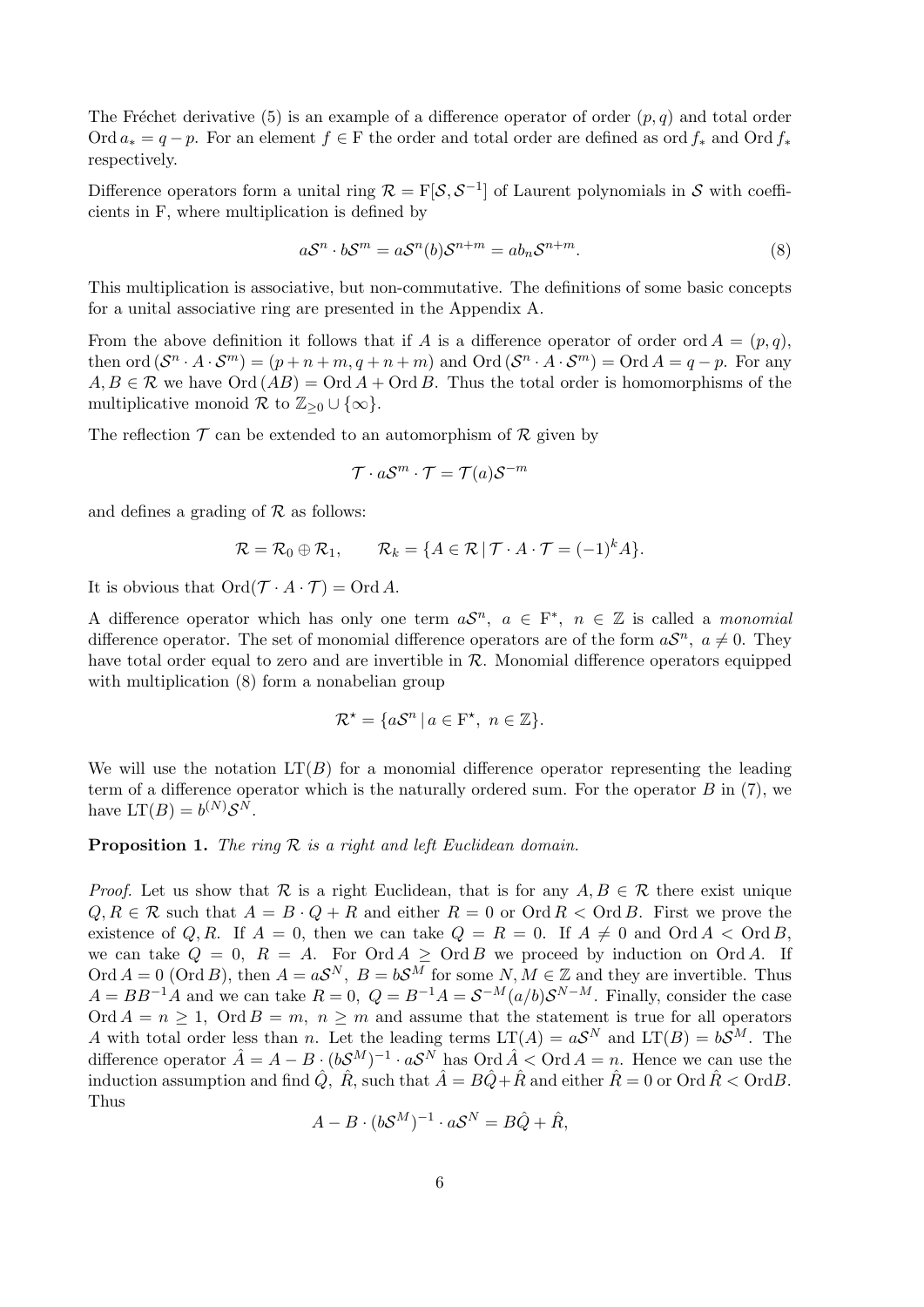that is,

$$
A = B((bS^M)^{-1} \cdot aS^N + \hat{Q}) + \hat{R}.
$$

Therefore  $Q = (bS^M)^{-1} \cdot aS^N + \hat{Q}$  and  $R = \hat{R}$ . As for the uniqueness, if one has  $BQ + R = B\tilde{Q} + \tilde{R}$ with  $\text{Ord } R < \text{Ord } \tilde{R} < \text{Ord } B$ , then  $B(Q - \tilde{Q}) = \tilde{R} - R$ . If  $Q \neq \tilde{Q}$  we arrive to a contradiction since  $\text{Ord}(B(Q-\tilde{Q}))$  >  $\text{Ord}(\tilde{R}-R)$ . Thus  $Q=\tilde{Q}$  and  $R=\tilde{R}$ . The proof of the left Euclidean property is similar.  $\Box$ 

**Corollary 1.** Every right (left) ideal of the ring  $\mathcal{R}$  is principal and generated by a unique element  $A \in \mathcal{R}$  of minimal possible order with the leading term  $LT(A) = 1$ .

*Proof.* The zero ideal is obviously principal, it is generated by 0. Let  $J \subset \mathcal{R}$  be a right ideal and  $\hat{A} \in J$  be an element of least possible total order. The element  $A = \hat{A} \cdot LT(\hat{A})^{-1} \in J$ , is of the same total order and with the leading term  $LT(A) = 1$ . Then for any other element  $B \in J$  we have  $B = AQ + R$  with either  $R = 0$  or  $\text{Ord } R < \text{Ord } A$ . Since  $B \in J$ , we conclude that  $R = 0$ , otherwise Ord  $R <$  Ord A, which is in contradiction with the assumption that A has the least possible order. Such element A is obviously unique. If we assume the existence of  $\tilde{A} \in J$ ,  $\text{Ord } \tilde{A} = \text{Ord } A$ ,  $LT(\tilde{A}) = 1$ , then  $A - \tilde{A} \in J$  and  $\text{Ord } (A - \tilde{A}) < \text{Ord } A$ . The latter is in contradiction with the assumption that  $A$  has the least possible order. In a similar way we show that  $R$  is a left principal ideal ring.  $\Box$ 

**Proposition 2.** The ring R satisfies the right (left) Ore property, that is, for any  $A, B \in \mathcal{R}$ their exist  $A_1, B_1$ , not both equal to zero, such that  $AB_1 = BA_1$ , (resp.  $B_1A = A_1B$ ). In other words, the right (left) ideal AR ∩ BR (resp.  $R A \cap RB$ ) is nontrivial. Its generator M has total order  $\text{Ord}A+\text{Ord}B-\text{Ord}D$ , where D is the greatest left (resp. right) common divisor of A and B.

*Proof.* Let us assume that  $\text{Ord }A \geq \text{Ord }B$  (otherwise we swap and rename A, B). If  $B=0$ , then  $B_1 = 0$ . If  $B \neq 0$ , we prove the claim by induction on Ord B. We assume that the statement is true for any B with  $\text{Ord }B < k$  and we will show that it is also true for any B,  $\text{Ord }B = k$ . Since R is right Euclidean, there exist  $Q, R$  such that  $A = BQ + R$  and either  $R = 0$  or  $\text{Ord } R < \text{Ord } B$ . If  $R = 0$  we take  $A_1 = Q$ ,  $B_1 = 1$  and we are done. Since Ord  $R < k$ , there exist  $\hat{B}$ ,  $\hat{R}$  such that  $B\hat{R} = R\hat{B}$ ,  $\text{Ord}\hat{R} \leq \text{Ord}R$  and  $\text{Ord}\hat{B} \leq \text{Ord}B$ . Thus

$$
A\hat{B} = (BQ + R)\hat{B} \Leftrightarrow A\hat{B} = B(Q\hat{B} + \hat{R})
$$

and we can take  $A_1 = Q\hat{B} + \hat{R}$ ,  $B_1 = \hat{B}$ . Finally, we can see that  $\text{Ord}_{1} \leq \text{Ord}_{1}$  and  $\text{Ord}B_1 \leq \text{Ord}B$ . The proof of the left Ore property is similar.

We proved that for any  $A, B \in \mathcal{R}$  not both zero, the ideal  $\mathcal{I} = A\mathcal{R} \cap B\mathcal{R}$  is not trivial. Since  $\mathcal{R}$ is both a right and left principal ideal ring,  $\mathcal I$  is generated by a difference operator  $M, \mathcal I = M\mathcal R$ . In particular,  $M = AB_1 = BA_1$  for some difference operators  $B_1$  and  $A_1$ . From the first part of the proof, we know that  $\mathrm{Ord}A\leq \mathrm{Ord}A+\mathrm{Ord}B$ . Let us assume that A and B are left coprime and that  $\text{Ord}\times \text{Ord}+\text{Ord}\mathcal{B}$ . The ideal  $\mathcal{J}=\mathcal{R}A_1\cap\mathcal{R}B_1$  is also nontrivial and generated by a difference operator N. We know that OrdN is at most  $\text{Ord}_{1}$  +  $\text{Ord}_{1}$ . M is an element of  $\mathcal J$ and  $\text{Ord}M = \text{Ord}A + \text{Ord}B_1 > \text{Ord}A_1 + \text{Ord}B_1 \geq \text{Ord}N$ , hence there exists a difference operator C such that  $M = CN$  and  $\text{Ord }C > 0$ . Let  $A_2$  and  $B_2$  be such that  $A_2B_1 = B_2A_1 = N$ . Then  $A = CA_2$  and  $B = CB_2$ , which contradicts the hypothesis that A and B are left coprime.  $\Box$ 

The fact that  $\mathcal R$  is a principal ideal domain gives sense to the notions of greatest common divisors and least common multiples (see Appendix A). The following lemma, which will be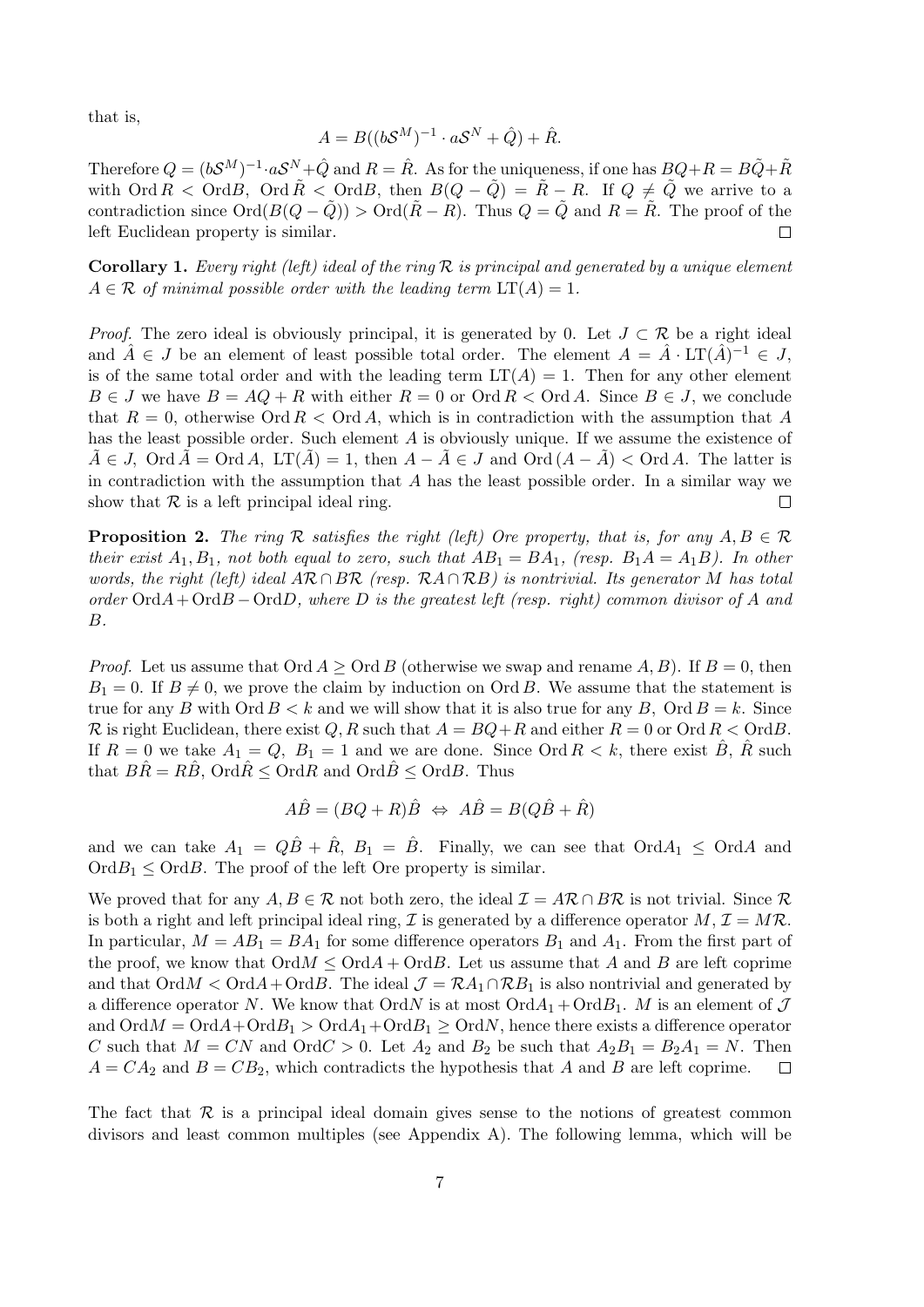used in Proposition 13, relates the images of two difference operators to the image of their right least common multiple.

Lemma 1. Let A and B be two nonzero left coprime difference operators with coefficients in F. Suppose that  $A(x) = B(y)$  for some  $x, y \in F$ . Let  $M = AC = BD$  be their right least common multiple. Then, there exists  $z \in F$  such that  $x = C(z)$  and  $y = D(z)$ . In particular  $Im A \cap Im B = Im M$ .

*Proof.* By definition of M, C and D are right coprime. It follows from the Bezout's Lemma that there exist two difference operators  $U$  and  $V$  such that

$$
UC + VD = 1.\t\t(9)
$$

Multiplying  $(9)$  on D and on C from the left we obtain

$$
DUC = (1 - DV)D,\t(10)
$$

$$
CVD = (1 - CU)C.\t(11)
$$

By assumption  $A$  and  $B$  are left coprime therefore it follows from Lemma 5 (ii) that there exist two difference operators  $P$  and  $Q$  such that

$$
1 - DV = PB, DU = PA
$$
  

$$
1 - CU = QA, CV = QB.
$$
 (12)

 $\Box$ 

Using the assumption  $A(x) = B(y)$  and the first line of (12) we get

$$
y = (PB + DV)(y) = PA(x) + DV(y) = D(U(x) + V(y)),
$$
\n(13)

and similarly using the second line of (12) we get

$$
x = (CU + QA)(x) = CU(x) + QB(x) = C(U(x) + V(y)).
$$
\n(14)

Hence, the statement holds with  $z = U(x) + V(y)$ .

The domain  $\mathcal R$  can be naturally embedded in the skew field of rational pseudo–difference operators, which we will call simply rational operators.

**Definition 2.** A rational (pseudo–difference) operator L is defined as  $L = AB^{-1}$  for some  $A, B \in \mathcal{R}$  and  $B \neq 0$ . The set of all rational operators is

$$
\mathcal{Q} = \{ AB^{-1} | A, B \in \mathcal{R}, B \neq 0 \}.
$$

**Remark 1.** The skew field Q is a minimal subfield of the skew field  $Q^L$  of the Laurent formal series

$$
\mathcal{Q}^{L} = \left\{ \sum_{n=k}^{\infty} a^{(-n)} \mathcal{S}^{-n} \mid a^{(l)} \in \mathcal{F}, \ l \in \mathbb{Z} \right\}
$$

containing R. As well as it is a minimal subfield of the skew field  $\mathcal{Q}^T$  of the Taylor formal series

$$
\mathcal{Q}^T = \left\{ \sum_{n=k}^{\infty} a^{(n)} \mathcal{S}^n \mid a^{(l)} \in \mathcal{F}, \ l \in \mathbb{Z} \right\}
$$

containing R. The skewfields  $Q^L$  and  $Q^T$  are isomorphic. The isomorphism is given by the reflection map  $\mathcal{T}$ .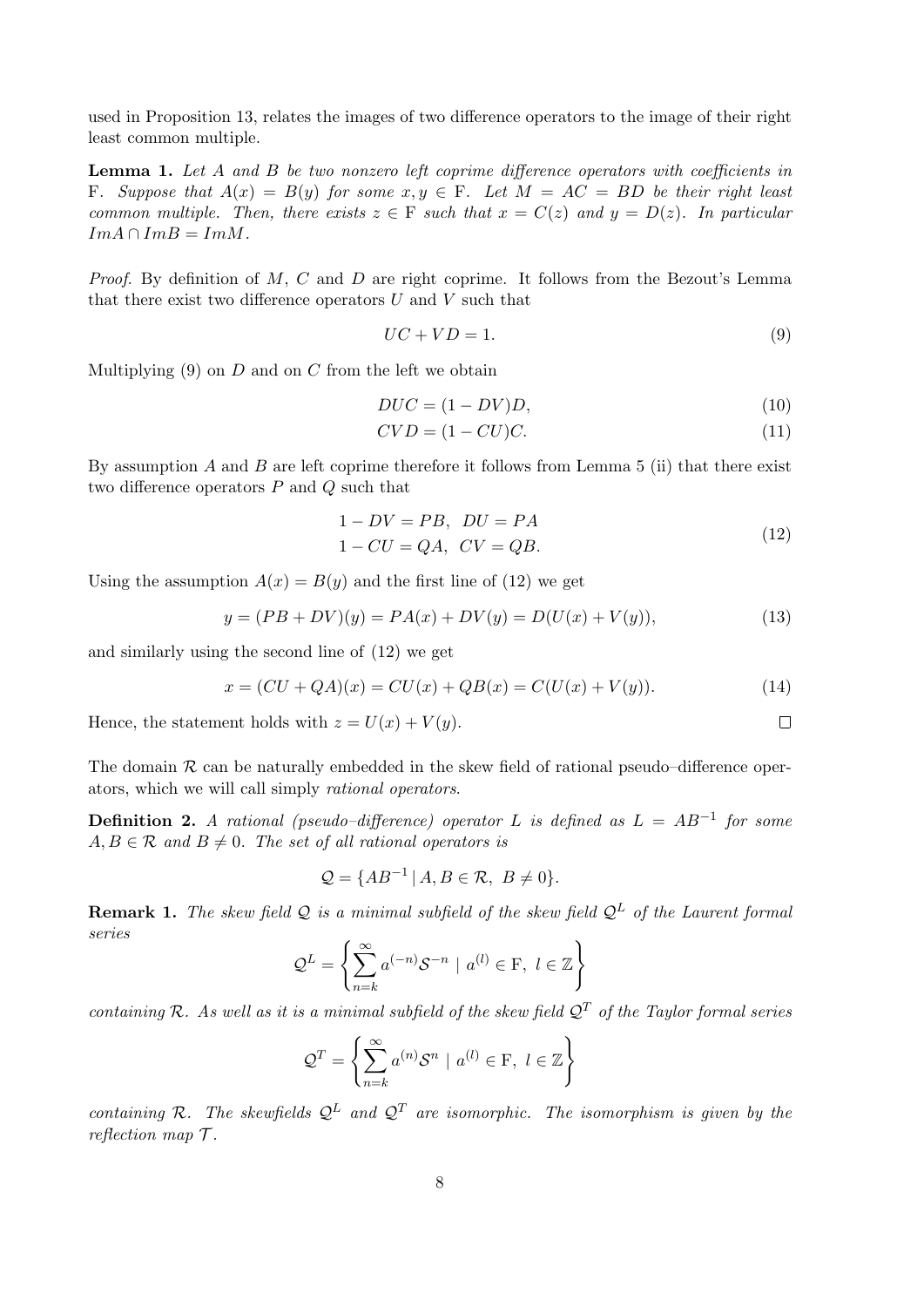**Proposition 3.** Any rational operator  $L = AB^{-1}$  can also be written in the form  $L = \hat{B}^{-1}\hat{A}$ with  $\hat{A}$ ,  $\hat{B} \in \mathcal{R}$  and  $\hat{B} \neq 0$ .

*Proof.* It follows from the Ore property that for any  $A, B \in \mathcal{R}$ ,  $B \neq 0$  there exist  $\hat{A}, \hat{B} \in \mathcal{R}$  and  $\hat{B} \neq 0$  such that  $\hat{B}A = \hat{A}B$ . Multiplying this expression on  $\hat{B}$  from the left and  $B^{-1}$  from the right we obtain  $L = AB^{-1} = \hat{B}^{-1}\hat{A}$ .  $\Box$ 

Thus any statement for the representation  $L = AB^{-1}$  can be easily reformulated to the representation  $L = \hat{B}^{-1}\hat{A}$ . In particular,

$$
Q = \{AB^{-1} | A, B \in \mathcal{R}, B \neq 0\} = \{B^{-1}A | A, B \in \mathcal{R}, B \neq 0\}.
$$

Proposition 4. Q is the skew field of rational operators over F.

*Proof.* We need to show that the set  $Q$  is closed under addition and multiplication. Let  $A, B, C, D \in \mathcal{R}$  with  $B \neq 0, D \neq 0$ . It follows from the Ore property that there exist nonzero  $\hat{B}, \hat{D} \in \mathcal{R}$  such that  $B\hat{D} = D\hat{B}$ . Hence

$$
AB^{-1} + CD^{-1} = (A\hat{D} + C\hat{B}) \cdot (B\hat{D})^{-1} \in \mathcal{Q}.
$$

Also there exist nonzero  $\hat{B}, \hat{C}$  such that  $B\hat{C} = C\hat{B}$ . Hence

$$
(AB^{-1}) \cdot (CD^{-1}) = (A\hat{C}) \cdot (D\hat{B})^{-1} \in \mathcal{Q}
$$

implying that  $\mathcal Q$  is also closed under multiplication.

**Proposition 5.** The decomposition  $L = AB^{-1}$ ,  $A, B \in \mathcal{R}$  of an element  $L \in \mathcal{Q}$  is unique if we require that B has a minimal possible total order with leading term  $LT(B) = 1$ . For any other decomposition  $L = \hat{A}\hat{B}^{-1}$ ,  $\hat{A}, \hat{B} \in \mathcal{R}$  there exists  $C \in \mathcal{R}$  such that  $\hat{A} = AC$ ,  $\hat{B} = BC$ . Moreover, if  $D^{-1}E$  is a (left) minimal decomposition of L, then  $\text{Ord }D = \text{Ord }B$ .

*Proof.* For a given  $L \in \mathcal{Q}$  the set

$$
J = \{ X \in \mathcal{R} \mid LX \in \mathcal{R} \}
$$

is a right ideal in R. Indeed, if  $X, Y \in J$ , then  $L(X + Y) = LX + LY \in \mathcal{R}$  meaning that  $X + Y \in J$ , and J is stable under right multiplication by any element of R. The ideal J is principal, and according to Corollary 1 it is generated by a unique element  $B$  of the least possible order, if we require that the leading term  $LT(B) = 1$ . Any other  $\hat{B} \in J$  can be represented as  $\hat{B} = BC$  where  $C \in \mathcal{R}$ , since B is a generator of the principal right ideal J. By Proposition 2, we know that a generator M of the left ideal generated by A and B has total order  $\text{Ord}+ \text{Ord}B$ . By definition of M there exist left coprime difference operators D and E such that  $DA = EB = M$ . Therefore  $D^{-1}E$  is a left minimal decomposition of L and  $\text{Ord}D = \text{Ord}B$ .  $\Box$ 

The definition of total order for difference operators (Definition 1) can be extended to rational operators:

$$
Ord(AB^{-1}):=Ord\ A-Ord\ B, \quad Ord(\hat{B}^{-1}\hat{A}):=Ord\hat{A}-Ord\hat{B}, \qquad A,B,\hat{A},\hat{B}\in\mathcal{R}.
$$
 (15)

**Definition 3.** A formal adjoint operator  $A^{\dagger}$  for any  $A \in \mathcal{Q}$  can be defined recursively:

 $\Box$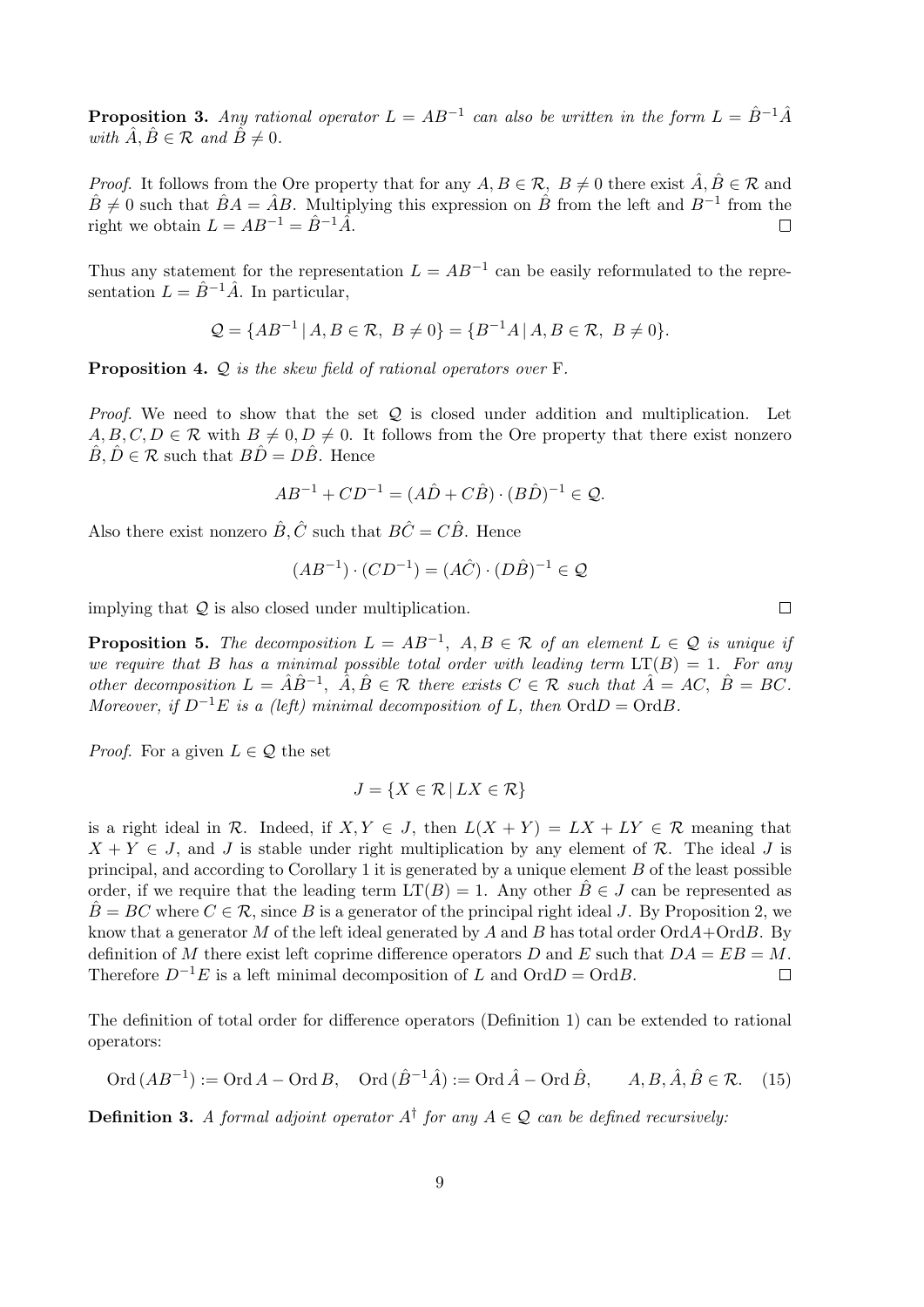1.  $a^{\dagger} = a$  for any  $a \in F$ , 2.  $S^{\dagger} = S^{-1}$ , 3.  $(A + B)^{\dagger} = B^{\dagger} + A^{\dagger}$  for any  $A, B \in \mathcal{Q}$ , 4.  $(A \cdot B)^{\dagger} = B^{\dagger} \cdot A^{\dagger}$  for any  $A, B \in \mathcal{Q}$ , 5.  $(A^{-1})^{\dagger} = (A^{\dagger})^{-1}$  for any  $A \in \mathcal{Q}$ .

In particular, We say an operator  $H \in \mathcal{Q}$  is skew-symmetric if  $H^{\dagger} = -H$ .

For example, we have

$$
((\mathcal{S} + a\mathcal{S}^{-1}) \cdot (b - \mathcal{S})^{-1})^{\dagger} = (b - \mathcal{S}^{-1})^{-1} \cdot (\mathcal{S}^{-1} + \mathcal{S}(a)\mathcal{S}), \qquad a, b \in \mathcal{F}.
$$

For any  $A \in \mathcal{Q}$ , if ord  $A = (p, q)$  then ord  $A^{\dagger} = (-q, -p)$ . Obviously Ord  $A^{\dagger} = \text{Ord }A$ .

## 2.3 Rational and weakly nonlocal difference operators

In the theory of integrable systems, the majority of  $1 + 1$ -dimensional integrable equations possesses weakly nonlocal [21] Nijenhuis recursion operators. For integrable differential–difference equations, weakly nonlocal operators are often rational operators with only a finite number of nonlocal terms of the form  $a(S-1)^{-1}b$ , where  $a, b \in F$ . In this section, we show how to write a weakly nonlocal operator as a rational operator and provide a way to test whether a rational operator is indeed weakly nonlocal. For the differential case, the answers are given by Lemma 4.5 in [17].

First we give a definition of the full kernel difference operators. We then prove that for such operators, their inverse are weakly nonlocal.

For a difference operator  $A \in \mathcal{R}$  it is obvious that

$$
\dim_{k} \operatorname{Ker} A \leq \operatorname{Ord} A. \tag{16}
$$

Indeed, if there is an element  $a \in F$  such that  $a \in \text{Ker } A$ , then we can represent  $A = \tilde{A}(\mathcal{S} - 1)\frac{1}{a}$ , where Ord  $\tilde{A} = \text{Ord }A - 1$ . Zero total order difference operator is invertible and thus it has a trivial kernel space. A difference operator of a nonzero order may also have a trivial kernel in F as well. For example  $\text{Ker}_k(\mathcal{S} - u) = 0$  since equation  $\mathcal{S}(v) = uv$  does not have a solution  $v \in \mathbb{F}$ .

**Definition 4.** We say that a difference operator has a full kernel in  $\mathbf{F}$  (is a full kernel operator) if the dimension of its kernel over the field k equals to the total order of the operator.

In what follows, we show how to construct a full kernel operator given the generators of its kernel and prove an important property of such operators.

**Proposition 6.** Assume that  $f^{(1)}, \dots, f^{(n)}$  are linearly independent over k in F. Then there exists a full kernel difference operator  $P \in \mathcal{R}$  such that the  $f^{(i)}$ ,  $i = 1, \dots, n$  span ker P.

*Proof.* We prove the statement by induction on n. If  $n = 1$ , we define

$$
P = (\mathcal{S} - 1) \frac{1}{f^{(1)}}.
$$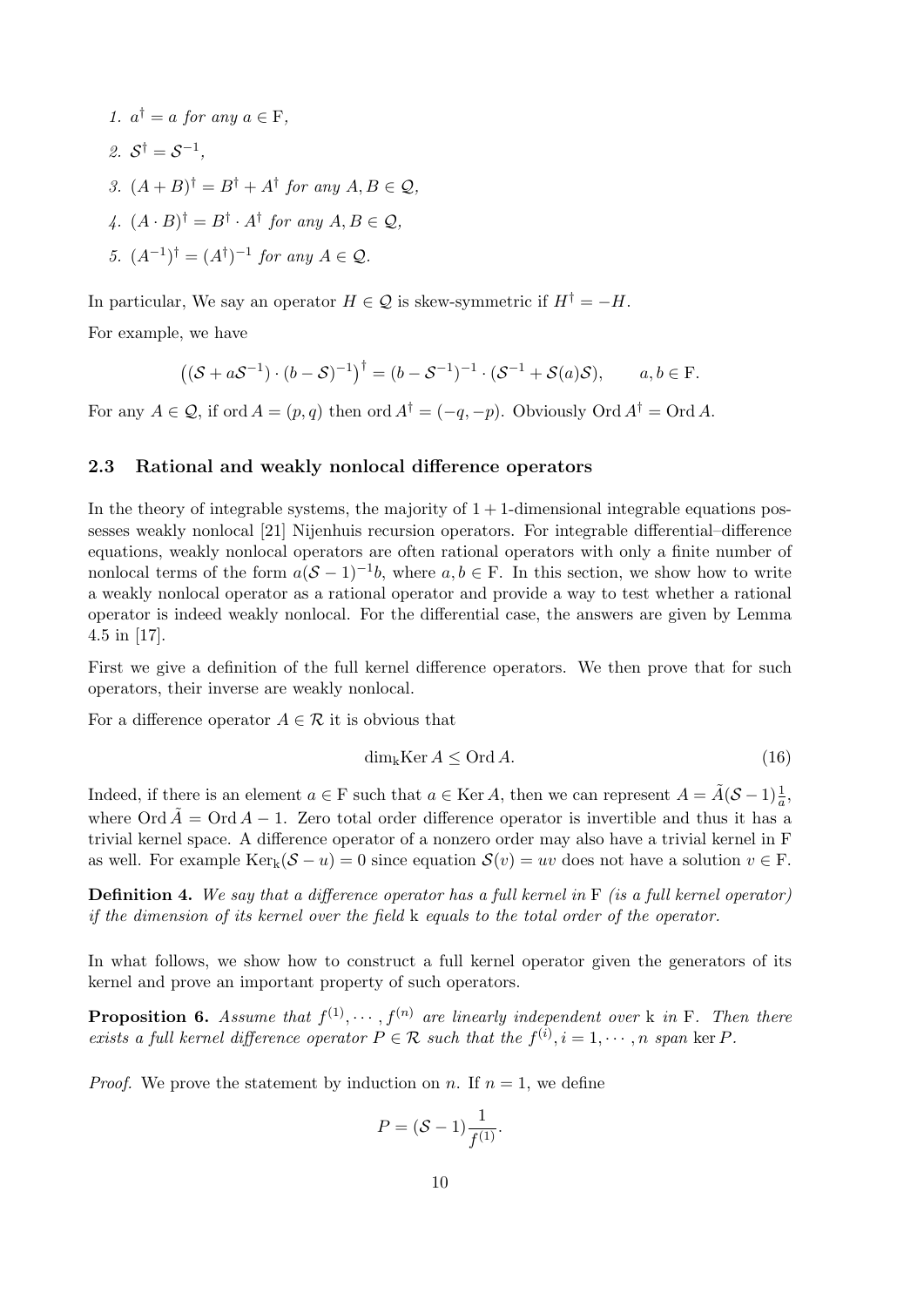It is clear that Ord  $P = 1$  and its kernel is spanned by  $f^{(1)}$ . Assume that Q is a full kernel operator with Ord  $Q = n-1$  and its kernel is spanned by  $f^{(1)}, \cdots, f^{(n-1)}$ . Since  $f^{(i)}, i = 1, \cdots, n$ are linearly independent, we have  $Q(f^{(n)}) \neq 0$  by construction of Q. We define

$$
P = (\mathcal{S} - 1) \frac{1}{Q(f^{(n)})} Q.
$$

Clearly it is the required full kernel operator and its kernel is spanned by  $f^{(1)}, \dots, f^{(n)}$ .  $\Box$ 

**Remark 2.** A difference operator  $Q \in \mathcal{R}$  with full kernel spanned by the k–linearly independent elements  $f^{(i)} \in \mathbb{F}$ ,  $i = 1, \dots, n$ , can be obtained using the determinant expression

$$
Q(g) = \det \left( \begin{array}{cccc} f^{(1)} & \cdots & f^{(n)} & g \\ \mathcal{S}(f^{(1)}) & \cdots & \mathcal{S}(f^{(n)}) & \mathcal{S}(g) \\ \vdots & \vdots & \vdots & \vdots \\ \mathcal{S}^n(f^{(1)}) & \cdots & \mathcal{S}^n(f^{(n)}) & \mathcal{S}^n(g) \end{array} \right) \text{ for any } g \in \mathcal{F}.
$$

Proposition 7. The inverse operators of full kernel operators are weakly nonlocal.

Proof. We prove the statement by induced on the total order of such operator B. If B is a full kernel operator with Ord $B = 1$ , it can be written as  $B = aS^{i}(\mathcal{S} - 1)b$  for some  $i \in \mathbb{Z}$ . Thus

$$
B^{-1} = \frac{1}{b} S^{-i} (S - 1)^{-1} \frac{1}{a}
$$

is weakly nonlocal.

Let B be a full kernel operator with the total order of n and  $a \in \text{ker } B$ . It follows from Proposition 6 that there is a full kernel operator C with total order of  $n-1$  such that

$$
B = C(S-1)\frac{1}{a}.
$$

By the induction assumption,  $C^{-1}$  is weakly nonlocal, that is, there exist two sets of linearly independent functions  $b^{(i)}$  and  $c^{(i)}$ ,  $i = 1, \dots, n-1$  such that

$$
C^{-1} = E + \sum_{i=1}^{n-1} b^{(i)} (\mathcal{S} - 1)^{-1} c^{(i)}, \quad E \in \mathcal{R}.
$$

Multiplying  $C$  on its left, we get

$$
\sum_{i=1}^{n-1} C(b^{(i)}) (S-1)^{-1} c^{(i)} = 0
$$

implying  $b^{(i)} \in \text{ker } C$ . Note that for any  $b^{(i)} \in \text{ker } C$ ,  $i = 1, \dots, n-1$ , there exists  $d^{(i)}$ , which is in ker B such that  $b^{(i)} = (\mathcal{S} - 1) \frac{d^{(i)}}{a}$  $\frac{a}{a}$ . Therefore, we have

$$
B^{-1} = a(S-1)^{-1}C^{-1} = a(S-1)^{-1}\left(E + \sum_{i=1}^{n-1} \left((S-1)\frac{d^{(i)}}{a}\right)(S-1)^{-1}c^{(i)}\right),
$$

whose nonlocal terms are

$$
a(S-1)^{-1}E^{\dagger}(1)+\sum_{i=1}^{n-1}\left(d^{(i)}(S-1)^{-1}c^{(i)}-a(S-1)^{-1}\frac{c^{(i)}d_1^{(i)}}{a_1}\right),\,
$$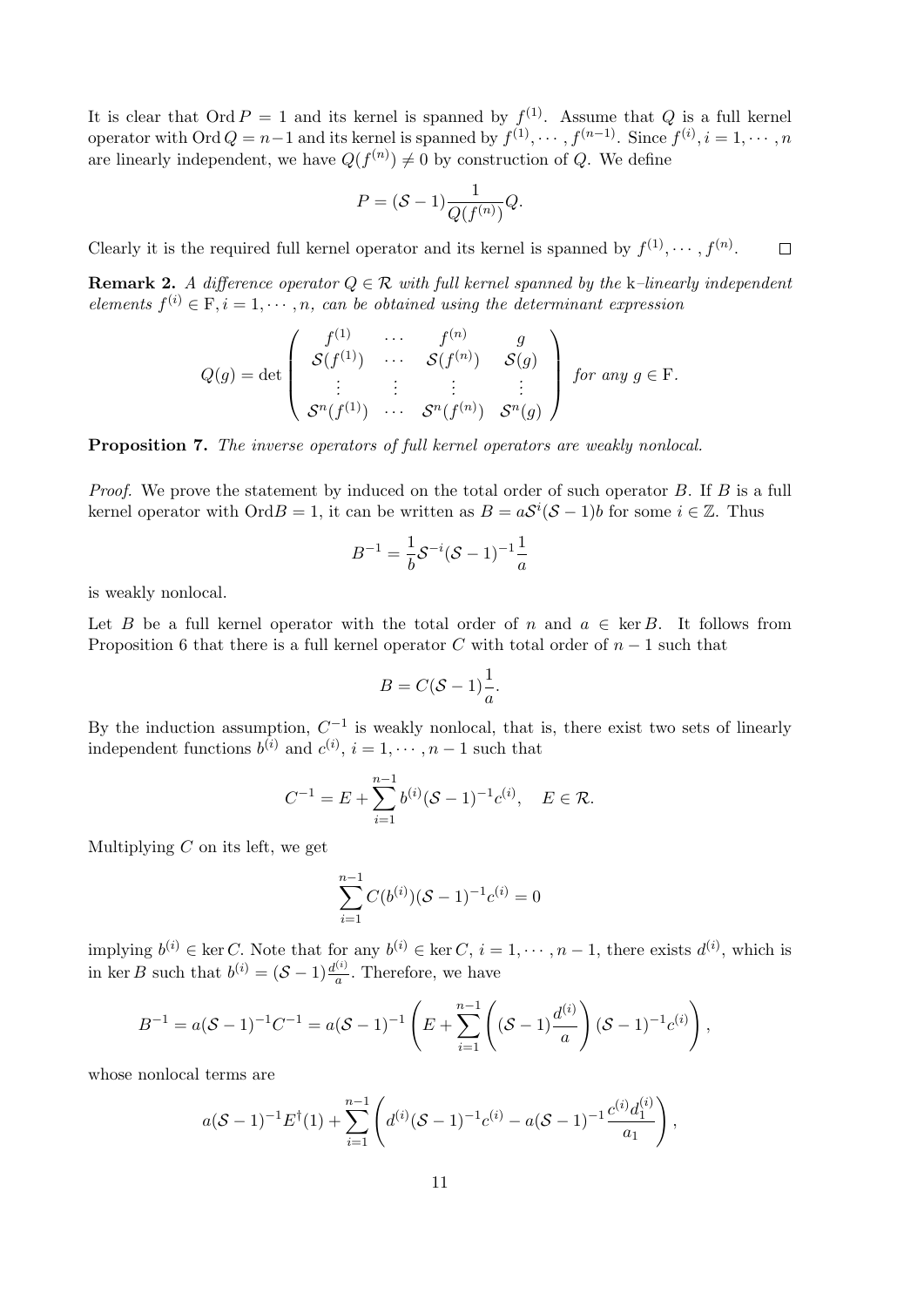where we used the identity

$$
(\mathcal{S}-1)^{-1}(d_1-d)(\mathcal{S}-1)^{-1}=d(\mathcal{S}-1)^{-1}-(\mathcal{S}-1)^{-1}d_1, \quad d \in \mathcal{F}.
$$

This leads to the conclusion that  $B^{-1}$  is weakly nonlocal.

We are now ready to prove the statement on the relation between the rational and weakly nonlocal difference operators.

**Theorem 1.** Let R be a rational operator with minimal right fractional decomposition  $AB^{-1}$ and  $\mathrm{Ord}B=n$ . Then the following three statements are equivalent:

- (i) The operator  $B$  has a full kernel in  $F$ :
- (ii) The operator R is weakly nonlocal, that is,  $R = L + \sum_{i=1}^{n} p^{(i)} (\mathcal{S} 1)^{-1} q^{(i)}$ , where  $L \in \mathcal{R}$ , and  $\{p^{(i)}, i = 1, \dots, n\}$  and  $\{q^{(i)}, i = 1, \dots, n\}$  are two linearly independent sets over k in  $F:$
- (iii) The operator  $B^{\dagger}$  has a full kernel in F.

*Proof.* The statement (i)  $\Rightarrow$  (ii) directly follows from Proposition 7 since the multiplication of a difference operator and a weakly nonlocal operator is weakly nonlocal.

We now prove that (ii)  $\Rightarrow$  (iii). Knowing

$$
R = AB^{-1} = L + \sum_{i=1}^{n} p^{(i)} (\mathcal{S} - 1)^{-1} q^{(i)},
$$

we multiply it on the right by  $B$  and obtain its nonlocal terms

$$
\sum_{i=1}^{n} p^{(i)} (\mathcal{S} - 1)^{-1} B^{\dagger} (q^{(i)}) = 0,
$$

which implies that all  $q^{(i)}$ 's are in the kernel of  $B^{\dagger}$  and thus  $n \leq \dim(\ker B^{\dagger})$ .

Let C be a common multiple of the difference operators  $\frac{1}{q^{(i)}}(S-1)$ , that is, a difference operator such that for all i there exists a difference operator  $M^{(i)}$  satisfying  $C = \frac{1}{\sqrt{2}}$  $\frac{1}{q^{(i)}}(S-1)M^{(i)}$ . Thus we have

$$
R = L + \sum_{i=1}^{n} p^{(i)} (\mathcal{S} - 1)^{-1} q^{(i)} = (LC + \sum_{i=1}^{n} p^{(i)} M^{(i)}) C^{-1}.
$$

Since  $AB^{-1}$  is a minimal right fractional decomposition for R, there exists a difference operator D such that

$$
LC + \sum_{i=1}^{n} p^{(i)} M^{(i)} = AD \text{ and } C = BD.
$$

This leads to  $\text{Ord }C = n \geq \text{Ord }B$ . Note that  $\text{Ord }B = \text{Ord }B^{\dagger}$  and  $\text{Ord }B^{\dagger} \geq \dim(\ker B^{\dagger})$ . Therefore, we have

 $\mathrm{Ord} B^{\dagger}=\dim(\ker B^{\dagger})=n$ 

implying that  $B^{\dagger}$  has a full kernel spanned by all  $q^{(i)}$ 's.

Finally we prove that (iii)  $\Rightarrow$  (i). It follows from Proposition 7 that  $B^{\dagger}$  is weakly nonlocal. Using the proof of (ii)  $\Rightarrow$  (iii), we obtain that statement of (i).  $\Box$ 

 $\Box$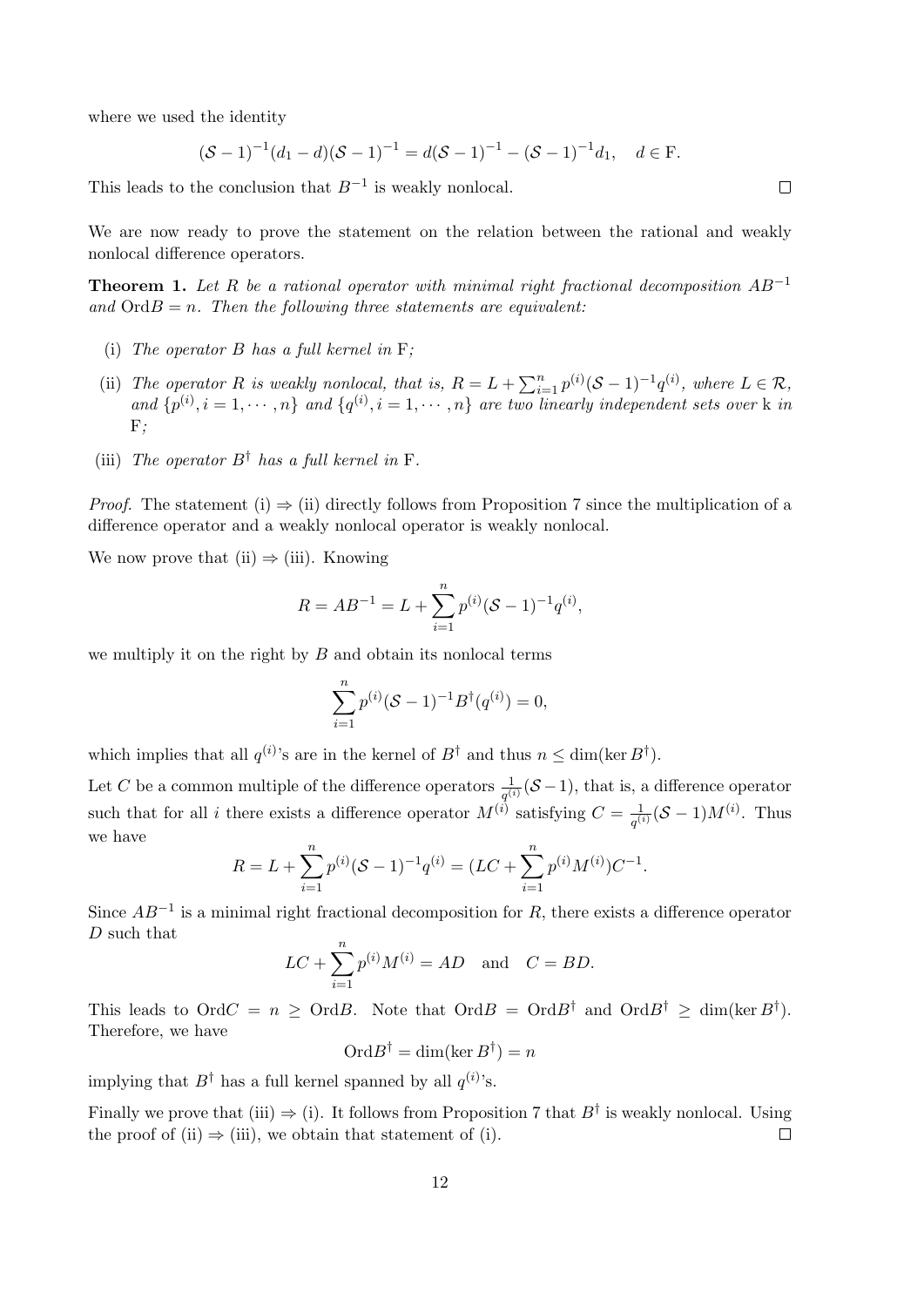From the proof of Theorem 1, we are able to specify the nonlocal terms for weakly nonlocal operator.

**Corollary 2.** Under the condition of Theorem 1, for  $R = L + \sum_{i=1}^{n} p^{(i)} (\mathcal{S} - 1)^{-1} q^{(i)}$ , the linearly independent functions  $p^{(i)}$ 's span A(ker B) and the linearly independent functions  $q^{(i)}$ 's span ker  $B^{\dagger}$ ,  $i = 1, \cdots, n$ .

Following from this theorem, we are immediately able to get the statement for the inverse of rational operator:

**Corollary 3.** Let  $R = AB^{-1}$  with  $A, B \in \mathcal{R}$ . Then  $R^{-1}$  is weakly nonlocal if and only if A has a full kernel in F.

Corollary 2 combined with Proposition 6 provides us with a method to write a weakly nonlocal operator in the form of a rational operator  $R = AB^{-1}$ : We first construct a full kernel operator  $B^{\dagger}$  using  $q^{(i)}$ 's. Then we have  $A = RB$ . We use such construction for the examples in Section 6, where we will also apply Corollary 3 to the recursion operators of integrable differential– difference equations to see whether their inverse operators are weakly nonlocal or not. If so, we are going to compute the seeds for symmetry and co–symmetry hierarchies (its nonlocal terms), that is, the  $p^{(i)}$ 's and  $q^{(i)}$ 's for  $R^{-1}$  in the above theorem.

#### 2.4 Matrix difference and rational pseudo–difference operators

We recall here some facts from linear algebra over non-commutative rings and skew fields, which is a specialisation of the general theory [22, 23] to the case of difference algebra (the ring  $\mathcal R$  and skew field Q). We denote by  $\mathcal{M}_n(\mathcal{R})$  and  $\mathcal{M}_n(\mathcal{Q})$  the rings of  $n \times n$  matrices over the ring  $\mathcal R$ and skew field Q respectively. Since R is a principal ideal ring, then the ring  $\mathcal{M}_n(\mathcal{R})$  is also a principal ideal ring (see proof in [24], as well as the short and useful review of non-commutative principal ideal rings [25]).

Let  $\mathcal{A}_i$  denote the *i*–th row of the matrix  $\mathcal{A}$  and  $\mathcal{A}_{i,j}$  denote the  $(i, j)$  entry of  $\mathcal{A}$ . For  $1 \leq$  $i \neq j \leq n$  and arbitrary  $B \in \mathcal{R}$  (or  $B \in \mathcal{Q}$ ) the R–elementary (resp.  $\mathcal{Q}$ –elementary) row operation  $\tau_{i,j}(B)$  changes the row  $A_i \mapsto A_i + B \cdot A_j$  and leaves the other rows unchanged. The transformation  $\tau_{i,j}(B)$  is invertible  $(\tau_{i,j}(B)\tau_{i,j}(-B) = \text{Id})$  and can be represented by a multiplication from the left by the matrix  $\tau_{i,j}(B) = I + BE_{i,j}$ , where I is the unit matrix and  $E_{i,j}$  is the matrix with the  $(i, j)$  entry equal to 1 and zero elsewhere. Note that the transformation  $\sigma_{i,j} = \tau_{i,j}(1)\tau_{j,i}(-1)\tau_{i,j}(1)$  replaces  $\mathcal{A}_i$  by  $\mathcal{A}_j$  and  $\mathcal{A}_j$  by  $-\mathcal{A}_i$ , leaving other rows unchanged.

R–elementary row operations generate a group  $\mathcal{E}_n(\mathcal{R})$ , which is a subgroup of the group  $GL_n(\mathcal{R})$ of invertible matrix difference operators. Similarly, Q–elementary row operations generate a group  $\mathcal{E}_n(\mathcal{Q})$ , a subgroup of the group  $GL_n(\mathcal{Q})$  of invertible matrix pseudo–difference operators.

**Lemma 2.** Let  $A \in \mathcal{M}_n(\mathcal{R})$ . Then there exist two invertible matrices U and V such that UAV is diagonal.

*Proof.* Let N be an element of the set  $E = \{UAV|U, V \in \mathcal{E}_n(\mathcal{R})\}$  such that for all  $\mathcal{M} \in E$ , either  $M_{11} = 0$  or  $\text{Ord}\mathcal{N}_{11} \leq \text{Ord}\mathcal{M}_{11}$ . We claim that all entries in the first column of N are divisible on the right by  $\mathcal{N}_{11}$ . Otherwise, using elementary row operations which amounts to multiply N on the left by an invertible matrix, one can find  $\mathcal{M} \in E$  such that  $\mathcal{M}_{11} \neq 0$ and Ord  $\mathcal{M}_{11} < \text{Ord}\mathcal{N}_{11}$ , which contradicts the definition of  $\mathcal{N}$ . Similarly,  $\mathcal{N}_{11}$  must divide all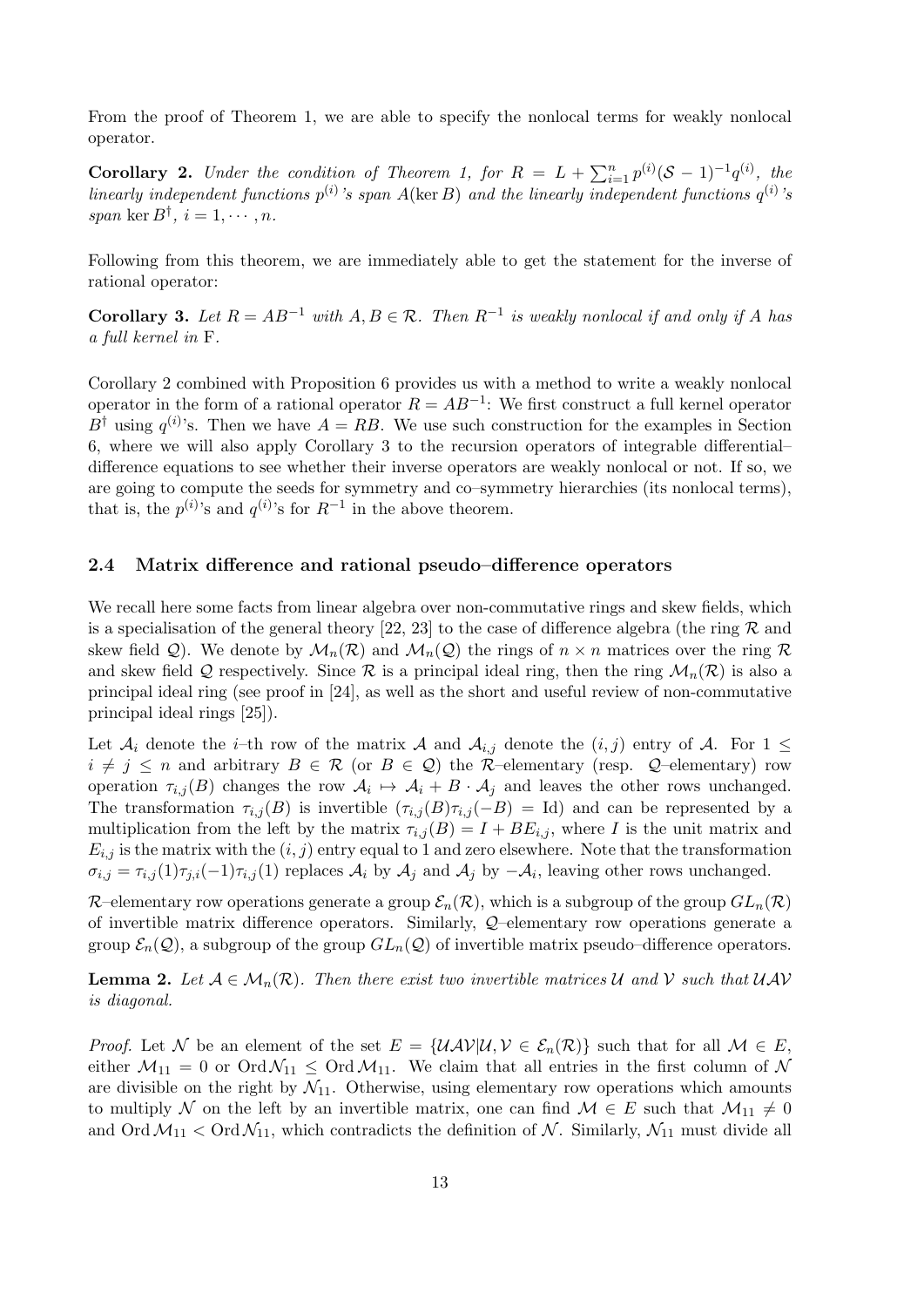the entries of the first row of  $\mathcal N$  on the left. Therefore, there exist invertible matrix difference operators U and V such that  $U\mathcal{N}V$  has only zero entries in its first row and first column, apart from the first coefficient which is  $\mathcal{N}_{11}$ . We conclude by induction on n.  $\Box$ 

**Proposition 8.** Let  $A \in M_n(\mathcal{R})$ . Then it can be brought to a upper triangular form  $A^{\Delta}$  with  $\mathcal{A}_{i,j}^{\triangle}=0$  for  $i>j$  by R-elementary row operations and

$$
\mathcal{A}^{\Delta}=\mathcal{G}\mathcal{A},\quad \mathcal{G}\in\mathcal{E}_n(\mathcal{R}).
$$

*Proof.* We prove the claim by induction on n. If  $n = 1$ , the matrix is already in the form required. Now we assume that any matrix from  $\mathcal{M}_{n-1}(\mathcal{R})$  can be brought to a upper triangular form by R–elementary row transformation. Therefore the first  $n-1$  rows of matrix A can be brought to the upper triangular form.

(i) If  $\mathcal{A}_{n,1} = 0$ , then by deleting the first row and the first column of  $\mathcal A$  we reduce the problem to the case  $\mathcal{M}_{n-1}(\mathcal{R})$  and we are done due to the induction hypothesis.

(ii) If  $\mathcal{A}_{1,1} = 0$ , we use the transformation  $\sigma_{1,n}$  to reduce the problem to the case (i).

(iii) The remaining case are  $A_{1,1} \neq 0$ ,  $A_{n,1} \neq 0$ . Suppose Ord  $A_{n,1} \leq$  Ord  $A_{1,1}$  (otherwise, we can swap the rows by the transformation  $\sigma_{1,n}$ ). Then there exist  $B, R \in \mathcal{R}$  such that  $\mathcal{A}_{1,1} = B \cdot \mathcal{A}_{n,1} + R$  and either  $R = 0$  or  $\text{Ord } R < \text{Ord }\mathcal{A}_{n,1}$  and we apply the transformation  $\tau_{1,n}(-B)$  replacing  $\mathcal{A}_1$  by  $\hat{\mathcal{A}}_1 = \mathcal{A}_1 - B\mathcal{A}_n$ . If  $R = 0$ , then the updated row  $\hat{\mathcal{A}}_1$  has zero entry  $\hat{A}_{1,1} = 0$  and we are done (ii), or  $\text{Ord}\,\hat{A}_{1,1} < \text{Ord}\,\hat{A}_{n,1}$  and we use  $\sigma_{1,n}$  to swap the rows. Iterating this procedure we can make the entry  $(n, 1)$  vanish, reducing the problem to the first case (i).  $\Box$ 

The ring  $\mathcal{M}_n(\mathcal{R}), n \geq 2$  has zero divisors. We will denote by  $\mathcal{M}_n^{\times}(\mathcal{R})$  the multiplicative monoid of regular elements, i.e. the elements which are not zero divisors. A difference matrix operator A is regular if and only if its upper triangular form  $A^{\Delta}$  is regular, i.e. if and only if

$$
\delta \epsilon \tau(\mathcal{A}^{\Delta}) := \mathcal{A}^{\Delta}_{1,1} \cdot \mathcal{A}^{\Delta}_{2,2} \cdots \mathcal{A}^{\Delta}_{n,n} \neq 0. \tag{17}
$$

**Definition 5.** The total order of a matrix difference operator  $A \in \mathcal{M}_n(\mathcal{R})$  is defined as the sum of total orders of the diagonal entries of a corresponding upper triangular operator  $\mathcal{A}^{\wedge}$ , i.e.

$$
\operatorname{Ord} {\mathcal{A}} = \sum_{i=1}^n \operatorname{Ord} {\mathcal{A}}_{i,i}^\vartriangle = \operatorname{Ord} \delta \epsilon \tau ({\mathcal{A}}).
$$

**Proposition 9.** A difference matrix operator A is invertible in  $\mathcal{M}_n(\mathcal{R})$  (i.e.  $\mathcal{A}^{-1} \in \mathcal{M}_n(\mathcal{R})$ ) and thus  $A \in GL_n(\mathcal{R})$ , if and only if  $\text{Ord } \mathcal{A} = 0$ .

*Proof.* If Ord  $A = 0$ , then all entries on the diagonal part  $\mathcal{A}_d^{\Delta} := \text{diag}((\mathcal{A}_{1,1}^{\Delta}), \dots, (\mathcal{A}_{n,n}^{\Delta})$  of  $\mathcal{A}^{\Delta}$ have total order zero and thus invertible. Multiplying  $\mathcal{A}^{\triangle}$  on the left by matrix  $(\mathcal{A}_d^{\triangle})^{-1}$  we obtain an upper triangular matrix  $\tilde{\mathcal{A}}^{\Delta} = (\mathcal{A}_d^{\Delta})^{-1} \mathcal{GA}$  with the unit matrix on the diagonal. By induction on *n* it is easy to show that there is a composition of R–elementary row transformations  $\tilde{G}$  such that  $\tilde{\mathcal{G}}\tilde{\mathcal{A}}^{\Delta}=I$ . If  $n=1$  there is nothing to do. We assume the existence of the inverse matrix in  $\mathcal{M}_{n-1}(\mathcal{R})$ . The entries  $\tilde{\mathcal{A}}_{k,n}^{\wedge}$ ,  $k=1,\ldots,n-1$  of the last column can be set to zero by the transformation  $\prod_{k=1}^{n-1} \tau_{k,n}(-\tilde{\mathcal{A}}_{k,n}^{\Delta}) \cdot \tilde{\mathcal{A}}^{\Delta}$  which reduces the problem to the case in  $\mathcal{M}_{n-1}(\mathcal{R})$ . The necessity is obvious from the consideration of a diagonal matrix A.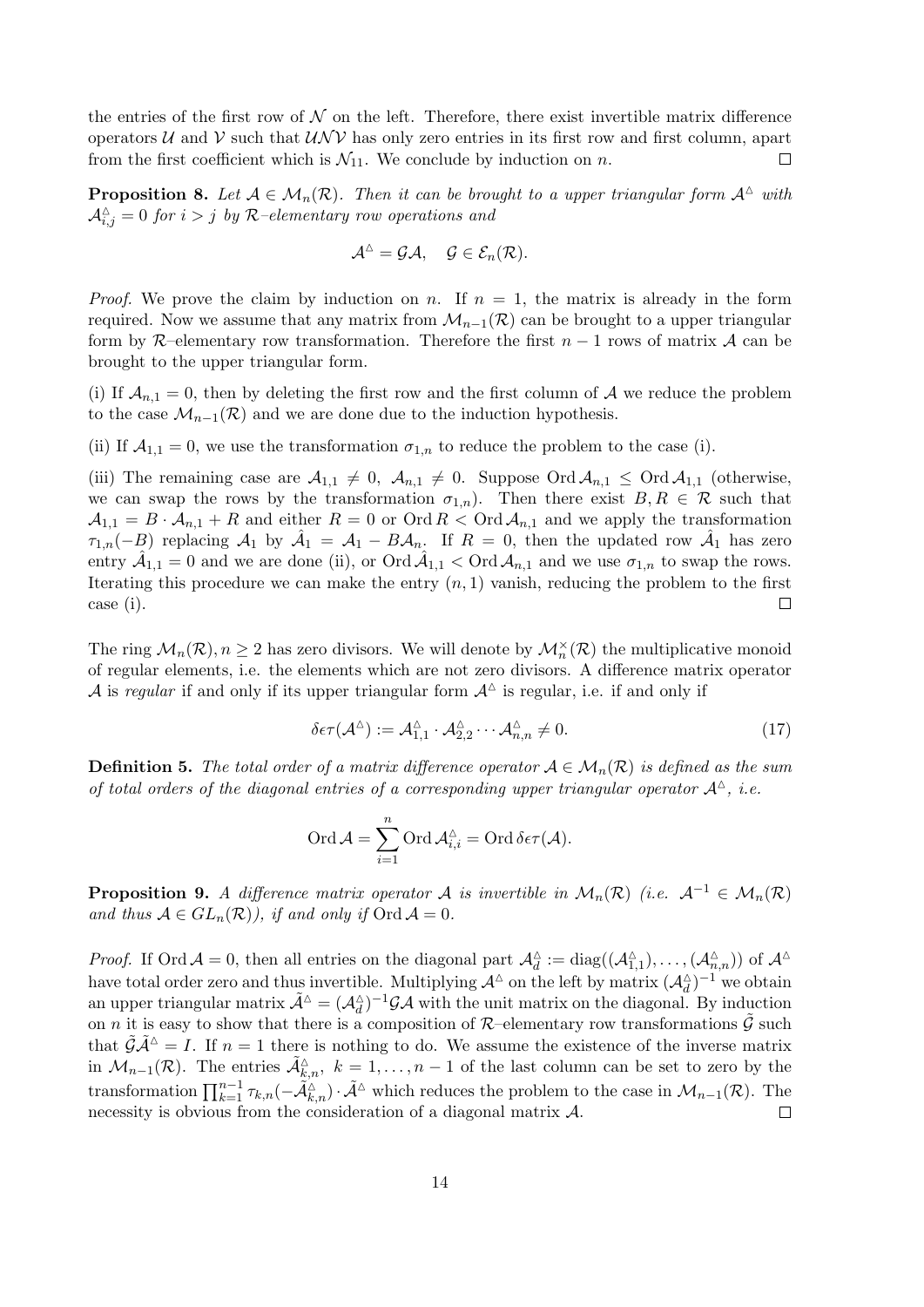Example 1. Let us consider the following matrix difference operator

$$
\mathcal{A} = \begin{pmatrix} 1 & \mathcal{S}^2 \\ a_{-1} \mathcal{S}^{-1} & a_1 \mathcal{S} \end{pmatrix},\tag{18}
$$

where  $a \in F$ ,  $a_k = S^k(a)$  and  $a_i \neq a_j$  if  $i \neq j$ . The transformation  $A \mapsto A^{\Delta} = \tau_{2,1}(-a_{-1}S^{-1})A$ brings A to an upper triangular form and  $\delta \epsilon \tau(A^{\Delta}) = (a_1 - a_{-1})S$ . Thus Ord  $A = 0$  and the inverse matrix difference operator of A exists. Indeed,

$$
\mathcal{A}^{-1} = \begin{pmatrix} a_2 & -\frac{1}{a_2 - a} \\ a_2 - a & \frac{1}{a_2 - a} \end{pmatrix}.
$$

$$
= \begin{pmatrix} -\frac{a_{-2}}{a_{-2}} & \frac{1}{a_{-2}} & -\frac{1}{a_{-2}} & -\frac{1}{a_{-2}} & -\frac{1}{a_{-2}} & -\frac{1}{a_{-2}} & -\frac{1}{a_{-2}} & -\frac{1}{a_{-2}} & -\frac{1}{a_{-2}} & -\frac{1}{a_{-2}} & -\frac{1}{a_{-2}} & -\frac{1}{a_{-2}} & -\frac{1}{a_{-2}} & -\frac{1}{a_{-2}} & -\frac{1}{a_{-2}} & -\frac{1}{a_{-2}} & -\frac{1}{a_{-2}} & -\frac{1}{a_{-2}} & -\frac{1}{a_{-2}} & -\frac{1}{a_{-2}} & -\frac{1}{a_{-2}} & -\frac{1}{a_{-2}} & -\frac{1}{a_{-2}} & -\frac{1}{a_{-2}} & -\frac{1}{a_{-2}} & -\frac{1}{a_{-2}} & -\frac{1}{a_{-2}} & -\frac{1}{a_{-2}} & -\frac{1}{a_{-2}} & -\frac{1}{a_{-2}} & -\frac{1}{a_{-2}} & -\frac{1}{a_{-2}} & -\frac{1}{a_{-2}} & -\frac{1}{a_{-2}} & -\frac{1}{a_{-2}} & -\frac{1}{a_{-2}} & -\frac{1}{a_{-2}} & -\frac{1}{a_{-2}} & -\frac{1}{a_{-2}} & -\frac{1}{a_{-2}} & -\frac{1}{a_{-2}} & -\frac{1}{a_{-2}} & -\frac{1}{a_{-2}} & -\frac{1}{a_{-2}} & -\frac{1}{a_{-2}} & -\frac{1}{a_{-2}} & -\frac{1}{a_{-2}} & -\frac{1}{a_{-2}} & -\frac{1}{a_{-2}} & -\frac{1}{a_{-2}} & -\frac{1}{a_{-2}} & -\frac{1}{a_{-2}} & -\frac{1}{a_{-2}} & -\frac{1}{a_{-2}} & -\frac{1}{a_{-2}} & -\frac{1}{a_{-2}} & -\frac{1}{a_{-2}} & -\
$$

If we use a different sequence of elementary row transformations

$$
\mathcal{A}\mapsto \tilde{\mathcal{A}}^\vartriangle=\tau_{1,2}(-\frac{1}{a_2}\mathcal{S})\tau_{2,1}(-\frac{a_1a_{-1}}{a_1-a_{-1}}\mathcal{S}^{-1})\mathcal{A},
$$

which also brings the difference matrix operator A to an upper triangular form, then  $\delta \epsilon \tau (\tilde{\mathcal{A}}^{\triangle}) =$  $a_1(a_2-a)$  $\frac{a_2-a_1}{a_2}$ S, but the total order of A does not depend on the choice of the sequence Ord A = Ord  $\delta \epsilon \tau(\tilde{\mathcal{A}}^{\Delta}) = 0$  (see below).

The correctness of Definition 5, i.e. the independence of Ord  $A$  from the choice of row transformations, can be justified by the theory of Dieudonné determinants  $(\Delta_n)$  (in the case of skew polynomial rings it has been discussed in [26]). The above definition of total order for matrix difference operators is a restriction of the map  $\mathrm{Ord}\Delta_n$ :  $\mathcal{M}_n(\mathcal{Q})\mapsto \mathbb{Z}\cup\{\infty\}$  to Ord  $\Delta_n : \mathcal{M}_n(\mathcal{R}) \to \mathbb{Z}_{\geq 0} \cup \{\infty\}.$  This observation results in a simpler way to compute the total order of matrix difference operators by treating them as elements of  $\mathcal{M}_n(\mathcal{Q})$ .

The Dieudonné determinant  $\Delta_n$  is defined for matrices with entries in an arbitrary skew field K (see [22, 23, 27]). In our case the skew field is  $\mathbb{K} = \mathcal{Q}$  and we are dealing with matrix rational operators  $\mathcal{M}_n(Q)$ , but what is presented below is equally applicable to rational operators or any skew field of fraction of a left principal ideal domain. The Dieudonné determinant is a map from  $\mathcal{M}_n(\mathcal{Q})$  to  $\bar{\mathcal{Q}} = \mathcal{Q}^\times/\mathcal{Q}^{(1)}$  or zero, where  $\mathcal{Q}^\times$  is the multiplicative group of nonzero elements of Q, and  $\mathcal{Q}^{(1)}$  denotes the commutator subgroup  $\mathcal{Q}^{(1)} = [\mathcal{Q}^\times, \mathcal{Q}^\times] \subset \mathcal{Q}^\times$ , which is normal. The group  $\mathcal{Q}^{(1)}$  is generated by elements of the form  $ABA^{-1}B^{-1}$ ,  $A, B \in \mathcal{Q}^{\times}$ . The quotient group  $\overline{Q}$  is commutative and its elements are cosets  $AQ^{(1)}$ ,  $A \in \mathcal{Q}^{\times}$ . There is a natural projection  $\pi : \mathcal{Q}^{\times} \mapsto \bar{\mathcal{Q}}$  given by  $\pi(A) = \bar{A} := A\mathcal{Q}^{(1)}$  for any  $A \in \mathcal{Q}^{\times}$ .

Dieudonné has shown that  $\mathcal{E}_n(\mathcal{Q})$  is a normal subgroup of  $GL_n(\mathcal{Q})$  and that there is a group isomorphism  $\Delta_n$ :  $GL_n(\mathcal{Q})\rightarrow \overline{\mathcal{Q}}$  given by a map  $\Delta_n$  (Theorem 1. in [27]), which is now called the Dieudonné determinant. The function  $\Delta_n : \mathcal{M}_n(\mathcal{Q}) \mapsto \overline{\mathcal{Q}}$  is:

- 1. multiplicative:  $\Delta_n(\mathcal{A}\mathcal{B}) = \Delta_n(\mathcal{A})\Delta_n(\mathcal{B});$
- 2. if  $\mathcal{A} \in \mathcal{E}_n(\mathcal{Q})$ , then  $\Delta_n(\mathcal{A}) = \overline{1}$ ;
- 3. if  $A'$  is obtained from A by multiplying one row of A on the left by  $B \in \mathcal{Q}$ , then

$$
\Delta_n \mathcal{A}' = \bar{B} \cdot \Delta_n \mathcal{A};
$$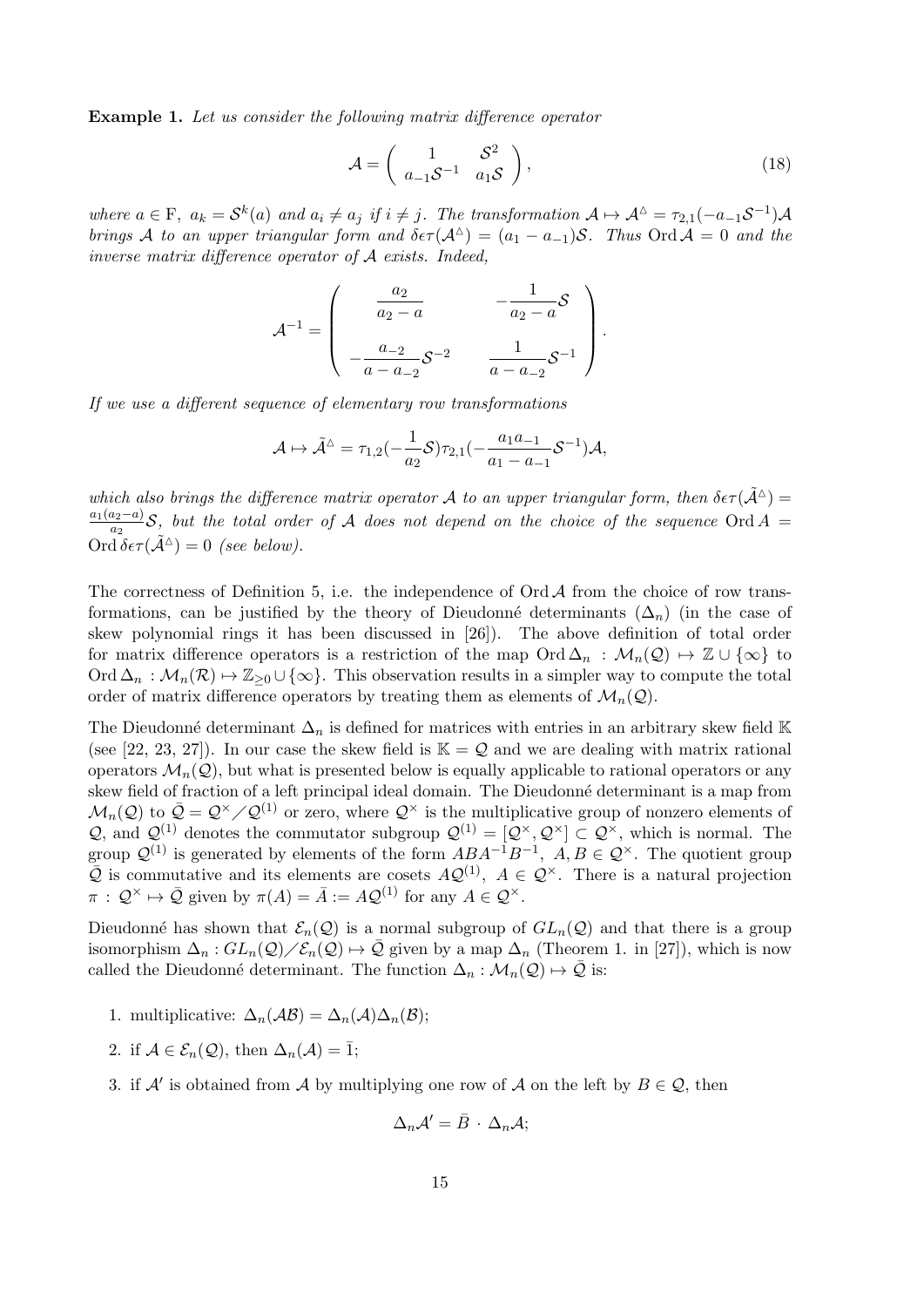4. if a matrix A is degenerate (i.e. one row is a left  $\mathcal{Q}$ -linear combination of other rows). then  $\Delta_n(\mathcal{A})=0$ .

In order to find  $\Delta_n\mathcal{A}$  for  $\mathcal{A} \in \mathcal{M}_n(\mathcal{Q})$  one can use the algorithm given by Dieudonné [27] (see also §1, Ch. IV [22]), or use the Bruhat normal form approach (§20, Part III, [23]). A simple way to find the Dieudonné determinant of a matrix  $A \in M_n(Q)$  is to use a composition of  $Q$ –elementary row transformations in order to bring the matrix  $\mathcal A$  to a upper triangular form  $A^{\Delta} = \mathcal{G}A, \mathcal{G} \in \mathcal{E}_n(\mathcal{Q})$ , then multiply the diagonal entries of  $\mathcal{A}^{\Delta}$  (in an arbitrary order) and apply the projection  $\pi$  to the result

$$
\Delta_n(\mathcal{A}) = \pi \left( \prod_{k=1}^n \mathcal{A}_{k,k}^{\wedge} \right).
$$

It follows from [27] that  $\Delta_n(\mathcal{A})$  does not depend on the choice of elementary row transformations, neither on the order in the product of diagonal elements of  $\mathcal{A}^{\Delta}$ .

It follows from Definition 1 and (15) that  $\text{Ord} P = 0$  for any  $P \in \mathcal{Q}^{(1)}$ , thus function Ord has a constant value on a coset and the map

$$
\text{Ord}\,:\,\bar{\mathcal{Q}}\ \mapsto\ \mathbb{Z}
$$

is defined correctly.

**Definition 6.** The total order of a matrix rational operator  $A \in M_n(\mathcal{Q})$  is

$$
\mathrm{Ord}\,\mathcal{A}:=\mathrm{Ord}\,\Delta_n(\mathcal{A}).
$$

In the case of difference operators  $A \in M_n(\mathcal{R})$  we have defined a function  $\delta \epsilon \tau(A^{\Delta}) \in \mathcal{R}$  (17). Although the value of this function depends on the choice of  $R$ –elementary row transformations, its natural projection to  $\overline{Q}$  does not, since it coincides with the Dieudonné determinant

$$
\pi(\delta \epsilon \tau(\mathcal{A}^{\Delta})) = \Delta_n(\mathcal{A}).
$$

This restriction of the total order definition to the ring of matrix difference operators together with Proposition 9 results in the exact sequence of monoid homomorphisms (similar to Theorem 1.1 in [26]):

$$
1 \ \longmapsto \ GL_n(\mathcal{R}) \ \longmapsto \ \mathcal{M}_n(\mathcal{R}) \ \longmapsto \ \mathbb{Z}_{\geq 0} \cup \{\infty\} \ \longmapsto \ 0 \ .
$$

Definition 5 is a way to define the total order of a matrix difference operator, bypassing the skew field of rational operators, its quotient group  $\overline{Q}$  and the theory of Dieudonné determinants.

Note that the Dieudonné determinant and the total order of a matrix (rational) difference operator and the transposed matrix operator may not coincide. In the above example (18):

$$
\Delta_2(\mathcal{A}) = \pi((a_1 - a_{-1})\mathcal{S}), \qquad \Delta_2(\mathcal{A}^{tr}) = 0.
$$

A formally conjugated matrix (rational) difference operator has a usual definition, i.e. the corresponding matrix is transposed and each entry is formally conjugated:  $(\mathcal{A}^{\dagger})_{i,j} = (\mathcal{A}_{j,i})^{\dagger}$ . For formally conjugated operators we have  $\Delta_n(\mathcal{A}^{\dagger}) = (\Delta_n \mathcal{A})^{\dagger}$  and therefore  $\text{Ord}\mathcal{A}^{\dagger} = \text{Ord}\mathcal{A}$ .

There are many ways to represent a matrix rational operator as a ratio of matrix difference operators. For example any  $\mathcal{L} \in \mathcal{M}_n(\mathcal{Q})$  can be represented as

$$
\mathcal{L} = \hat{\mathcal{A}} \cdot \mathcal{D}^{-1} = \tilde{\mathcal{A}} \cdot M^{-1}, \quad \mathcal{D} = \text{diag}(M_1, \dots, M_n), \ M_k, M \in \mathcal{R} \setminus \{0\}.
$$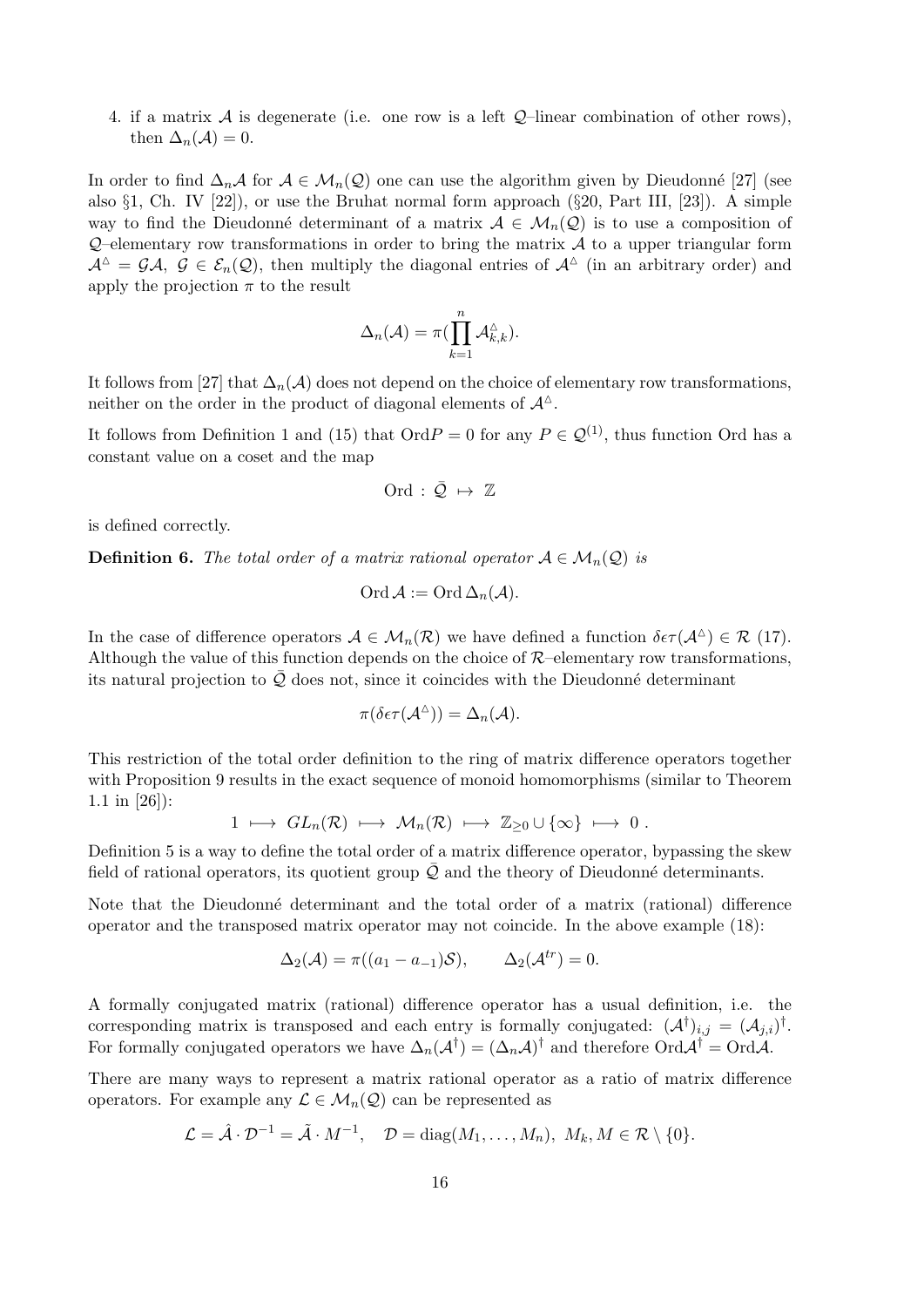Indeed, the entries  $\mathcal{L}_{i,j} \in \mathcal{Q}$  and thus  $\mathcal{L}_{i,j} = A_{i,j} B_{i,j}^{-1}, A_{i,j}, B_{i,j} \in \mathcal{R}$ . Since the ring  $\mathcal{R}$  satisfies the Ore property (Proposition 2) there exists a least right common multiple  $M_i$  of the elements  $B_{1,i}, \ldots B_{n,i}$  and therefore there exist  $P_{1,i}, \ldots P_{n,i} \in \mathcal{R}$  such that  $M_i = B_{1,i}P_{1,i} = \cdots = B_{n,i}P_{n,i}$ . Taking  $\hat{\mathcal{A}}_{i,j} = \mathcal{L}_{i,j} P_{i,j}$  we obtain the first representation. Let M be the least right common multiple of  $M_1, \ldots, M_n$ . There exist  $Q_1, \ldots, Q_n \in \mathcal{R}$  such that  $M = M_1 Q_1 = \cdots = M_n Q_n$ , therefore  $A = A \cdot diag(Q_1, \ldots, Q_n)$ .

Since the ring of difference operators R is a principal ideal domain, the ring of matrices  $\mathcal{M}_n(\mathcal{R})$ satisfies the left and right Ore property (see proof in [24]) and thus

$$
\mathcal{M}_n(\mathcal{Q}) = \{ \mathcal{AB}^{-1} | (\mathcal{A}, \mathcal{B}) \in \mathcal{M}_n(\mathcal{R}) \times \mathcal{M}_n^{\times}(\mathcal{R}) \} = \{ \mathcal{B}^{-1} \mathcal{A} | (\mathcal{A}, \mathcal{B}) \in \mathcal{M}_n(\mathcal{R}) \times \mathcal{M}_n^{\times}(\mathcal{R}) \}
$$

A representation of matrix rational operators as right (left) fractions is not unique. However, once we clear the common right (resp. left) divisors, we get a minimal fraction, in the following sense:

**Theorem 2.** For any  $\mathcal{L} \in \mathcal{M}_n(\mathcal{Q})$  there is a minimal right (resp. left) decomposition  $\mathcal{L} = \mathcal{A}\mathcal{B}^{-1}$ (resp.  $\mathcal{L} = \hat{\mathcal{B}}^{-1}\hat{\mathcal{A}}$ ) with  $\mathcal{A}, \mathcal{B}$  right (resp.  $\hat{\mathcal{A}}, \hat{\mathcal{B}}$  left) coprime. Any other right decomposition  $\mathcal{L} = \mathcal{A}_1 \mathcal{B}_1^{-1}$  (resp. left decomposition  $\mathcal{L} = \hat{\mathcal{A}}_1^{-1} \hat{\mathcal{B}}_1$ ) is of the from  $\mathcal{A}_1 = \mathcal{A} \cdot \mathcal{C}$ ,  $\mathcal{B}_1 = \mathcal{B} \cdot \mathcal{C}$  (resp.  $\hat{\mathcal{A}}_1=\mathcal{C}\cdot\hat{\mathcal{A}},\ \mathcal{B}_1=\mathcal{C}\cdot\hat{\mathcal{B}}),\ where\ \mathcal{C}\in\mathcal{M}_n^\times(\mathcal{R}).\ \ Moreover\ Ord\mathcal{B}=\ Ord\ \hat{\mathcal{B}}\ \ and\ is\ minimal\ possible$ among all decompositions.

*Proof.* We will first prove by induction on n that if A and B are matrix difference operators of size  $n \times n$  with B regular, if M is a generator of the right ideal  $A\mathcal{M}_n(\mathcal{R}) \cap B\mathcal{M}_n(\mathcal{R})$  and N a greatest left common divisor of A and B, then  $\mathrm{Ord}A + \mathrm{Ord}B = \mathrm{Ord}M + \mathrm{Ord}N$ .

It is true for  $n = 1$  by Proposition 2. Let us now consider A and B of size  $n+1$ . Using invertible matrices we can assume that  $A$  and  $B$  are both upper triangular. Indeed, one can factorize them as  $A = T_A U_A$  and  $B = T_B U_B$  with  $T_A, T_B$  upper triangular and  $U_A, U_B$  invertible. Hence if there exist C and D such that  $T_A D = T_B C$  with  $\text{Ord} D \leq \text{Ord} T_B = \text{Ord} B$ , then we can write  $A(U_A^{-1}D) = B(U_B^{-1}C)$ . Let us consider A and B in block matrix form:

$$
A = \begin{pmatrix} E & X \\ 0 & P \end{pmatrix}, B = \begin{pmatrix} F & Y \\ 0 & Q \end{pmatrix},
$$

where E and F are of size  $n \times n$ , P and Q are difference operators and X and Y have size  $n \times 1$ . First, let  $EG = FH$  be a generator of the right ideal  $EM_n(\mathcal{R}) \cap FM_n(\mathcal{R})$  in  $M_n(\mathcal{R})$ ,  $P\tilde{Q} = Q\tilde{P}$  be a generator of the right ideal  $P\mathcal{R} \cap Q\mathcal{R}$  in  $\mathcal{R}$  and  $K$  be a generator of the right ideal  $EM_n(\mathcal{R})+F\mathcal{M}_n(\mathcal{R})$  in  $\mathcal{M}_n(\mathcal{R})$  (which is also called the greatest left common divisor of E and F). We have by the induction hypothesis  $\mathrm{Ord} K = \mathrm{Ord} F - \mathrm{Ord} G$ . One can find a difference operator R with  $\text{Ord }K \leq \text{Ord }K$  and a vector difference operator Z such that  $KZ = (Y\ddot{P}-X\ddot{Q})R$ . Indeed, by Lemma 2 one can assume that K is a diagonal matrix  $diag(K_0, ..., K_n)$ . Let us call by  $L_0, ..., L_n$  the entries of the vector  $Y\hat{P} - X\hat{Q}$ . Then we can find for all  $i = 0, ...n$  difference operators  $M_i$  and  $N_i$  such that  $\text{Ord}N_i \leq \text{Ord}K_i$  and  $K_iM_i = L_iN_i$ . Let R be a generator of the right ideal  $N_0\mathcal{R}\cap...\cap N_n\mathcal{R}$ . Then  $\text{Ord}\mathcal{R}\leq\sum_{i=0}^n\text{Ord}N_i\leq\sum_{i=0}^n\text{Ord}K_i=\text{Ord}K$  and there exists a vector Z such that  $KZ = LR$ . Finally, by definition of K there exist two matrix difference operator V and W such that  $EV - FW = K$ . Let

$$
C = \begin{pmatrix} H & WZ \\ 0 & \hat{P}R \end{pmatrix}, \ D = \begin{pmatrix} G & VZ \\ 0 & \hat{Q}R \end{pmatrix}.
$$

Then  $\text{Ord} D < \text{Ord} B$  and  $AD = BC$ .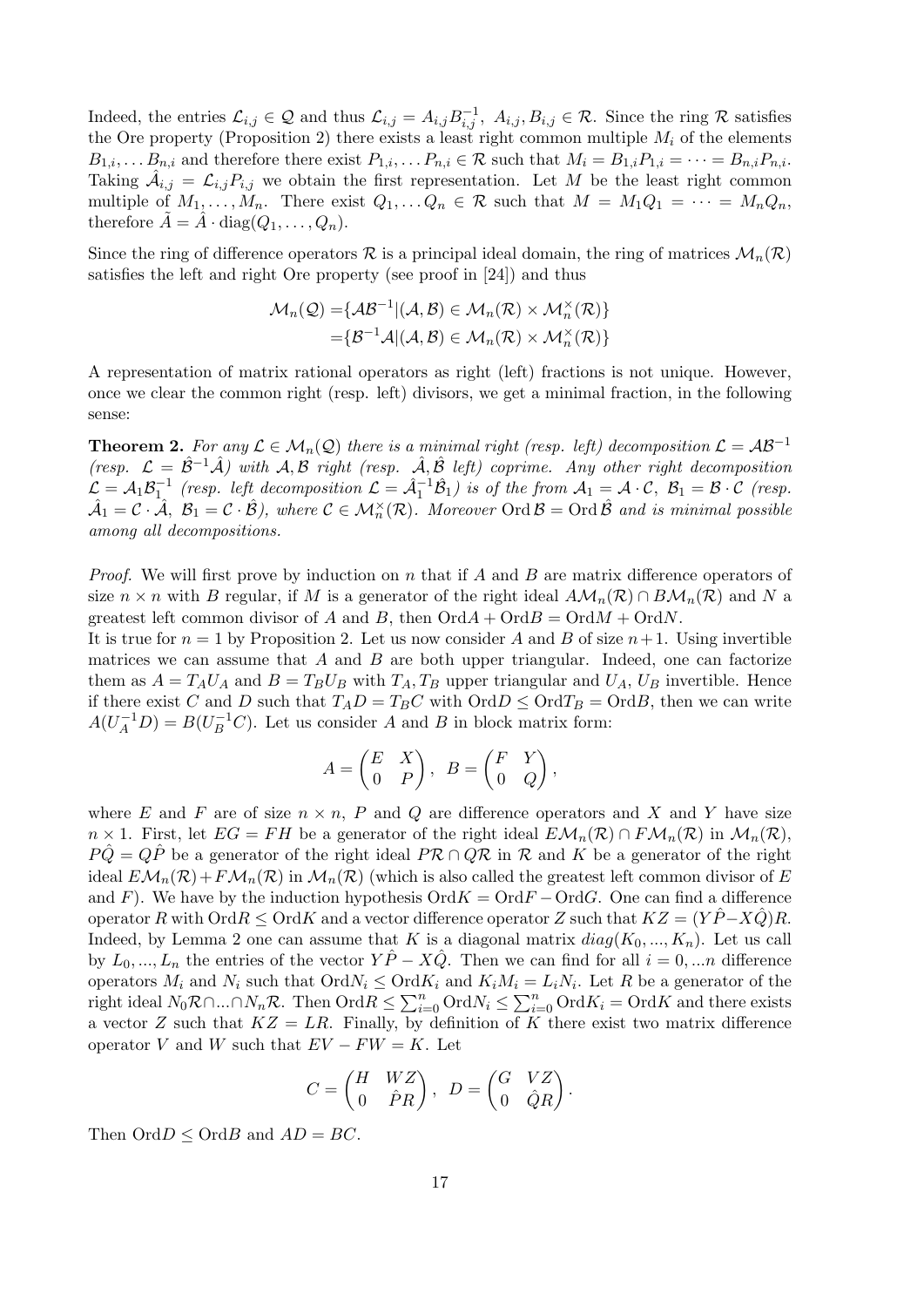The proof of the remaining parts of the statement are identical to the scalar case, see the proofs of Propositions 2 and 5.  $\Box$ 

The inequality (16) is also true for a regular matrix difference operator  $A \in \mathcal{M}_n^{\times}(\mathcal{R})$  and we say that A is a full kernel operator if  $\text{Dim}_k\text{Ker } A = \text{Ord } A$ . Theorem 1, Corollary 2 and Corollary 3 from the previous section are also true for matrix rational operators.

## 3 PreHamiltonian pairs and Nijenhuis operators

Zhiber and Sokolov, in their study of Liouville integrable hyperbolic equations [28], have discovered a family of special differential operators with the property that they define a new Lie bracket and are homomorphisms from the Lie algebra with the newly induced bracket to the original Lie algebra. These operators can be viewed as a generalization of Hamiltonian operators, although they are not necessarily skew–symmetric. Inspired by the work of Zhiber and Sokolov, infinite sequences of such scalar differential operators of arbitrary order were constructed in [29] using symbolic representation [30, 31]. Kiselev and van de Leur gave some examples of such matrix differential operators [32] and investigated the geometric meaning of such operators. They named them preHamiltonian operators in [33] and defined the compatibility of two such operators. Recently, Carpentier renamed them as integrable pairs and investigated the interrelations between such pairs and Nijenhuis operators [17]. In principle, many results for differential operators also work for difference operators since  $\mathcal R$  is a principal ideal domain. In this section, we develop further the theory of preHamiltonian operators and extend it to the difference case. Similarly to the previous section, we illustrate our results for the scalar case.

Definition 7. A difference operator A is called preHamiltonian if Im A is a Lie subalgebra of  $(F, [\bullet, \bullet]), \text{ i.e. if}$ 

$$
[\text{Im}\,A,\,\,\text{Im}\,A] \subseteq \text{Im}\,A.\tag{19}
$$

By a direct computation, it is easy to see  $([29])$  that an operator A is preHamiltonian if and only if there exists a 2-form on F denoted by  $\omega_A$  such that

$$
A_*[Aa](b) - A_*[Ab](a) = A\omega_A(a,b) \quad \text{for all} \quad a, b \in \mathcal{F}.
$$
 (20)

For a given  $a \in F$ , both  $\omega_A(a, \bullet)$  and  $\omega_A(\bullet, a)$  are in  $\mathcal{R}$ , i.e. difference operators on F.

For a Hamiltonian operator  $H$ , the Jacobi identity is equivalent to (cf. [9])

$$
[Ha, Hb] = H\left(b_*[Ha] + (Ha)_*^{\dagger}(b) - a_*[Hb] + a_*^{\dagger}(Hb)\right),\tag{21}
$$

for all  $a, b \in F$ , where  $\dagger$  is the adjoint of the operator. Clearly, Hamiltonian operators are preHamiltonian with  $\omega_H(a, b) = (Ha)_*^{\dagger}(b) + a_*^{\dagger}(Hb)$ . We are going to explore the relation between preHamiltonian pairs and Hamiltonian pairs in the forthcoming paper [34]. Here we look at their relations with Nijenhuis operators.

Similarly to Hamiltonian operators, in general, the linear combination of two preHamiltonian operators is no longer preHamiltonian. This naturally leads to the following definition:

Definition 8. We say that two difference operators A and B form a preHamiltonian pair if  $A + \lambda B$  is preHamiltonian for all constant  $\lambda \in \mathbf{k}$ .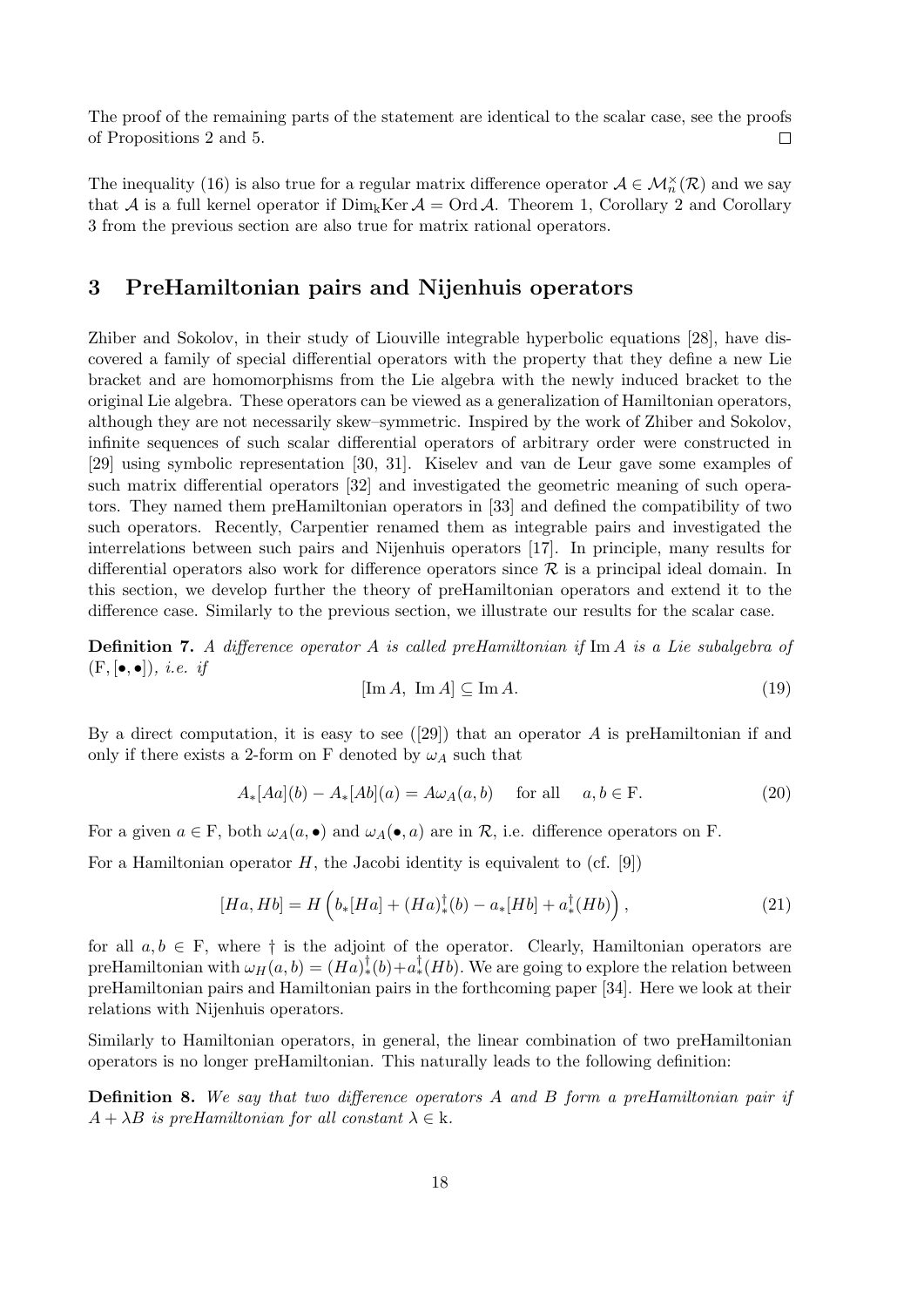A preHamiltonian pair A and B implies the existence of 2-forms  $\omega_A$ ,  $\omega_B$  and  $\omega_{A+\lambda B} = \omega_A + \lambda \omega_B$ . They satisfy

$$
A_*[Ba](b) + B_*[Aa](b) - A_*[Bb](a) - B_*[Ab](a) = A\omega_B(a, b) + B\omega_A(a, b) \text{ for all } a, b \in F. (22)
$$

Gel'fand & Dorfman  $[8]$  and Fuchssteiner & Fokas  $[10, 11]$  discovered the relations between Hamiltonian pairs and Nijenhuis operators. These pairs naturally generate Nijenhuis operators. In what follows, we show that preHamiltonian pairs also give rise to Nijenhuis operators. This also explains why we chose the terminology 'preHamiltonian' instead of 'integrable' for such operators. These operators naturally appear in the description of the invariant evolutions of curvature flows [35].

**Definition 9.** A difference operator  $R$  is Nijenhuis if

$$
[Ra, Rb] - R[Ra, b] - R[a, Rb] + R^{2}[a, b] = 0 \quad \text{for all} \quad a, b \in F. \tag{23}
$$

Clearly, a Nijenhuis operator is also preHamiltonian with

$$
\omega_R(a, b) = (Rb)_*[a] - (Ra)_*[b] - R[a, b].
$$

For a rational operator  $R = AB^{-1}$ , which is defined on Im B, we define the Nijenhuis identity as

$$
A_*[Aa] - [(Aa)_*, A] + AB^{-1}AB^{-1}(B_*[Ba] - [(Ba)_*, B])
$$
  
=  $AB^{-1}(B_*[Aa] + A_*[Ba] - [(Aa)_*, B] - [(Ba)_*, A])$  for all  $a \in F$ , (24)

where the bracket denotes the commutator of two difference operators.

**Theorem 3.** If two difference operators A and B form a preHamiltonian pair, then  $R = AB^{-1}$ is Nijenhuis.

*Proof.* Since A and B are preHamiltonian we can write for all  $a \in F$ 

$$
A_*[Aa] - [(Aa)_*, A] = A(\omega_A(a, \bullet) + (Aa)_* - a_*A);
$$
  
\n
$$
B_*[Ba] - [(Ba)_*, B] = B(\omega_B(a, \bullet) + (Ba)_* - a_*B).
$$
\n(25)

Hence, we see that, provided that A and B are preHamiltonians,  $(24)$  is equivalent to

$$
AB^{-1} (B\omega_A(a, \bullet) + A\omega_B(a, \bullet) - B_*[Aa] - A_*[Ba]
$$
  
+( $Aa$ )<sub>\*</sub> $B$  + ( $Ba$ )<sub>\*</sub> $A$  -  $Aa$ <sub>\*</sub> $B$  -  $Ba$ <sub>\*</sub> $A$ ) = 0, (26)

where the expression inside the parentheses is nothing else than (22). Therefore, given two preHamiltonians difference operators A and B, the ratio  $AB^{-1}$  is Nijenhuis if and only if A and B form a preHamiltonian pair.  $\Box$ 

Conversely, we have the following statement:

**Theorem 4.** Let  $R$  be a Nijenhuis rational difference operator with minimal decomposition  $AB^{-1}$  such that B is preHamiltonian. Then A and B form a preHamiltonian pair.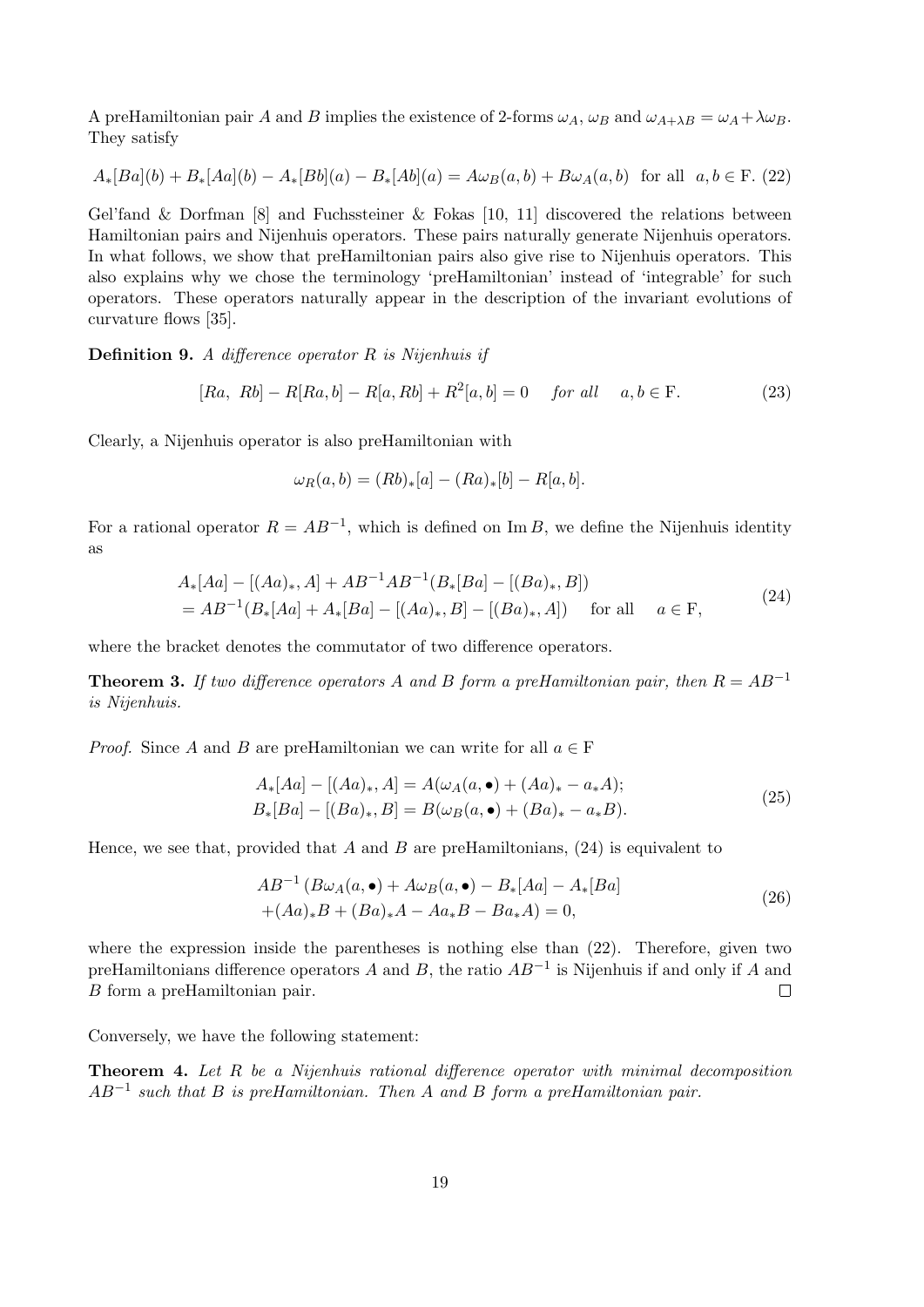*Proof.* Since B is preHamiltonian, we have for all  $a \in F$ 

$$
B_*[Ba] - [(Ba)_*, B] = B(\omega_B(a, \bullet) + (Ba)_* - a_*B) \tag{27}
$$

Therefore, we can transform (24) into the equivalent form

$$
A_*[Aa] - (Aa)_*A + Aa_*A =
$$
  
=  $AB^{-1}(B_*[Aa] + A_*[Ba] + Ba_*A + Aa_*B - (Ba)_*A - (Aa)_*B - A\omega_B(a, \bullet)).$  (28)

Let  $CA = DB$  be the left least common multiple of the pair A and B. It is also the right least common multiple of the pair C and D since  $AB^{-1}$  is minimal. By Lemma 5 (i) there exists a difference operator  $\omega_A(a, \bullet)$  and thus 2–form  $\omega_A$  on F such that

$$
A_*[Aa] - (Aa)_*A + Aa_*A = A\omega_A(a, \bullet);
$$
  
\n
$$
B_*[Aa] + A_*[Ba] + Ba_*A + Aa_*B - (Ba)_*A - (Aa)_*B - A\omega_B(a, \bullet) = B\omega_A(a, \bullet),
$$
\n(29)

which implies that  $A$  and  $B$  form a preHamiltonian pair.

There is a simple algorithm to determine whether a given difference operator is preHamiltonian and to find the corresponding 2–form  $\omega$ . Theorem 3 provides an efficient method to check the Nijenhuis property for rational operators, which is important in the theory of integrability.

Example 2. The operators A and B defined in (2) form a preHamiltonian pair. Thus the recursion operator for the Volterra chain (1) is Nijenhuis.

*Proof.* Let  $C = A + \lambda B$ . According to Definition 8, we check the existence of a 2-form  $\omega_C$  in (20). By direct computation, we have

$$
C_*[Ca](b) - C_*[Cb](a)
$$
  
=  $u\langle u_1u_2a_3b_2 + (u_1 + u)u_1a_2b_1 + (u + u_{-1})u_{-1}a_{-1}b + u_{-2}u_{-1}a_{-2}b_{-1} + \lambda u_1a_2b_1 + \lambda u_{-1}a_{-1}b \rangle_{\mathcal{P}_{a,b}},$ 

where  $\mathcal{P}_{a,b}$  stands for anti-symmetrisation with respect to  $a_i$ 's and  $b_j$ 's. We can now compute its preimage  $\omega_C(a, b)$  by comparing its highest order either of a or b and we get

$$
\omega_C(a,b) = u(a_1b - ab_1) + u_{-1}(ab_{-1} - a_{-1}b).
$$

It follows from Theorem 3 that the recursion operator  $R = AB^{-1}$  for the Volterra chain (1) is Nijenhuis.  $\Box$ 

The previous two theorems provide the interrelations between preHamiltonian pairs and Nijenhuis operators. The following theorem (analogous to its differential counterpart in [17]) gives another motivation to the definition of a preHamiltonian pair: it is a necessary condition for a rational operator  $R = AB^{-1}$  to 'generate' an infinite commuting hierarchy.

**Theorem 5.** Let R be a rational operator with minimal decomposition  $R = AB^{-1}$ . Suppose that there exist  $(f^{(n)})_{n\geq 0} \in F$  spanning an infinite dimensional space over k such that for all  $n \geq 0$ ,  $A(f^{(n)}) = B(f^{(n+1)})$  and such that  $[B(f^{(n)}), B(f^{(m)})] = 0$  for all  $n, m \geq 0$ . Then A and B form a preHamiltonian pair.

$$
\overline{\Box}
$$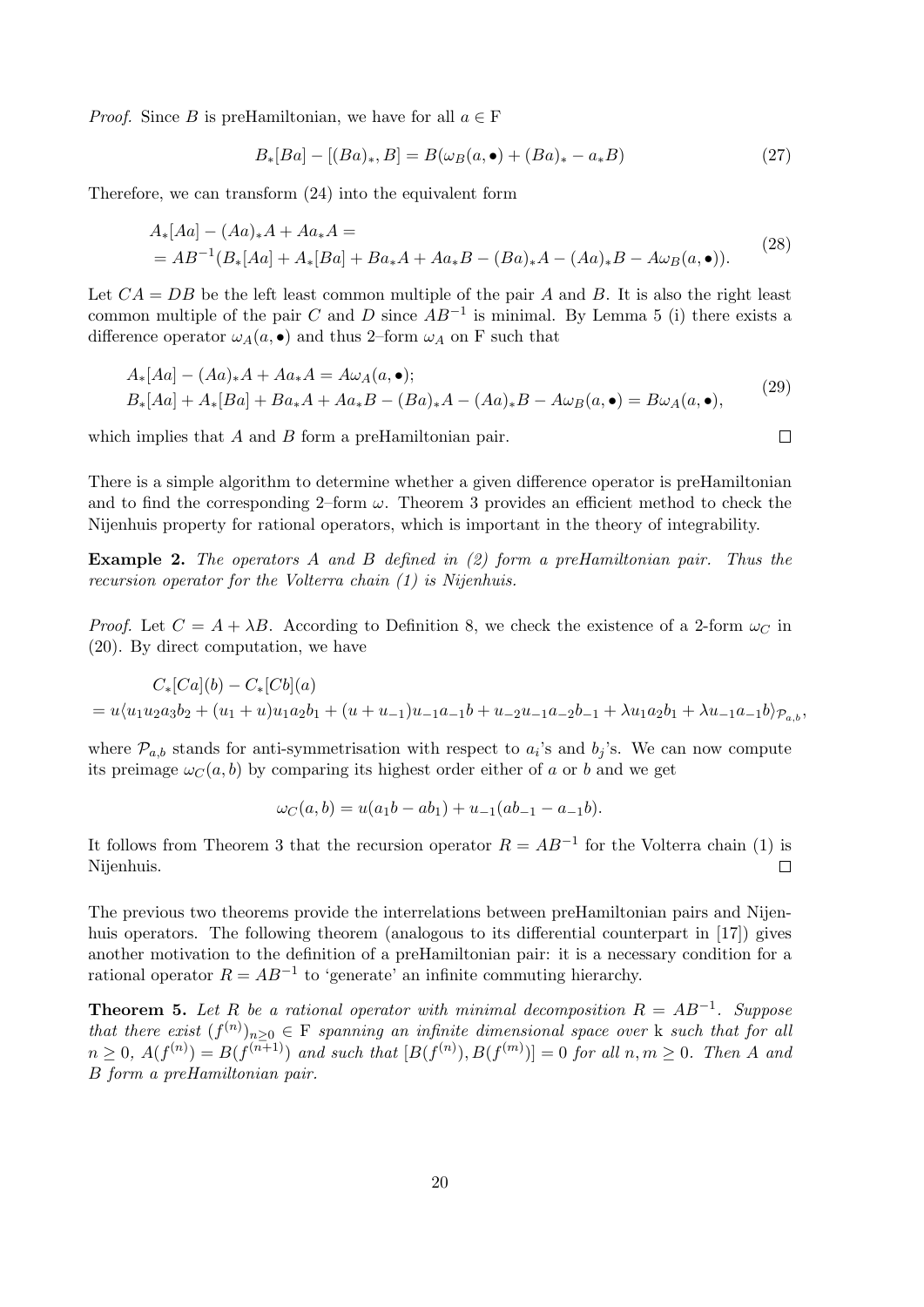*Proof.* Since  $[B(f^{(m)}), B(f^{(n)})] = 0$  for all  $m, n \geq 0$  by assumption, we have

$$
(B_*[B(f^{(n+1)})] - (B(f^{(n+1)}))_*B)(f^{(m)}) = B\left(-(f^{(m)})_*[B(f^{(n+1)})]\right) \ \forall \ m, n \ge 0. \tag{30}
$$

Similarly, replacing B with A we get for all  $n, m \geq 0$ 

$$
(A_*[A(f^{(n)})] - (A(f^{(n)}))_*A)(f^{(m)}) = A(-(f^{(m)})_*[A(f^{(n)})]).
$$
\n(31)

Let  $CA = DB$  be the left least common multiple of the pair A and B. A non-zero difference operator has a finite dimensional kernel over k, therefore one must have for all  $n \geq 0$  that

$$
D(B_*[B(f^{(n+1)})] - (B(f^{(n+1)}))_*B) = C(A_*[A(f^{(n)})] - (A(f^{(n)}))_*A). \tag{32}
$$

By minimality of the fraction  $AB^{-1}$ , we deduce that for all  $n \geq 0$  there exists a difference operator  $P^{(n)}$  such that

$$
B_*[B(f^{(n+1)})] - (B(f^{(n+1)}))_*B = BP^{(n)},
$$
  
\n
$$
A_*[A(f^{(n)})] - (A(f^{(n)}))_*A = AP^{(n)}.
$$
\n(33)

For all  $f \in F$  we can write  $B(f)_* = Bf_*(D_B)_f$ , where  $(D_B)_f$  is defined by  $(D_B)_f(g) = B_*(g)(f)$ for all  $g \in F$ .  $D_B$  is a bidifference operator, i.e.,  $(D_B)_f$  is a difference operator and its coefficients are difference operators applied to f. In other words  $(D_B)_f = P_M(f)S^M + ... P_N(f)S^N$  for all f, where  $P_M, \ldots P_N$  are difference operators. We can find a unique pair of bidifference operators Q and L such that  $\text{Ord}L_f$  <  $\text{Ord}B$  for all f and

$$
B_*[B(f)] - (D_B)_f B = BQ_f + L_f.
$$
\n(34)

From (33) we see that  $L_{f^{(n)}} = 0$  for all  $n \ge 1$ . This implies that  $L = 0$  since the  $f^{(n)}$  span and infinite dimensional space over k. Therefore, for all  $f, g$ , we have

$$
B_*[B(f)](g) - B_*[B(g)](f) = BQ_f(g)
$$

implying that B is preHamiltonian. Finally, since for all constant  $\lambda$ , operator

$$
R + \lambda = (A + \lambda B)B^{-1}
$$

satisfies the same hypothesis as R, we conclude that  $A + \lambda B$  is preHamiltonian.

 $\Box$ 

#### 4 Towards applications to differential–difference equations

In this section we introduce some basic concepts for differential–difference equations relevant to the contents of this paper. More details on the variational difference complex and Lie derivatives can be found in [15, 36].

Let  $\mathbf{u} = (u^1(n,t), \ldots, u^N(n,t))$  be a vector function of a discrete variable  $n \in \mathbb{Z}$  and time variable t, where n and t are "independent variables" and  $\bf{u}$  will play the role of a "dependent" variable in an evolutionary differential–difference system

$$
\mathbf{u}_t = \mathbf{f}(\mathbf{u}_p, \dots, \mathbf{u}_q), \qquad p \le q, \quad p, q \in \mathbb{Z}.
$$
 (35)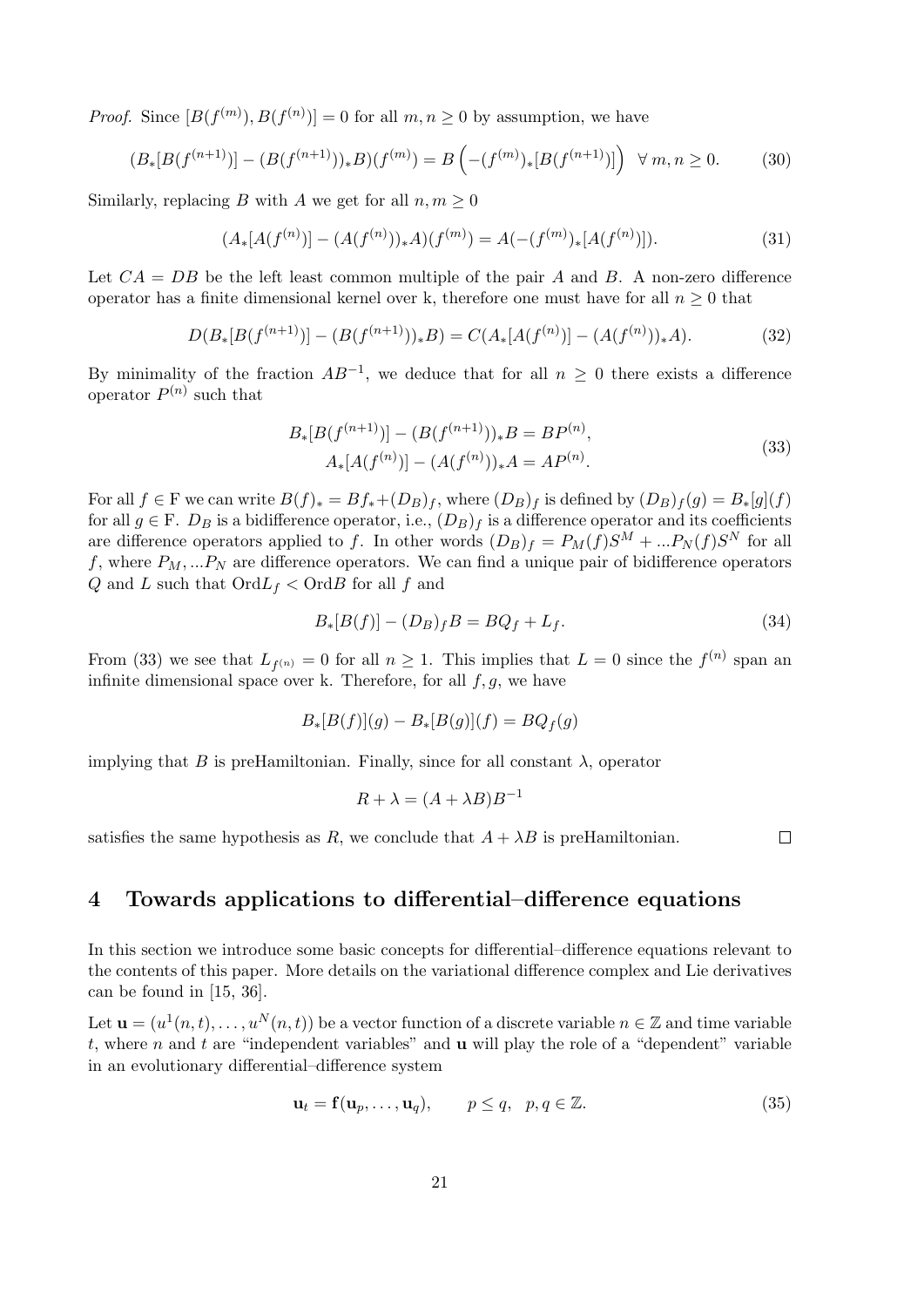The equation (35) is an abbreviated form to encode the infinite sequence of ordinary differential systems of equations

$$
\partial_t \mathbf{u}(n,t) = \mathbf{f}(\mathbf{u}(n+p,t),\ldots,\mathbf{u}(n+q,t)), \qquad n \in \mathbb{Z}.
$$

A vector function f is assumed to be a locally holomorphic function in its arguments. In the majority of cases it will be a rational or polynomial function which does not depend explicitly on the variables  $n, t$ . The corresponding vector field coincides with  $(4)$ . Thus there is a bijection between evolutionary derivations of F and differential–difference systems with  $f \in F^N$ .

Definition 10. There are three equivalent definitions of symmetry of an evolutionary equation. We say that  $\mathbf{g} \in \mathbf{F}^N$  is a symmetry of (35) if

- 1.  $[g, f] = 0$ .
- 2.  $\hat{\mathbf{u}}_k = \mathbf{u}_k + \epsilon \mathbf{g}_k$  satisfy equation (35) mod  $\epsilon^2$  whenever  $\mathbf{u}$  is a solution.
- 3. Equation  $\mathbf{u}_{\tau} = \mathbf{g}$  is compatible with (35).

Symmetries of an equation form a Lie subalgebra in Der F. The existence of an infinite dimensional commutative Lie algebra of symmetries is a characteristic property of an integrable equation and it can be taken as a definition of integrability.

Often the symmetries of integrable equations can be generated by recursion operators [2]. Roughly speaking, a recursion operator is a linear operator  $R: F^N \to F^N$  mapping a symmetry to a new symmetry. For an evolutionary equation (35), it satisfies

$$
R_t = R_*[\mathbf{f}] = [\mathbf{f}_*, R]. \tag{36}
$$

Recursion operators for nonlinear integrable equations are often Nijenhuis operators. Therefore, if the Nijenhuis operator R is a recursion operator of  $(35)$ , the operator R is also a recursion operator for each of the evolutionary equations in the hierarchy  $\mathbf{u}_t = R^k(\mathbf{f})$ , where  $k = 0, 1, 2, \dots$ .

Nijenhuis operators are closely related to Hamiltonian and symplectic operators. The general framework in the context of difference variational complex and Lie derivatives can be found in [15, 36]. Here we recall the basic definitions related to Hamiltonian systems.

For any element  $a \in F$ , we define an equivalent class (or a functional)  $\int a$  by saying that two elements  $a, b \in F$  are equivalent if  $a - b \in \text{Im}(\mathcal{S} - 1)$ . The space of functionals is denoted by F'.

For any functional  $\int f \in F'$  (simply written  $f \in F'$  without confusion), we define its difference variational derivative (Euler operator) denoted by  $\delta_{\mathbf{u}} f \in \mathbf{F}^{N}$  (here we identify the dual space with itself) as

$$
\delta_{\mathbf{u}}f = \left(\delta_{u^1}f, \cdots, \delta_{u^N}f\right)^{tr}, \qquad \delta_{u^l}f = \sum_{i \in \mathbb{Z}} \mathcal{S}^{-i} \frac{\partial f}{\partial u_i^l} = \frac{\partial}{\partial u^l} \left(\sum_{i \in \mathbb{Z}} \mathcal{S}^{-i}f\right).
$$

**Definition 11.** An evolutionary equation  $(35)$  is said to be a Hamiltonian equation if there exists a Hamiltonian operator H and a Hamiltonian  $\int g \in F'$  such that  $\mathbf{u}_t = H \delta_{\mathbf{u}} \int g$ .

This is the same to say that the evolutionary vector field  $f$  is a Hamiltonian vector field and thus the Hamiltonian operator is invariant along it, that is,

$$
H_t = H_*[\mathbf{f}] = \mathbf{f}_* H + H \mathbf{f}_*^{\dagger}.
$$
\n(37)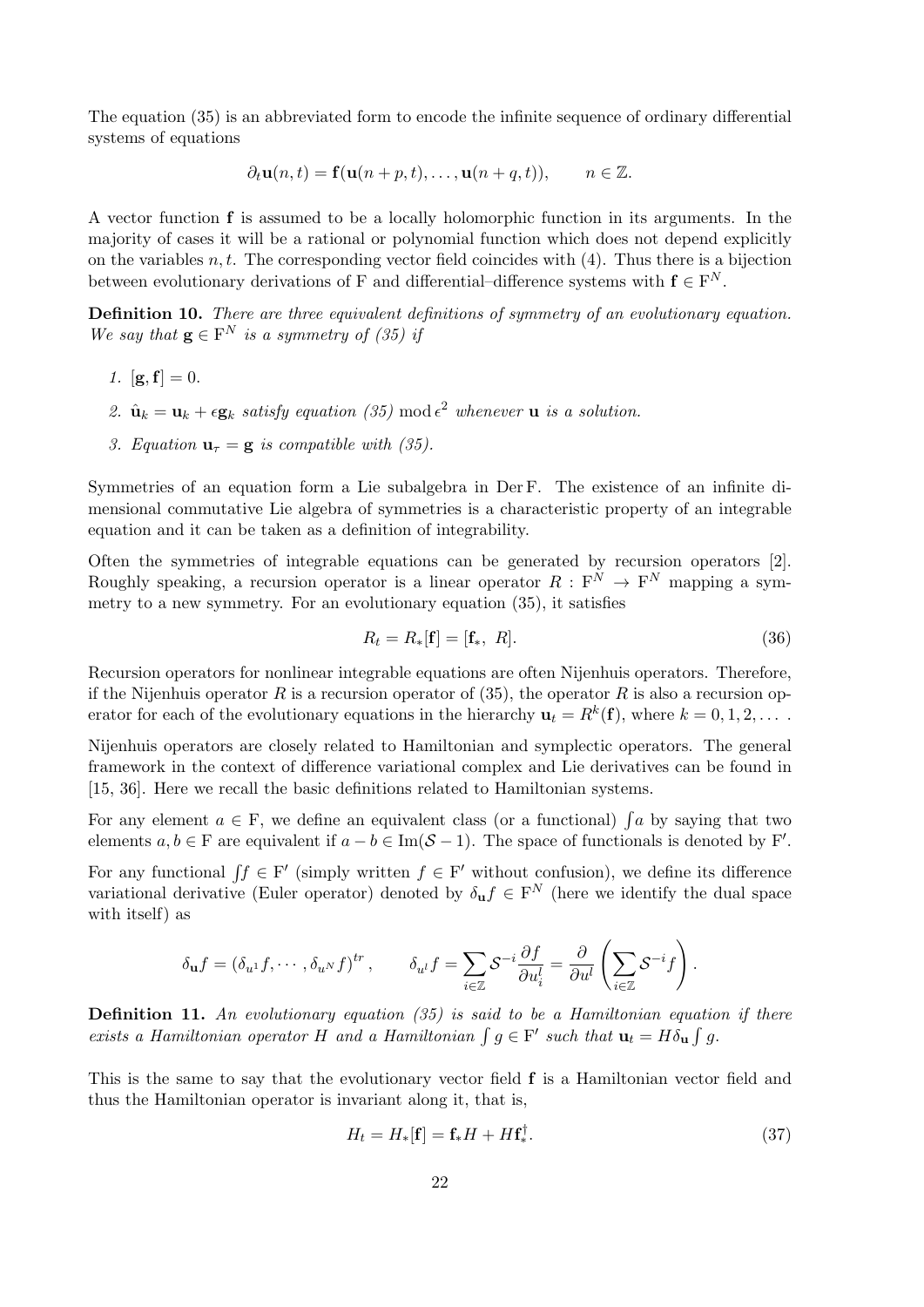Nijenhuis recursion operators for some integrable difference equations, e.g., the Narita-Itoh-Bogoyavlensky lattice [37], are no longer weakly nonlocal, but rational difference operators of the form  $R = AB^{-1}$ . The following statement tells us how operators A and B are related to a given equation.

**Theorem 6.** If a rational difference operator R with minimal decomposition  $AB^{-1}$  is a recursion operator for equation  $(35)$ , then there exists a difference operator P such that

$$
A_*[\mathbf{f}] = \mathbf{f}_*A + AP, \qquad B_*[\mathbf{f}] = \mathbf{f}_*B + BP. \tag{38}
$$

*Proof.* To say that  $AB^{-1}$  is a minimal decomposition of R means that A and B are right coprime. Let C and D be two left coprime matrix operators with C regular such that  $CA = DB$ . Such a pair exists by Lemma 5. Since  $R = AB^{-1}$  is a recursion operator of (35), substituting it into (36) we have

$$
R_t = R_*[\mathbf{f}] = A_*[\mathbf{f}]B^{-1} - AB^{-1}B_*[\mathbf{f}]B^{-1} = \mathbf{f}_*AB^{-1} - AB^{-1}\mathbf{f}_*,
$$

that is,

$$
(A_*[\mathbf{f}] - \mathbf{f}_*A) = AB^{-1} (B_*[\mathbf{f}] - \mathbf{f}_*B). \tag{39}
$$

We rewrite (39) as

 $C(A_*[f] - f_*A) = D(B_*[f] - f_*B).$ 

By Lemma 5 there exists an operator  $P$  such that

$$
A_*[\mathbf{f}] - \mathbf{f}_*A = AP, \qquad B_*[\mathbf{f}] - \mathbf{f}_*B = BP.
$$

Thus the operators A and B satisfy the same relation (38).

Comparing to (37), for Hamiltonian operators, we have  $P = \mathbf{f}_{*}^{\dagger}$ . Conversely, it can be easy to show that

**Proposition 10.** For an equation (35) if there exist two operators A and B satisfying (38), then  $R = AB^{-1}$  is a recursion operator for the equation.

Proof. By direct computation, we have

$$
R_t = A_*[\mathbf{f}]B^{-1} - AB^{-1}B_*[\mathbf{f}]B^{-1} = (\mathbf{f}_*A + AP)B^{-1} - AB^{-1}(\mathbf{f}_*B + BP)B^{-1} = \mathbf{f}_*R - R\mathbf{f}_*
$$
  
satisfying (36). Thus  $R = AB^{-1}$  is a recursion operator.

This proposition has been used in [38] in constructing recursion operators for integrable noncommutative ODEs.

**Example 3.** For the operators A and B defined in  $(2)$  of the Volterra chain  $(1)$ , the difference operator P in Theorem 6 is  $P = (1 + S^{-1})u(1 - S)$ .

In what follows, we give the conditions for a rational recursion operator  $R = AB^{-1}$  to generate infinitely many local commuting symmetries. We first prove the following lemma:

**Lemma 3.** Assume that B is a preHamiltonian operator  $R = AB^{-1}$  with minimal decomposition is a recursion operator for  $\mathbf{u}_t = B(\mathbf{g})$ , where  $\mathbf{g} \in \mathbf{F}^N$ . Then  $[B(\mathbf{g}), A(\mathbf{g})] = 0$ .

In particular, if there exists  $\mathbf{h} \in \mathbb{F}^N$  such that R is a recursion operator for  $\mathbf{u}_t = B(\mathbf{h})$  and  $[B(g), A(h)] = 0$ , then  $[A(g), B(h)] = 0$ .

 $\Box$ 

 $\Box$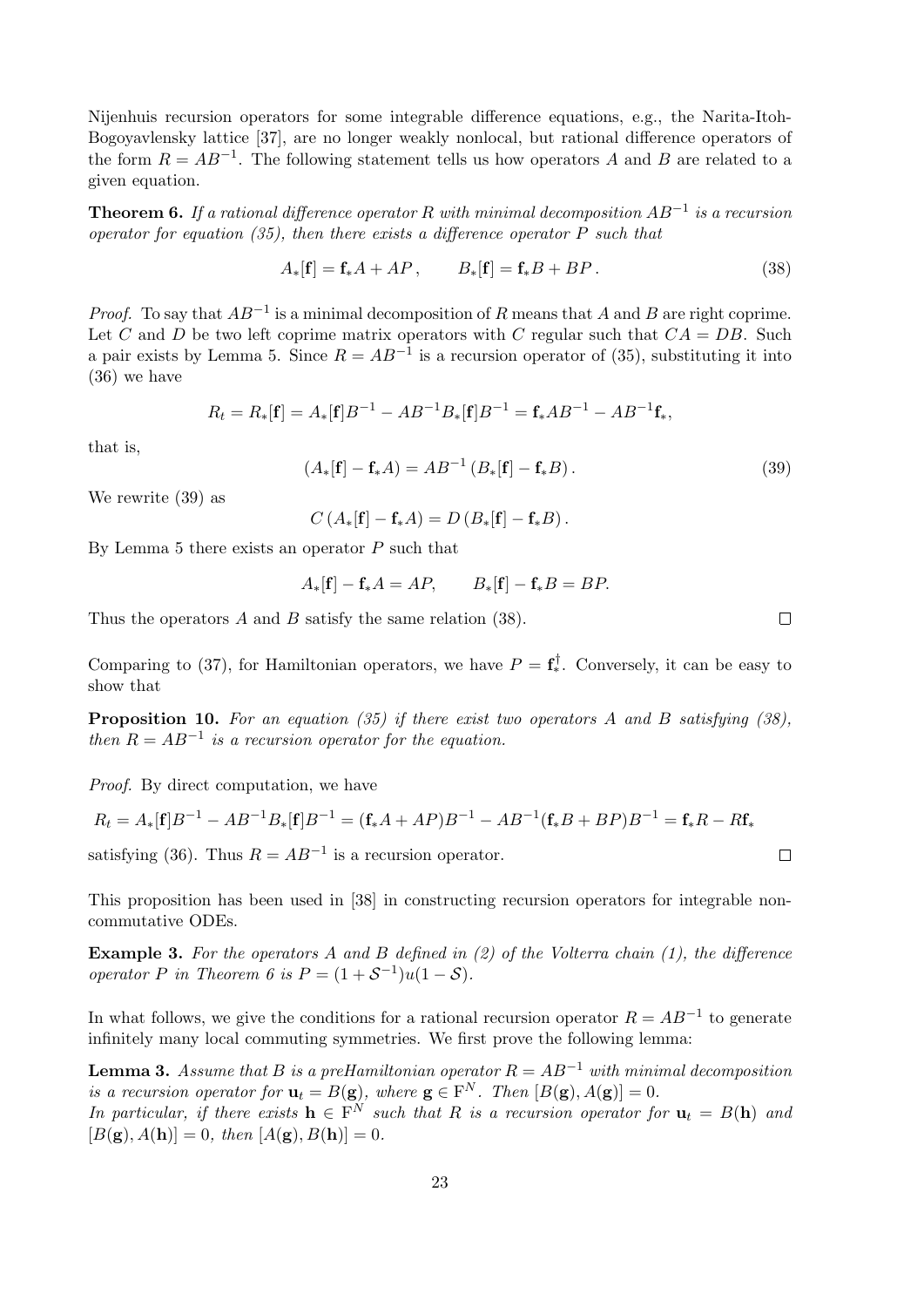*Proof.* We know that B is preHamiltonian. So for any  $\mathbf{a} \in \mathbb{F}^{N}$ , we have

$$
B_*[B\mathbf{a}] - (B\mathbf{a})_*B = B(\omega_B(\mathbf{a}, \bullet) - \mathbf{a}_*B). \tag{40}
$$

From Theorem 6, it follows, when  $\mathbf{a} = \mathbf{g}$  or  $\mathbf{a} = \mathbf{h}$ , that

$$
A_*[B\mathbf{a}] - (B\mathbf{a})_*A = A(\omega_B(\mathbf{a}, \bullet) - \mathbf{a}_*B). \tag{41}
$$

Using (41) for  $\mathbf{a} = \mathbf{g}$ , we get

$$
[B(\mathbf{g}), A(\mathbf{g})] = A_*[B(\mathbf{g})](\mathbf{g}) + A\mathbf{g}_*[B(\mathbf{g})] - (B\mathbf{g})_*[A\mathbf{g}] = A(\omega_B(\mathbf{g}, \mathbf{g})) = 0.
$$

If there exists  $\mathbf{h} \in \mathbb{F}^N$  such that R is a recursion operator for  $\mathbf{u}_t = B(\mathbf{h})$  then from the former we deduce that

$$
[B(g + h), A(g + h)] = [B(g), A(g)] = [B(h), A(h)] = 0.
$$
 (42)

 $\Box$ 

Hence  $[B(\mathbf{h}), A(\mathbf{g})] = -[B(\mathbf{g}), A(\mathbf{h})].$ 

**Proposition 11.** Assume that A and B form a preHamiltonian pair and  $R = AB^{-1}$  is a recursion operator for  $\mathbf{u}_t = B(\mathbf{g}^{(0)}),$  where  $\mathbf{g}^{(0)} \in \mathbb{F}^N$ . If there exists  $\mathbf{g}^{(n)} \in \mathbb{F}^N$  such that  $A(\mathbf{g}^{(n)}) = B(\mathbf{g}^{(n+1)})$  for all  $n \geq 0$ , then  $[B(\mathbf{g}^{(n)}), B(\mathbf{g}^{(m)})] = 0$  for all  $n, m \geq 0$ .

*Proof.* We can assume that  $AB^{-1}$  is a minimal decomposition of R. Indeed, if not we write  $A = A_0C$  and  $B = B_0C$  where  $R = A_0B_0^{-1}$  is minimal and replace  $\mathbf{g}^{(n)}$  by  $C(\mathbf{g}^{(n)})$ . By Theorem 3, we know that R is Nijenhuis and thus it is a recursion operator for all  $B(\mathbf{g}^{(n)})$ ,  $n \geq 0$ . We proceed the proof by induction on  $|n-m|$ . If  $n = m$  there is nothing to prove. If  $|n-m|=1$ , we deduce  $[B(\mathbf{g}^{(n)}), B(\mathbf{g}^{(n+1)})]=0$  as a direct application of Lemma 3 since  $B(\mathbf{g}^{(n+1)}) = A(\mathbf{g}^{(n)})$  for all  $n \geq 0$ . Suppose that  $[B(\mathbf{g}^{(n)}), B(\mathbf{g}^{(m)})] = 0$  for all  $n, m \geq 0$  such that  $|n - m| \leq N$ , which implies  $|B(g^{(n+N)}, B(g^{(n+1)})| = 0$ . Hence by Lemma 3, we have  $[B(\mathbf{g}^{(n+N+1)}, B(\mathbf{g}^{(n)})] = 0.$  $\Box$ 

# 5 Rational recursion operator for Adler-Postnikov equation

In this section, we construct a recursion operator of system

$$
u_t = u^2(u_2u_1 - u_{-1}u_{-2}) - u(u_1 - u_{-1}) := f \tag{43}
$$

from its Lax representation and show that it is Nijenhuis and generates local commuting symmetries. In general, it is not easy to construct a recursion operator for a given integrable equation although the explicit formula is given. The difficulty lies in how to determine the starting terms of R, i.e., the order of the operator, and how to construct its nonlocal terms. Many papers are devoted to this subject, see [5, 39, 40]. If the Lax representation of the equation is known, there is an amazingly simple approach to construct a recursion operator proposed in [41]. The idea in [41] can be developed for the Lax pairs that are invariant under the reduction groups, which applies for both differential and differential–difference equations [7, 37].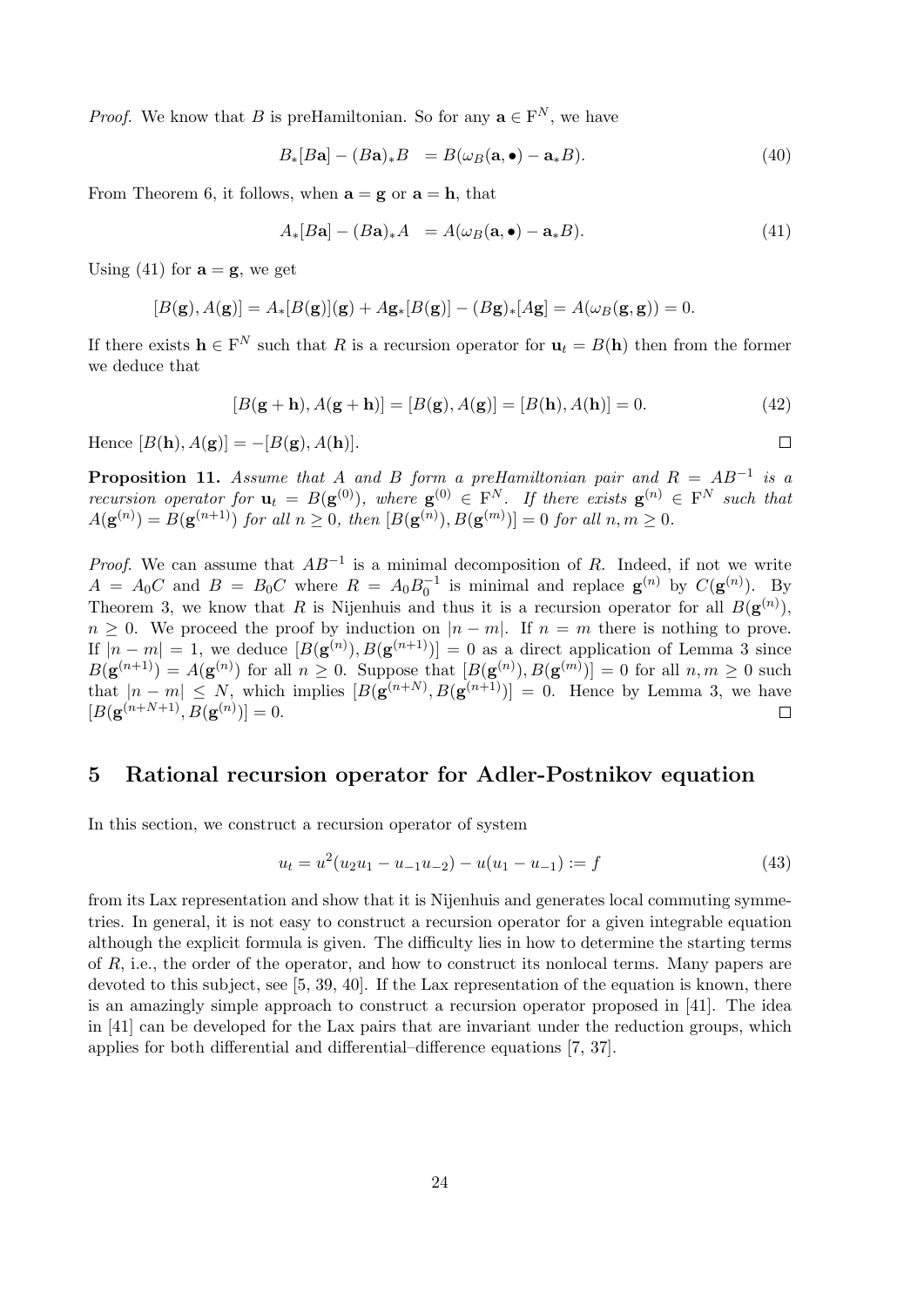The equation (43) first appeared in [18], where the authors presented its scalar Lax representation. We rewrite it in the matrix form as follows:

$$
L = S - \mathbf{U}(\lambda) = S - \lambda \mathbf{U}^{(1)} - \mathbf{U}^{(0)} = S - \begin{pmatrix} 0 & 1 & 0 \\ 0 & 0 & 1 \\ \lambda & -\frac{1}{u} & \frac{\lambda}{u} \end{pmatrix}
$$
(44)

$$
M = D_t - \mathbf{V}(\lambda) = D_t + \begin{pmatrix} -\frac{1}{\lambda^2} + u_{-1} & \frac{1}{\lambda}(1 - u_{-1}u_{-2}) & u_{-1}u_{-2} - \frac{u_{-1}}{\lambda^2} \\ \lambda u u_{-1} - \frac{u}{\lambda} & u - u_{-1} & \lambda u_{-1} - \frac{u u_{-1}}{\lambda} \\ \lambda^2 u - u u_1 & \lambda (u u_1 - 1) & \lambda^2 - u \end{pmatrix},
$$
(45)

where  $\lambda$  is a spectral parameter. The commutativity of the above operators leads to the zero curvature condition

$$
\mathbf{U}(\lambda)_t = \mathcal{S}\mathbf{V}(\lambda)\mathcal{S}^{-1}\mathbf{U}(\lambda) - \mathbf{U}(\lambda)\mathbf{V}(\lambda)
$$
 (46)

and subsequently it leads to the system (43). The system (43) defines a derivation  $X_f \in \mathcal{A}_1$  of R with  $f = u^2(u_2u_1 - u_{-1}u_{-2}) - u(u_1 - u_{-1})$ . The representation (44), (45) is invariant with respect to the transformations:

$$
S\mathbf{V}(\lambda)S^{-1} = -J\mathcal{T}\mathbf{V}(\lambda^{-1})\mathcal{T}J, \qquad \mathbf{U}^{-1}(\lambda) = J\mathcal{T}\mathbf{U}(\lambda^{-1})\mathcal{T}J \tag{47}
$$

and

$$
\mathbf{V}(\lambda) = H\mathbf{V}(-\lambda)H, \qquad \mathbf{U}(\lambda) = -H\mathbf{U}(-\lambda)H,\tag{48}
$$

where

$$
J = \begin{pmatrix} 0 & 0 & 1 \\ 0 & 1 & 0 \\ 1 & 0 & 0 \end{pmatrix}, \qquad H = \begin{pmatrix} 1 & 0 & 0 \\ 0 & -1 & 0 \\ 0 & 0 & 1 \end{pmatrix}.
$$

The transformation (47) reflects the symmetry  $\mathcal{T}(f) = -f$  of the equation (43).

For a given matrix U, we can build up a hierarchy of nonlinear systems by choosing different matrices V with the degree of  $\lambda$  from  $-2l$  to 2l. The way to construct a recursion operator directly from a Lax representation is to relate the different operators  $V$  using ansatz

$$
\bar{\mathbf{V}} = (\lambda^{-2} + \lambda^2)\mathbf{V} + \mathbf{W}
$$

and then to find the relation between the two flows corresponding to  $\bar{V}$  and V. The multiplier  $\lambda^{-2} + \lambda^2$  is the automorphic function of the group generated by the transformations  $\lambda \mapsto \lambda^{-1}$ and  $\lambda \mapsto -\lambda$ . Here W is the remainder and we assume that it has the same symmetry as V:

$$
\mathbf{W} = \sum_{j=-2}^{2} \lambda^j \mathbf{W}^{(j)},\tag{49}
$$

where  $\mathbf{W}^{(j)}$  are  $3 \times 3$  matrices of the following form (invariant under (48))

$$
\mathbf{W}^{(2)} = \begin{pmatrix} a & 0 & b \\ 0 & c & 0 \\ d & 0 & e \end{pmatrix}; \quad \mathbf{W}^{(0)} = \begin{pmatrix} a_0 & 0 & b_0 \\ 0 & c_0 & 0 \\ d_0 & 0 & e_0 \end{pmatrix}; \quad \mathbf{W}^{(-2)} = \begin{pmatrix} a_0 & 0 & b_0 \\ 0 & c_0 & 0 \\ d_0 & 0 & e_0 \end{pmatrix};
$$

$$
\mathbf{W}^{(1)} = \begin{pmatrix} 0 & r & 0 \\ s & 0 & p \\ 0 & q & 0 \end{pmatrix}; \quad \mathbf{W}^{(-1)} = \begin{pmatrix} 0 & r_0 & 0 \\ s_0 & 0 & p_0 \\ 0 & q_0 & 0 \end{pmatrix}
$$

and since  $W$  is invariant under (47), they satisfy

$$
\mathcal{S}(\mathbf{W}^{(2)}) = -J\mathcal{T}(\mathbf{W}^{(-2)})J; \quad \mathcal{S}(\mathbf{W}^{(1)}) = -J\mathcal{T}(\mathbf{W}^{(-1)})J; \quad \mathcal{S}(\mathbf{W}^{(0)}) = -J\mathcal{T}(\mathbf{W}^{(0)})J.
$$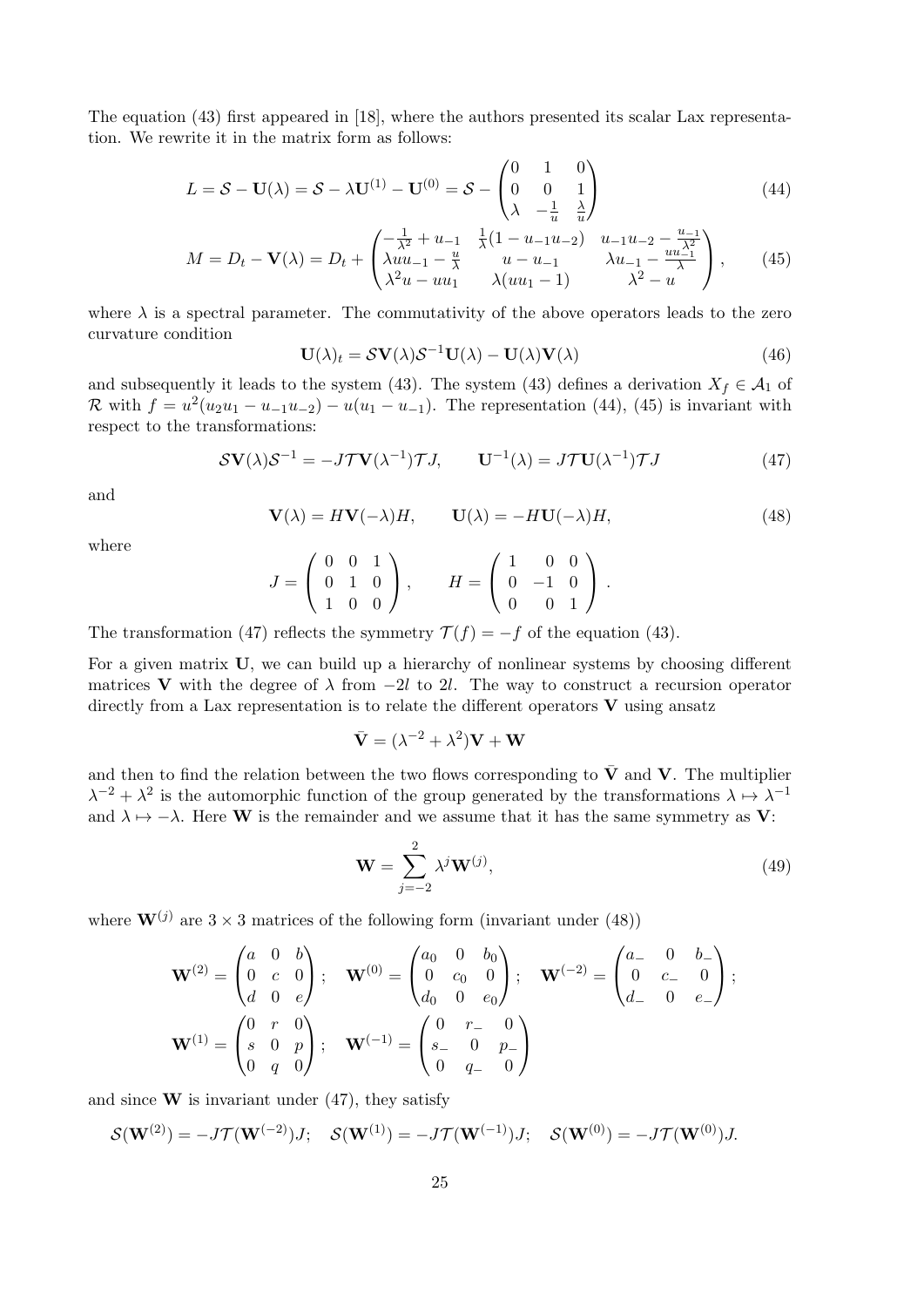The zero curvature condition leads to

$$
\mathbf{U}_{\tau} = (\frac{1}{\lambda^2} + \lambda^2)\mathbf{U}_t + \mathcal{S}(\mathbf{W})\mathbf{U} - \mathbf{U}\mathbf{W}.
$$
 (50)

Substituting the ansatz (49) into (50) and collecting the coefficient of powers of  $\lambda$ , we obtain six matrix equations for  $\mathbf{W}^{(j)}$ ,  $j = -2, \dots, 2$ . For example, the equation corresponding to linear terms of  $\lambda$  is

$$
\mathbf{U}_{\tau}^{(1)} = \mathcal{S}(\mathbf{W}^{(1)})\mathbf{U}^{(0)} + \mathcal{S}(\mathbf{W}^{(0)})\mathbf{U}^{(1)} - \mathbf{U}^{(1)}\mathbf{W}^{(0)} - \mathbf{U}^{(0)}\mathbf{W}^{(1)}.
$$
(51)

Through them we are able to determine the entries of matrices  $\mathbf{W}^{(j)}$  and we finally get

$$
c_{-} = (S^{2} - 1)^{-1} \frac{u_{t}}{u};
$$
  
\n
$$
b_{0} = S^{-1} u (Su - uS^{-1})^{-1} (u(S - S^{-2}) u (S^{2} + S + 1) + S^{2} - S) c_{-};
$$
  
\n
$$
e_{0} = (S^{2} + S + 1)^{-1} \left( -(S \frac{1}{u} S + \frac{1}{u} S + S \frac{1}{u}) S b_{0} + (S + 1) \frac{1}{u} (S^{2} - S) c_{-} \right);
$$
  
\n
$$
u_{\tau} = u^{2} (S^{3} - 1) b_{0} - u (uS - S^{-1} u) (S^{2} + S + 1) c_{-} + u (S - 1) e_{0}.
$$
\n(52)

Note that

$$
S\frac{1}{u}S u + \frac{1}{u}S u + S = (S+1)\frac{1}{u}(Su - uS^{-1}) + S^{-1} + 1 + S.
$$

We simplify the above expression of  $e_0$ . It becomes

$$
e_0 = (\mathcal{S}^{-2} - 1)u(\mathcal{S}^2 + \mathcal{S} + 1)c_- - \mathcal{S}^{-1}(\mathcal{S}u - u\mathcal{S}^{-1})^{-1} (u(\mathcal{S} - \mathcal{S}^{-2})u(\mathcal{S}^2 + \mathcal{S} + 1) + \mathcal{S}^2 - \mathcal{S}) c_-
$$

Substituting  $c_-, b_0$  and  $e_0$  into (52), we obtain the relation between two symmetry flows  $u_t$  and  $u_{\tau}$ . Thus we obtain the following statement:

**Proposition 12.** A recursion operator for equation  $(43)$  is

$$
R = u \left( u(S^2 - S^{-1})u + S^{-1} - 1 \right) (Su - uS^{-1})^{-1} \left( u(S - S^{-2})u(S^2 + S + 1) + S^2 - S \right) (S^2 - 1)^{-1} \frac{1}{u}
$$
  
+u(2S<sup>-1</sup>u - S<sup>-2</sup>u - Su + u - uS)(S<sup>2</sup> + S + 1)(S<sup>2</sup> - 1)<sup>-1</sup>  $\frac{1}{u}$ . (53)

We represent  $R$  as

$$
R = R^{(3)} + R^{(1)} + R^{(-1)},
$$

where

$$
R^{(3)} = u^2(\mathcal{S}^3 - 1)\mathcal{S}^{-1}u(\mathcal{S}u - u\mathcal{S}^{-1})^{-1}u(\mathcal{S} - \mathcal{S}^{-2})u(\mathcal{S}^2 + \mathcal{S} + 1)(\mathcal{S}^2 - 1)^{-1}\frac{1}{u};
$$
  
\n
$$
R^{(-1)} = u(\mathcal{S}^{-1} - 1)(\mathcal{S}u - u\mathcal{S}^{-1})^{-1}(\mathcal{S}^{-1} + 1)^{-1}\frac{1}{u}.
$$

Note that  $R^{(3)}$  is a recursion operator for  $u_t = u^2(u_1u_2 - u_{-1}u_{-2})$  [37] and that  $R^{(-1)}$  is the inverse recursion operator for the Volterra chain  $u_t = u(u_1 - u_{-1})$  [20].

The recursion operator (53) is not weakly nonlocal. We now rewrite it as a rational difference operator. It is convenient to first write  $R$  as

$$
R = (Q\Delta^{-1}C + P)(S^2 - 1)^{-1}\frac{1}{u},
$$
\n(54)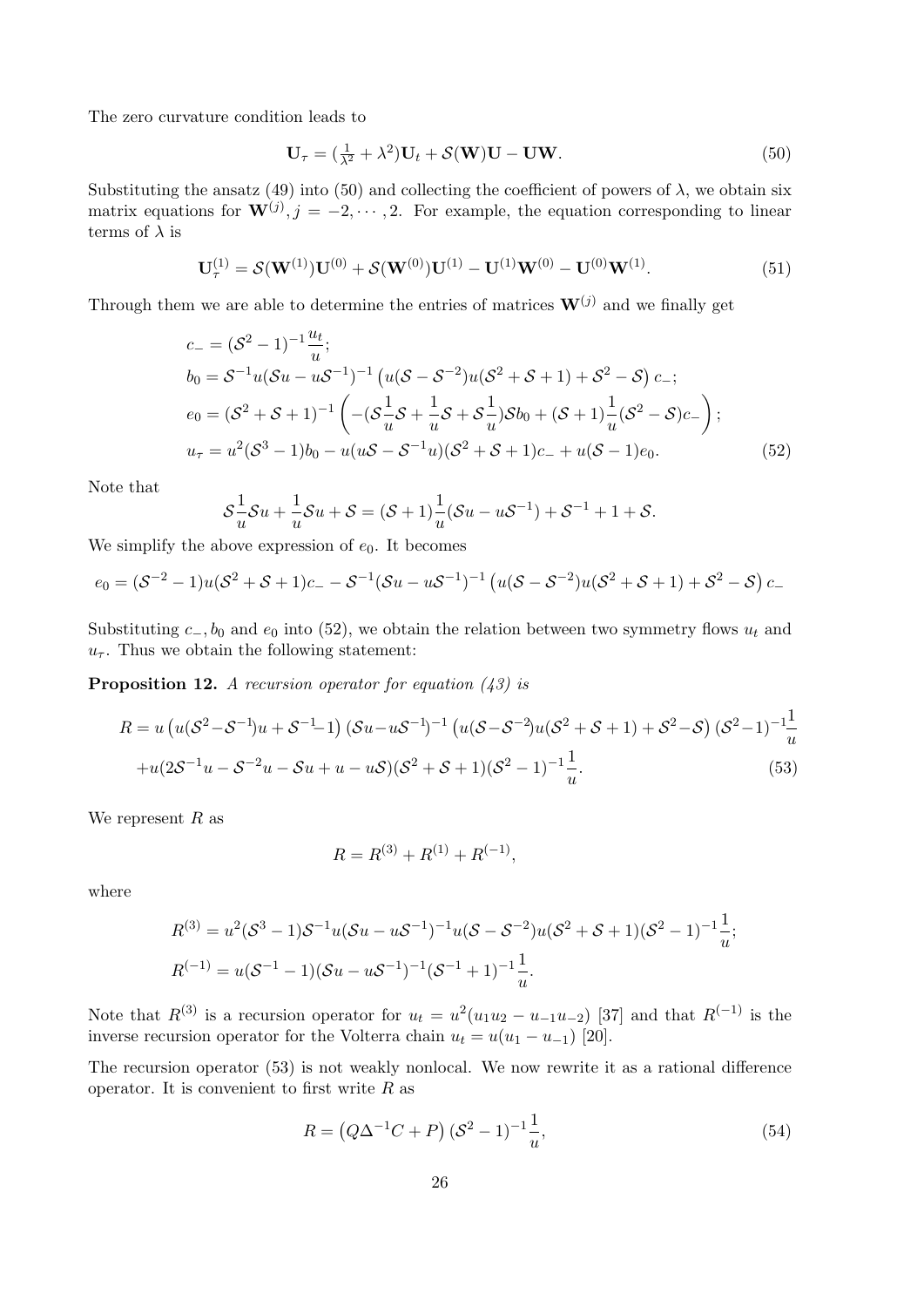where

$$
Q = u \left( uu_1 - 1 + (1 - uu_{-1})S^{-1} \right); \quad \Delta = \mathcal{S}u - u\mathcal{S}^{-1};\tag{55}
$$

$$
C = w_2 \mathcal{S}^2 - w_{-1} \mathcal{S}, \quad w = 1 - u_{-1} u_1; \tag{56}
$$

$$
P = (u^2 \mathcal{S}u(\mathcal{S} - \mathcal{S}^{-2})u + Qu_{-1} + u(2\mathcal{S}^{-1}u - \mathcal{S}^{-2}u - \mathcal{S}u + u - u\mathcal{S})) (\mathcal{S}^2 + \mathcal{S} + 1)
$$
  
+ $u^2 \mathcal{S}(\mathcal{S}^2 - \mathcal{S}) + Q(u_{-1}\mathcal{S}^{-1} + u_2\mathcal{S}) = \tilde{P}(\mathcal{S} + 1) + p;$  (57)

where  $\tilde{P}$  is a difference operator and  $p = u(u_2 + 2u_1 - 2u_{-1} - u_{-2}).$ 

**Lemma 4.** The recursion operator R given by (54) can be factorized as  $R = AB^{-1}$  with

$$
B = u(\mathcal{S} - \mathcal{S}^{-1})(\mathcal{S}\alpha + \beta + \mathcal{S}^{-1}\gamma),
$$
\n(58)

where

$$
\alpha = u_{-1}uw_{-1}w - u_{-1}u_1w_1w_2; \quad \beta = u^2w^2 - u_{-1}u_1w_{-2}w_2; \n\gamma = u_1uw_1w - u_{-1}u_1w_{-1}w_{-2}; \quad w = 1 - u_{-1}u_1.
$$

and

$$
A = Q(\frac{1}{u}w_1\alpha_1S + \frac{1}{u_1}w\gamma) + PS^{-1}(S\alpha + \beta + S^{-1}\gamma).
$$
 (59)

*Proof.* To find A and B for (54) we need to rewrite  $\Delta^{-1}C$  as a right fraction. It turns out that

$$
C\mathcal{S}^{-1}(\mathcal{S}\alpha + \beta + \mathcal{S}^{-1}\gamma) = \Delta(\frac{1}{u}w_1\alpha_1\mathcal{S} + \frac{1}{u_1}w\gamma),
$$

from which we can find that  $\alpha, \beta$  and  $\gamma$  as stated is a solution. Then  $A = RB$  by definition as given in the statement.  $\Box$ 

The authors in [42] showed that the recursion operators derived from certain Lax representations under certain boundary conditions are Nijenhuis once every step is uniquely determined. Here we prove the Nijenhuis property using the results in Section 3.

**Theorem 7.** The operators A and B defined by (59) and (58) are compatible preHamiltonian operators. In particular, the recursion operator R for equation  $(43)$  given by  $(53)$  is Nijenhuis.

*Proof.* We know from Lemma 4 that  $R = AB^{-1}$ . To prove that it is Nijenhuis, we only need to show operators A and B form a preHamiltonian pair following from Theorem 3.

Let  $I = A + \lambda B$ . For any  $a, b \in F$  and constant  $\lambda$ , we use computer algebra package Maple to compute  $e^{(0)} = I_*[Ia](b) - I_*[Ib](a)$ , which is linear in a and its shifts. We take the coefficient of the highest order term  $a_k$  (here  $k = 11$ ) in  $e^{(0)}$  and denote it by  $v^{(0)}$ . Notice that the  $\frac{1}{\alpha}\mathcal{S}^{-4}(\frac{v^{(0)}a_{k}}{u^{2}u_{1}u_{2}})$ highest order term in I is  $u^2u_1u_2\mathcal{S}^4\alpha$ . We set  $\omega^{(0)}=\frac{1}{\alpha}$  $\frac{v^{(0)}a_k}{u^2u_1u_2}$ . We then compute  $e^{(1)} =$  $e^{(0)} - I(\omega^{(0)})$  and repeat the procedure. Finally we get  $e^{(11)} = 0$  after  $n = 11$  steps implying I is preHamiltonian.  $\Box$ 

Since the operator  $R$  is not weakly nonlocal, the results on the locality of symmetries generated by R in  $[7]$  are no longer valid. In the rest of this section, we are going to show that R generates infinitely many commuting symmetries of (43) starting from the equation itself.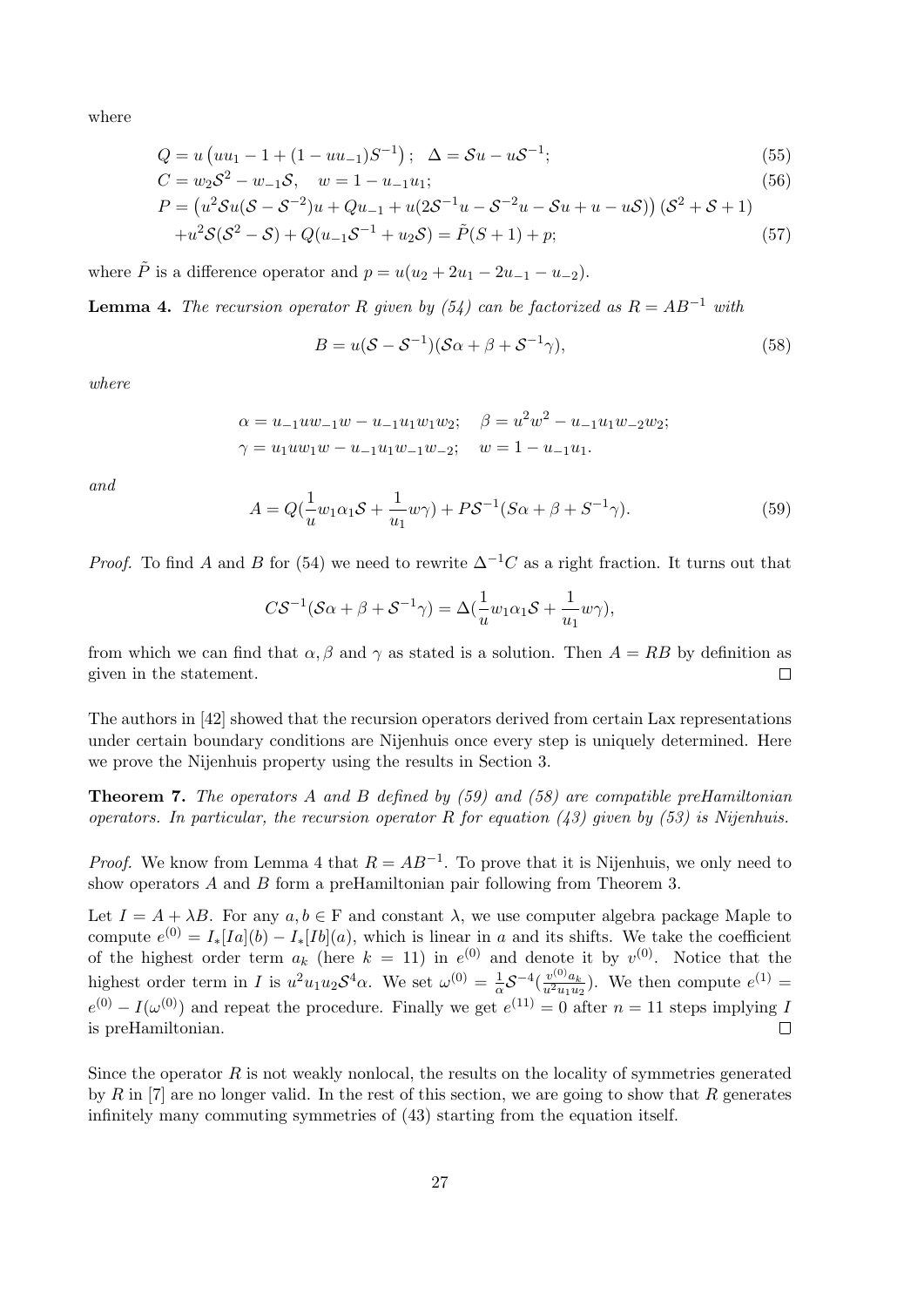**Proposition 13.** Let h be a difference polynomial such that R is a recursion operator for  $u_t = h$ . Then h lies in the image of B. More precisely  $h = B(x)$  for some  $x \in F$  and  $A(x)$  is a difference polynomial. Moreover, R is a recursion operator for  $u_t = A(x)$ .

We will break the proof of this proposition in two parts using  $(54)$ . First we will prove that  $h = u(g_2 - g)$  for some difference polynomial g. Second we will show that  $C(g) = \Delta(k)$  for some difference polynomial  $k$ . We begin with proving a few lemmas. To improve the readability, we put them in Appendix B. We now write the proof for Proposition 13 using these lemmas.

*Proof.* By Lemma 8, we know that  $h = u(g_2 - g)$  for some difference polynomial h. By Lemma 9 and Lemma 10, for some constant  $\lambda \in \mathbf{k}$  we get that

$$
C(g)_*u(S^2-1) - C(g)(S^2 - S) \equiv \lambda C.
$$

Since g is a difference polynomial, the constant term in  $C(g)_*u(S^2-1) - C(g)(S^2-S) - \lambda C$ is  $\lambda(S - S^2)$ . This constant term must be divisible on the left by  $\Delta$ , which implies  $\lambda = 0$ . Moreover, we can divide the congruence relation by  $(S^2 - S)$  on the right since  $\Delta$  has a trivial kernel:

$$
C(g)_*u(1+S^{-1}) \equiv C(g).
$$

After applying Lemma 11 we deduce that  $C(q) = \Delta(k)$  for some difference polynomial k.

Let M be a generator of the right ideal  $\mathbb{CR} \cap \Delta \mathcal{R}$  in R. This means that  $M = CE = \Delta D$  for some pair of right coprime difference operators D and E. By Lemma 1, there exists  $x \in F$  such that  $g = E(x)$  and  $k = D(x)$ . Since  $B = u(S^2 - 1)E$ , we conclude that  $h = B(x)$ . Finally,  $A = QD + PE$ , hence  $A(x) = P(g) + Q(k)$  is a difference polynomial. R is a recursion operator for  $u_t = A(x)$  since R is Nijenhuis following from Theorem 7.  $\Box$ 

**Theorem 8.** There exists a sequence  $g^{(2)}$ ,  $g^{(4)}$ ,  $g^{(6)}$ , ... in F such that

- (1)  $u^2(u_1u_2 u_{-1}u_{-2}) u(u_1 u_{-1}) = B(g^{(2)});$
- (2)  $A(g^{(2n)}) = B(g^{(2n+2)})$  for all  $n \geq 1$ ;
- (3)  $B(g^{(2n)})$  is a difference polynomial for all  $n \geq 1$ ;
- (4)  $[B(g^{(2n)}), B(g^{(2m)})] = 0$  for all  $n, m \ge 1$ ;
- (5) The order of  $B(g^{(2n)})$  is  $(-2n, 2n)$ ;
- (6) R is a recursion operator for all the  $u_t = B(g^{(2n)})$ .

Finally, let  $V = Span_k\{B(g^{(2n)})|n \geq 1\}$ . If  $f \in F$  commutes with some element  $h \in V$ , then  $f \in V$ .

*Proof.* We already know that R is a recursion operator for  $(43)$ , hence by Proposition 13 there exists  $g^{(2)} \in F$  such that (1) is satisfied and  $A(g^{(2)})$  is a difference polynomial. Since R is Nijenhuis (following from Theorem 7) it must be a recursion operator for  $u_t = A(g^{(2)})$  as well. Using Proposition 13 a second time we find  $g^{(4)} \in F$  such that  $B(g^{(4)}) = A(g^{(2)})$  and  $A(g^{(4)})$ is a difference polynomial. Iterating this argument we prove the statements  $(2)$ ,  $(3)$  and  $(6)$ . Statement (5) is obvious and statement (4) follows from Proposition 11 and Theorem 7. Finally,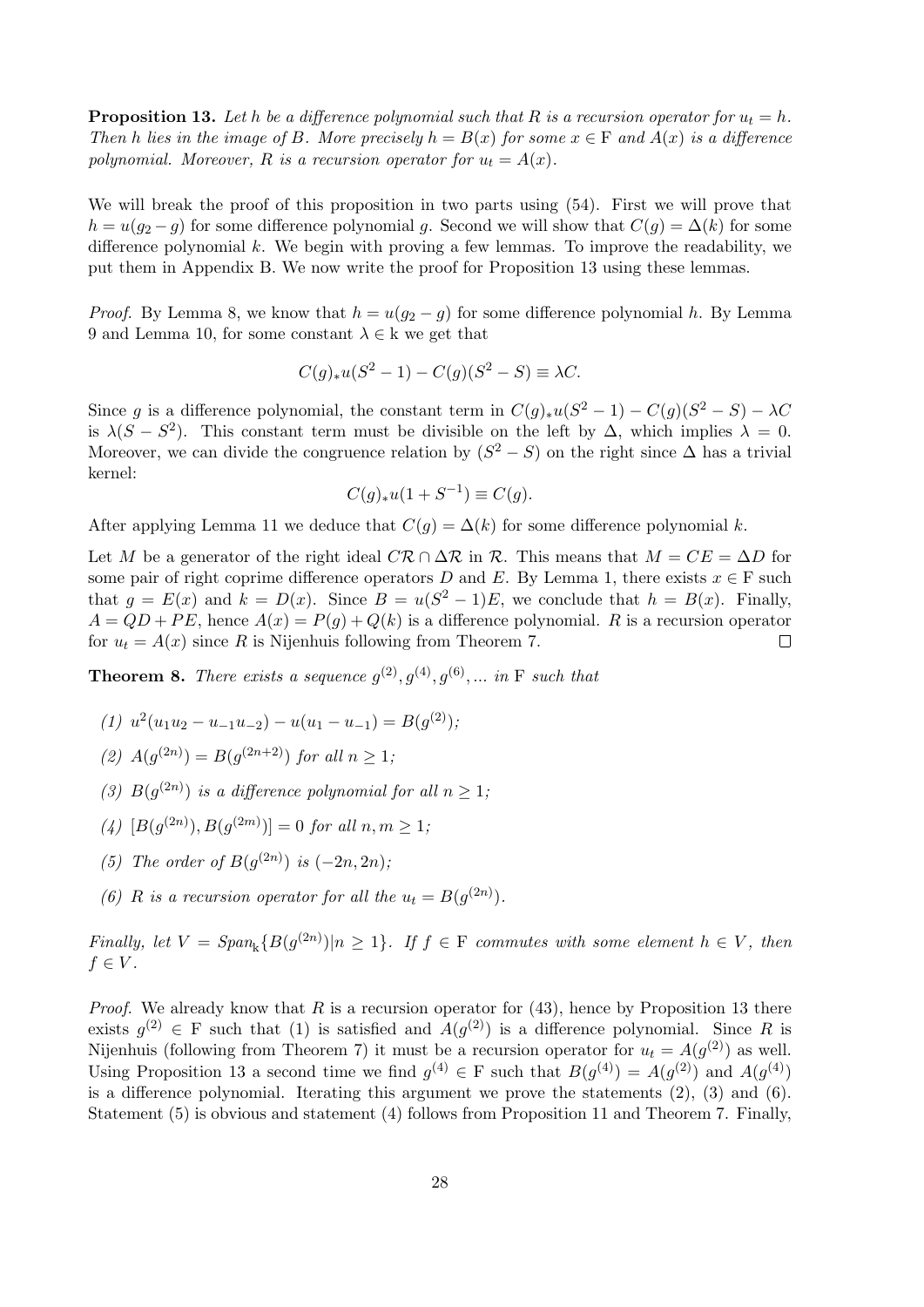if  $f \in F$  commutes with  $h \in V$ , let us sketch the proof of how to show that  $f \in V$ . If  $(M, N)$  is the order of f and  $N > 0$  it is not hard to prove from the equation

$$
X_h(f_*) = [h_*, f_*] + X_f(h_*). \tag{60}
$$

Note that the leading term of  $f_*$  is up to multiplication by a constant the leading term of  $B(g^{(2k)})_*$  for some  $k \geq 2$ . Similarly, if  $M < 0$ , one sees that the negative leading term of  $f_*$  is up to multiplication by a constant the negative leading term of  $B(g^{(2l)})_*$  for some  $l \geq 2$ . We conclude by induction on the total order of  $f$ , after checking that the only  $f$  commuting with an element of V and which depend either on  $u, ..., u_N$  or on  $u_{-N}, ..., 0$  for  $N \ge 0$  is  $f = 0$ .  $\Box$ 

**Remark 3.** Note that  $g^{(2)} = \frac{u_{-1}uu_{1}w_{-1}ww_{1}}{\alpha\alpha}$  $\frac{1}{10a} \frac{w-1}{w}$  is in F but is not a difference polynomial.

**Remark 4.** Let  $\mathcal{T}$  be the automorphism of K defined in section 2. Then we have  $\mathcal{T}AT = -A$ and  $TBT = -B$ . This implies that  $\mathcal{T}(B(g^{(2n)})) = -B(g^{(2n)})$  and  $\mathcal{T}(g^{(2n)}) = g^{(2n)}$  for all  $n \geq 1$ .

## 6 On inverse Nijenhuis recursion operators

In [20], the authors listed integrable differential–difference equations with their algebraic properties. For some systems, they presented both recursion operators and their inverse in weakly nonlocal form. In this section, we'll explain the (non)existence of weakly nonlocal inverse recursion operators and how to work out the nonlocal terms based on Theorem 1 and its corollaries in Section 2.3 using examples in [20].

We select four examples: in section 6.1, we show the nonexistence of weakly nonlocal inverse recursion operator for the Toda lattice; in section 6.2, we show the existence of weakly nonlocal inverse recursion operator with only one nonlocal term for a relativistic Toda system; in section 6.3, we deal with a recursion operator with two nonlocal terms; for our last example, we demonstrate that the inverse operator R itself is not weakly nonlocal, but that of  $R - id$  is!

#### 6.1 The Toda Lattice

The Toda equation [43] is given by

$$
q_{tt} = \exp(q_1 - q) - \exp(q - q_{-1})
$$

In the Manakov-Flaschka coordinates [44, 45] defined by  $u = \exp(q_1 - q)$ ,  $v = q_t$ , it can be rewritten as two-component evolution system:

$$
\begin{cases} u_t = u(v_1 - v) \\ v_t = u - u_{-1} \end{cases}, \tag{61}
$$

which admits two compatible Hamiltonian local structures

$$
H_1 = \begin{pmatrix} 0 & u(S-1) \\ (1 - S^{-1})u & 0 \end{pmatrix}, \ H_2 = \begin{pmatrix} u(S - S^{-1})u & u(S-1)v \\ v(1 - S^{-1})u & uS - S^{-1}u \end{pmatrix}
$$

It is clear to see that  $\text{Ord} H_1 = 2$  and that the kernel of  $H_1$  is spanned by  $\begin{pmatrix} \frac{1}{u} \\ 0 \end{pmatrix}$ ) and  $\begin{pmatrix} 0 \\ 1 \end{pmatrix}$ 1 . One can check that the kernel of  $H_2$  is spanned by  $\begin{pmatrix} \frac{1}{u} \\ 0 \end{pmatrix}$ ). In other words,  $H_1$  and  $H_2$  have a common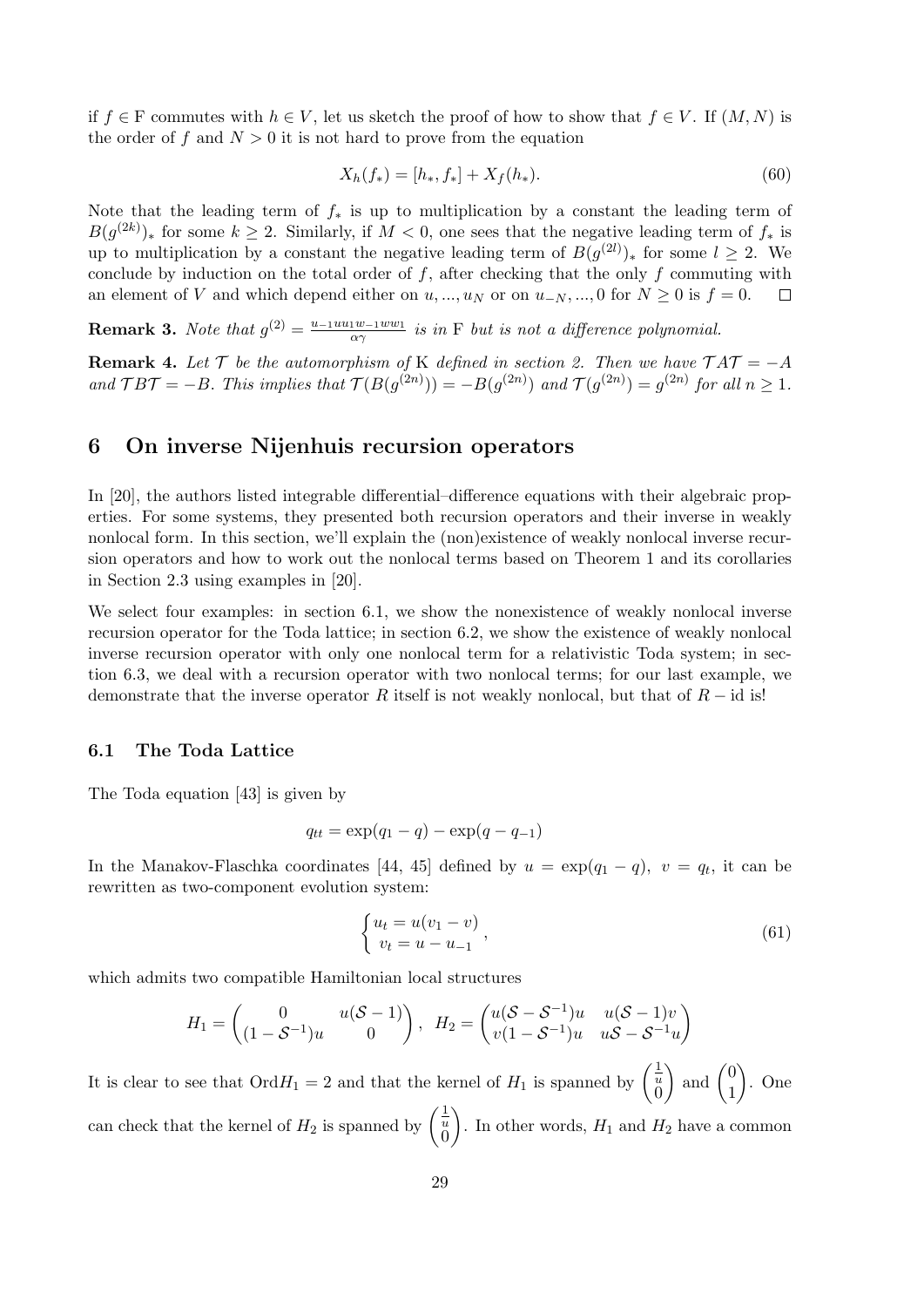right divisor C of the total order being 1 and can be written as  $H_1 = BC$  and  $H_2 = AC$ , where  $O\text{rd}B = 1$  and  $O\text{rd}A = 3$ , that is,

$$
H_1 = BC = \begin{pmatrix} 0 & u(1-\mathcal{S}) \\ 1 & 0 \end{pmatrix} \begin{pmatrix} (1-\mathcal{S}^{-1})u & 0 \\ 0 & 1 \end{pmatrix};
$$
  
\n
$$
H_2 = AC = \begin{pmatrix} u(\mathcal{S}+1) & u(\mathcal{S}-1)v \\ v & u\mathcal{S}-\mathcal{S}^{-1}u \end{pmatrix} \begin{pmatrix} (1-\mathcal{S}^{-1})u & 0 \\ 0 & 1 \end{pmatrix}
$$

.

Thus B has full kernel and A has trivial kernel. Thus the recursion operator

$$
R = H_2 H_1^{-1} = A B^{-1}
$$

is weakly nonlocal but  $BA^{-1}$  is not. Indeed,

$$
R = \begin{pmatrix} v_1 & u\mathcal{S} + u \\ 1 + \mathcal{S}^{-1} & v \end{pmatrix} + \begin{pmatrix} u(v_1 - v) \\ u - u_{-1} \end{pmatrix} (\mathcal{S} - 1)^{-1} \begin{pmatrix} \frac{1}{u} & 0 \end{pmatrix}
$$

#### 6.2 A Relativistic Toda system

The relativistic Toda system [46] is given by

$$
q_{tt} = q_t q_{-1t} \frac{\exp(q_{-1} - q)}{1 + \exp(q_{-1} - q)} - q_t q_{1t} \frac{\exp(q - q_1)}{1 + \exp(q - q_1)}.
$$

Introducing the dependent variables as follows [47]:

$$
u = \frac{q_t \exp(q - q_1)}{1 + \exp(q - q_1)}, \qquad v = \frac{q_t}{1 + \exp(q - q_1)},
$$

then the equation can be written as

$$
\begin{cases} u_t = u(u_{-1} - u_1 + v - v_1) \\ v_t = v(u_{-1} - u) \end{cases}
$$

It admits two compatible Hamiltonian local structures

$$
H_1 = \begin{pmatrix} 0 & u(1-\mathcal{S}) \\ (\mathcal{S}^{-1}-1)u & u\mathcal{S}-\mathcal{S}^{-1}u \end{pmatrix}, \ H_2 = \begin{pmatrix} u(\mathcal{S}^{-1}-\mathcal{S})u & u(1-\mathcal{S})v \\ v(\mathcal{S}^{-1}-1)u & 0 \end{pmatrix}
$$

It is clear to see that  $\text{Ord} H_1 = 2$  and that the kernel of  $H_1$  is spanned by  $\begin{pmatrix} \frac{1}{u} \\ 0 \end{pmatrix}$ ) and  $\begin{pmatrix} 1 \\ 1 \end{pmatrix}$ 1 . Similarly Ord $H_2 = 2$  and the kernel of  $H_2$  is spanned by  $\begin{pmatrix} \frac{1}{u} \\ 0 \end{pmatrix}$ ) and  $\begin{pmatrix} 0 \\ 1 \end{pmatrix}$ 1 v ). In other words,  $H_1$ and  $H_2$  have a common right divisor  $\text{Ord }C=1$  and can be written as

$$
H_1 = BC = \begin{pmatrix} 0 & u(1 - S) \\ 1 & uS - S^{-1}u \end{pmatrix} \begin{pmatrix} (1 - S^{-1})u & 0 \\ 0 & 1 \end{pmatrix};
$$
  
\n
$$
H_2 = AC = \begin{pmatrix} u(S + 1) & u(1 - S)v \\ -v & 0 \end{pmatrix} \begin{pmatrix} (1 - S^{-1})u & 0 \\ 0 & 1 \end{pmatrix},
$$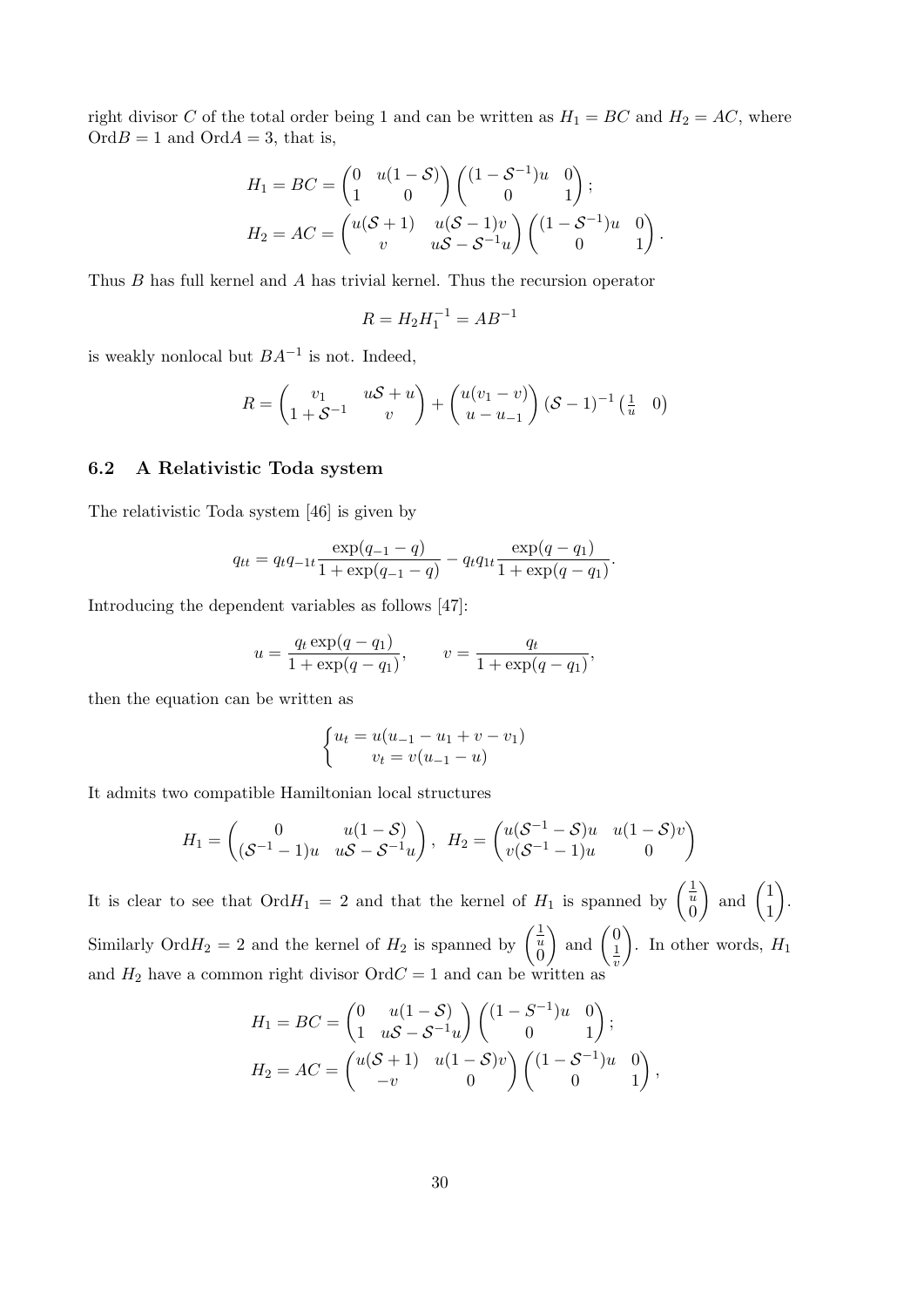where A and B are of the total order 1 and their kernels are of dimension 1 Therefore both recursion operator  $R = AB^{-1}$  and its inverse  $R^{-1} = BA^{-1}$  are weakly nonlocal, and

$$
R = \begin{pmatrix} uS + u + v_1 + u_1 + uS^{-1} & uS + u \ v + vS^{-1} & v \end{pmatrix} - \begin{pmatrix} u_t \\ v_t \end{pmatrix} (S - 1)^{-1} \begin{pmatrix} \frac{1}{u} & 0 \end{pmatrix};
$$
  
\n
$$
R^{-1} = \begin{pmatrix} \frac{1}{v_1} & -\frac{u}{v_1^2}S + \frac{u}{v^2} - \frac{2u}{vv_1} \\ -S^{-1}\frac{1}{v} - \frac{1}{v_1} & \frac{u}{v_1^2}S + S^{-1}\frac{u}{v^2} + \frac{2u}{vv_1} + \frac{1}{v} \end{pmatrix} + \begin{pmatrix} \frac{u}{v_1} - \frac{u}{v} \\ \frac{u-1}{v-1} - \frac{u}{v_1} \end{pmatrix} (S - 1)^{-1} \begin{pmatrix} \frac{1}{u} & -\frac{2}{v} \end{pmatrix}.
$$

Note that the kernel of A is spanned by  $\begin{pmatrix} 0 \\ 1 \end{pmatrix}$ 1 v ), the kernel of  $A^{\dagger}$  is spanned by  $\begin{pmatrix} \frac{1}{u} \\ -\frac{2}{v} \end{pmatrix}$ v ) and  $B\begin{pmatrix} 0 \\ 1 \end{pmatrix}$ 1  $\overline{v}$  $=$  $\int \frac{u}{v} - \frac{u}{v_1}$  $\frac{v}{u}$   $\frac{v_1}{u_1}$  $\frac{u}{v_1} - \frac{u-1}{v-1}$  $v_{-1}$  $\setminus$ . This explains the nonlocal term in the inverse of the recursion operator.

## 6.3 The Ablowitz-Ladik Lattice

Consider the Ablowitz-Ladik Lattice [19]

$$
\begin{cases} u_t = (1 - uv)(\alpha u_1 - \beta u_{-1}) \\ v_t = (1 - uv)(\beta v_1 - \alpha v_{-1}) \end{cases}
$$

Its recursion operator [48]

$$
R = \begin{pmatrix} (1 - uv) S - u_1 v - uv_{-1} & -uu_1 \ v v_{-1} & (1 - uv) S^{-1} \end{pmatrix} + \begin{pmatrix} -u \ v \end{pmatrix} (S - 1)^{-1} (v_{-1} u_1) - \begin{pmatrix} (1 - uv)u_1 \ -(1 - uv)v_{-1} \end{pmatrix} (S - 1)^{-1} \begin{pmatrix} \frac{v}{1 - uv} & \frac{u}{1 - uv} \end{pmatrix}
$$
(62)

can be written as  $R = AB^{-1}$ , where by letting  $w = 1 - uv$ ,  $w_i = S^i w$  and  $p = u_1 v - uv_{-1}$  we have

$$
A = \begin{pmatrix} w\mathcal{S} \left(\frac{uv}{v_1} - u_1\right) + \frac{u_1 vw}{v_1} - \frac{uv_{-1}w_1}{v_1} & w\mathcal{S}\frac{u}{p}(1 - \mathcal{S}^{-1}) - \frac{u^2 v_{-1}}{p} + \frac{u u_1 v}{p}\mathcal{S}^{-1} \\ w\mathcal{S}^{-1}(v_{-1} - \frac{v^2}{v_1}) - u_1 vv_{-1} + \frac{uv^2 v_{-1}}{v_1} & -w\mathcal{S}^{-1}\frac{v}{p}(1 - \mathcal{S}^{-1}) + \frac{uv v_{-1}}{p} - \frac{u_1 v^2}{p}\mathcal{S}^{-1} \end{pmatrix}
$$

and

$$
B = \begin{pmatrix} \frac{w}{v} S^{-1} p - u_1 w + \frac{w w_1}{v_1} & \frac{u}{p} (1 - S^{-1}) \\ v_{-1} w - \frac{v^2 w_1}{v_1} & -\frac{v}{p} (1 - S^{-1}) \end{pmatrix}.
$$

The operator A can be factorized as follows:

$$
\begin{pmatrix} 1 & 0 \ (v_{-2}v - v_{-1}^2)wr\mathcal{S}^{-1} & r \end{pmatrix} \begin{pmatrix} \frac{q(u_1vw - uv_{-1}w_1)}{(uv - u_1v_1)} & -\frac{w}{(v_{-1}v_1w_1 - v^2w)}\mathcal{S} - \frac{u_1vw - uv_{-1}w_1}{(uv - u_1v_1)(v_{-2}vw - v_{-1}^2w_{-1})} \end{pmatrix} D,
$$

where

$$
r = \frac{1}{uv_{-1}w_{-1} - u_{-1}v_{-2}w};
$$
  
\n
$$
q = \frac{1}{(v_{-1}v_{1}w_{1} - v^{2}w)(v_{-2}vw - v_{-1}^{2}w_{-1})};
$$
  
\n
$$
D = \begin{pmatrix}\n0 & v_{-1}w(v_{-1}v_{1}w_{1} - v^{2}w)S^{-2} - vw(v_{-2}v_{1}w_{1} - v_{-1}vw_{-1})S^{-1} \\
0 & v_{-1}w(v_{-1}v_{1}w_{1} - v^{2}w)S^{-2} - vw(v_{-2}v_{1}w_{1} - v_{-1}vw_{-1})S^{-1} \\
+v_{1}w(v_{-2}vw - v_{-1}^{2}w_{-1}) & v_{-1}wS^{-2} + (uv_{-2}w - u_{1}v_{-1}w_{-1})\frac{v}{p}S^{-1} \\
+(v_{-1}^{2}w_{-1} - v_{-2}vw)\frac{u}{p}\n\end{pmatrix}.
$$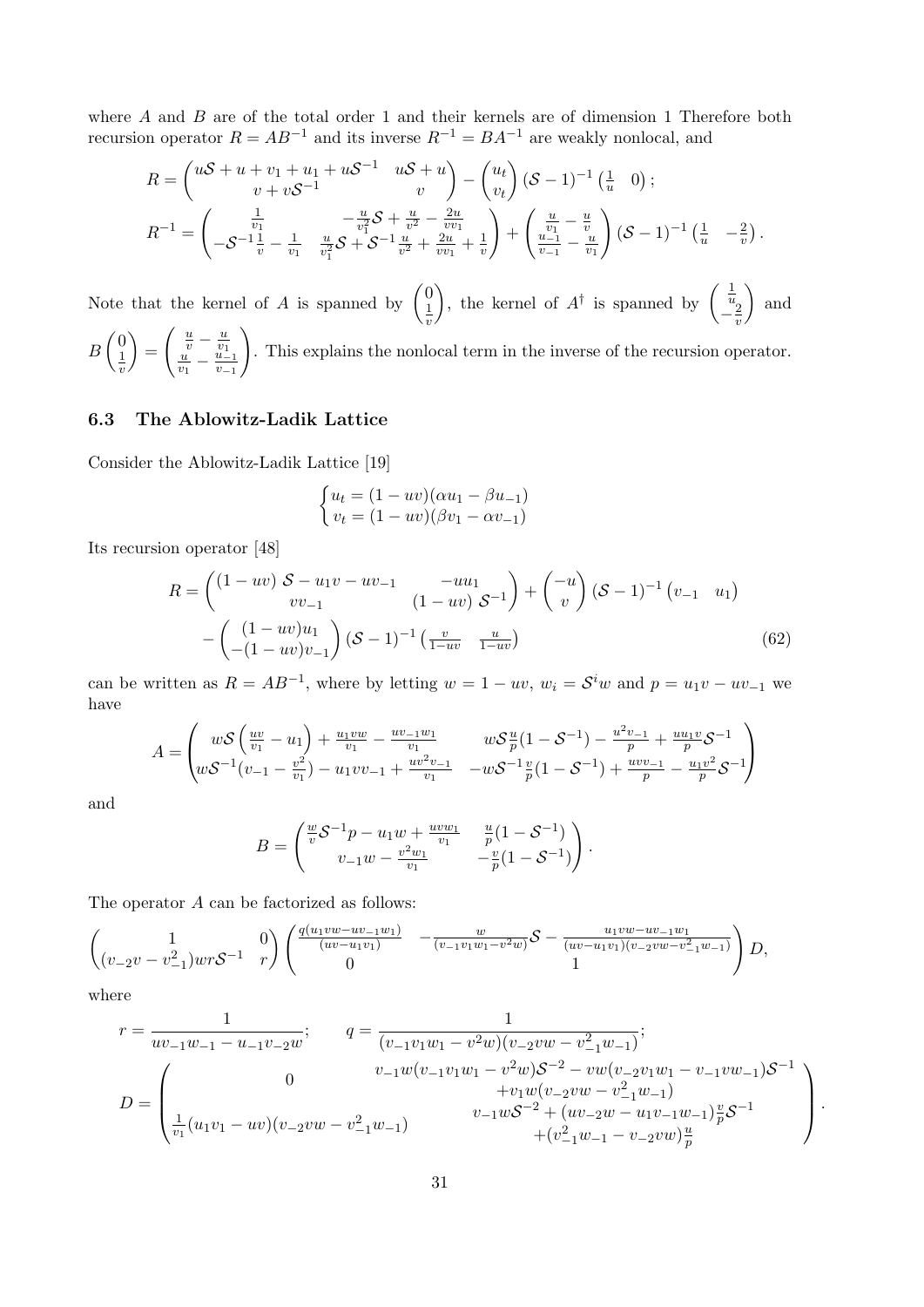Note that  $\mathrm{Ord}A=\mathrm{Ord}D=2$  and ker  $D=\ker A$ , which is spanned by

$$
\mathbf{h}^{(1)} = \begin{pmatrix} -\frac{1}{u_1 v - u v_{-1}} \\ \frac{v}{v_1} \end{pmatrix} \text{ and } \mathbf{h}^{(2)} = \begin{pmatrix} \frac{uv_1}{u_1 v - u v_{-1}} \\ u_1 v_1 - 1 \end{pmatrix}.
$$

Thus the operator A is a full kernel operator and hence the inverse of  $AB^{-1}$  is weakly nonlocal. Note that ker  $D^{\dagger}$  is spanned by

$$
\mathbf{g}^{(1)} = \begin{pmatrix} vq \\ 0 \end{pmatrix} = \begin{pmatrix} \frac{v}{(v_{-2}vw - v_{-1}^2w_1)(v_{-1}v_1w_1 - v^2w)} \\ 0 \end{pmatrix} \text{ and } \mathbf{g}^{(2)} = \begin{pmatrix} -\frac{v_{-1}q}{w} \\ 0 \end{pmatrix}
$$

Thus ker  $A^{\dagger}$  is spanned by

$$
\begin{pmatrix}\n1 & \mathcal{S}w(v_{-1}^2 - v_{-2}v) \\
0 & \frac{1}{r}\n\end{pmatrix}\n\begin{pmatrix}\n\frac{(uv - u_1v_1)}{q(u_1vw - uv_{-1}w_1)} \\
\mathcal{S}^{-1}\frac{w(uv - u_1v_1)(v_{-2}vw - v_{-1}^2w_{-1})}{u_1vw - uv_{-1}w_1} + v_{-1}v_1w_1 - v^2w\n\end{pmatrix}\n\mathbf{g}^{(1)} = \begin{pmatrix}\nv_1 \\
u_{-1}\n\end{pmatrix}
$$

and similarly  $\begin{pmatrix} \frac{v}{1-uv} \\ \frac{u}{1-uv} \end{pmatrix}$ . Moreover, we have

$$
B(\mathbf{h}^{(1)}) = \begin{pmatrix} u \\ -v \end{pmatrix}; \qquad B(\mathbf{h}^{(2)}) = \begin{pmatrix} (1 - uv)u_{-1} \\ -(1 - uv)v_1 \end{pmatrix}.
$$

These give us the nonlocal term appearing in the inverse operator as stated in Theorem 1, and indeed

$$
R^{-1} = \begin{pmatrix} (1 - uv) S^{-1} & uu_{-1} \\ -vv_1 & (1 - uv) S - uv_1 - u_{-1}v \end{pmatrix} + \begin{pmatrix} u \\ -v \end{pmatrix} (S - 1)^{-1} (v_1 & u_{-1}) \\ + \begin{pmatrix} (1 - uv)u_{-1} \\ -(1 - uv)v_1 \end{pmatrix} (S - 1)^{-1} \begin{pmatrix} \frac{v}{1 - uv} & \frac{u}{1 - uv} \end{pmatrix}
$$

#### 6.4 The Kaup-Newell lattice

Consider the Kaup-Newell lattice [49]:

$$
\begin{cases} u_t = a \left( \frac{u_1}{1 - u_1 v_1} - \frac{u}{1 - uv} \right) + b \left( \frac{u}{1 + uv_1} - \frac{u_{-1}}{1 + u_{-1} v} \right) \\ v_t = a \left( \frac{v}{1 - uv} - \frac{v_{-1}}{1 - u_{-1} v_{-1}} \right) + b \left( \frac{v_1}{1 + uv_1} - \frac{v}{1 + u_{-1} v} \right) := aK_1 + bK_{-1} \end{cases}
$$

Its recursion operator

$$
R = \begin{pmatrix} \frac{1}{(1-u_1v_1)^2} \mathcal{S} + \frac{1}{(1-u_1v_1)^2} - \frac{2u_1v}{(1-u_1v_1)(1-uv)} & -\frac{u_1^2}{(1-u_1v_1)^2} \mathcal{S} + \frac{u^2}{(1-uv)^2} - \frac{2uu_1}{(1-u)(1-u_1v_1)} \\ -\frac{v^2}{(1-u_1v_1)^2} \mathcal{S}^{-1} - \frac{v^2}{(1-uv)^2} & -\frac{1}{(1-u_1v_1)^2} \mathcal{S}^{-1} + \frac{1-2uv}{(1-uv)^2} \\ -2K_1(\mathcal{S}-1)^{-1} \left( \frac{v}{1-uv} & \frac{u}{1-uv} \right), \end{pmatrix}
$$

can be written as  $R = AB^{-1}$ , where

$$
A = \begin{pmatrix} (\mathcal{S} - 1) \frac{1}{v(1 - uv)} (1 - \mathcal{S}^{-1}) + 2(\mathcal{S} - 1) \frac{u}{1 - uv} \mathcal{S}^{-1} & (\mathcal{S} - 1) \frac{u}{1 - uv} \\ (1 - \mathcal{S}^{-1}) \frac{v}{1 - uv} (\mathcal{S}^{-1} + 1) & (1 - \mathcal{S}^{-1}) \frac{v}{1 - uv} \end{pmatrix}
$$
  
= 
$$
\begin{pmatrix} \mathcal{S} - 1 & 0 \\ 0 & 1 - \mathcal{S}^{-1} \end{pmatrix} \begin{pmatrix} \frac{u}{1 - uv} & 0 \\ 0 & \frac{v}{1 - uv} \end{pmatrix} \begin{pmatrix} 2 - \frac{1}{uv} & 1 \\ 1 & 1 \end{pmatrix} \begin{pmatrix} \mathcal{S}^{-1} - 1 & 0 \\ 2 & 1 \end{pmatrix}
$$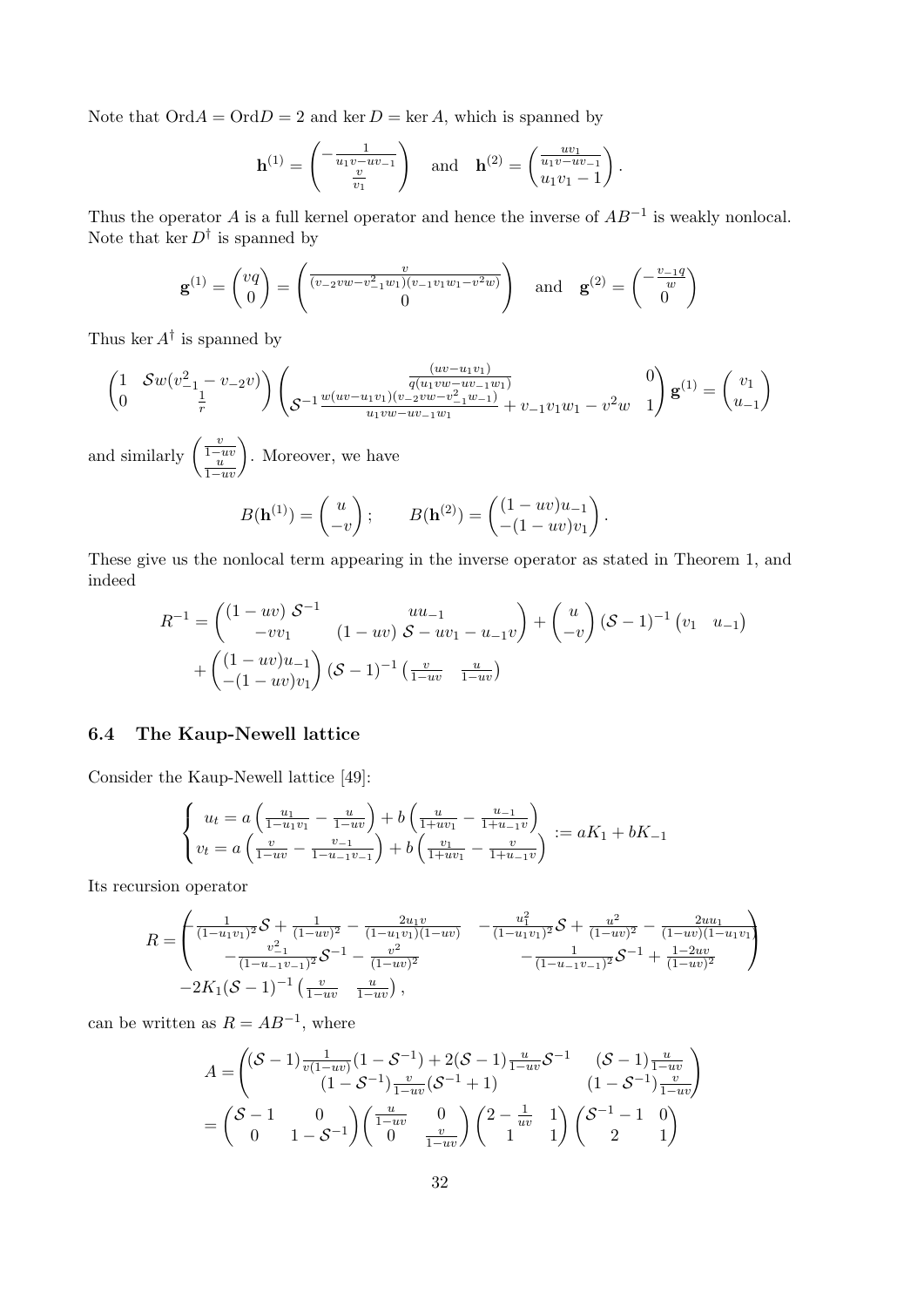and

$$
B = \begin{pmatrix} \frac{1 - uv}{v} (\mathcal{S}^{-1} - 1) & -u \\ 0 & v \end{pmatrix}.
$$

The operator A does not have a full kernel since  $O\text{rd}A = 3$  and its kernel is spanned by  $\begin{pmatrix} 1 & 1 \\ 1 & 1 \end{pmatrix}$  $-2$  . Surprisingly, operator  $C = A - B$  can be factorised as follows:

$$
\begin{pmatrix} 1 & \frac{1}{v_1^2} S \\ 0 & 1 \end{pmatrix} \begin{pmatrix} 1 & 0 \\ (uv - S^{-1}) \frac{v_1^2}{1 - u^2 v_1^2} & 1 \end{pmatrix} \begin{pmatrix} \frac{1 + uv_1}{v_1^2 (1 - uv)} & 0 \\ 0 & 1 \end{pmatrix} D,
$$

where

$$
D = \begin{pmatrix} (v - 2v_1 + uvv_1) + v(1 - uv_1)S^{-1} & v(1 - u^2v_1^2) \\ v(1 - S^{-1})\frac{1 + uv_1}{1 - uv_1} & 0 \end{pmatrix}.
$$

Note that  $\mathrm{Ord}C=\mathrm{Ord}D=1$  and ker  $D=\ker C,$  which is spanned by  $\mathbf{h} =$  $\left(\frac{\frac{1-uv_1}{1+uv_1}}{v(1+uv_1)} - \frac{2}{(1+u)}\right)$  $(1+u_{-1}v)$  $\setminus$ . Thus operator C is a full kernel operator and hence the inverse of  $(A - B)B^{-1}$  is weakly nonlocal as presented in [20] and it equals to

$$
(R-I)^{-1} = \begin{pmatrix} \frac{1}{(1+u_{-1}v)^2} \mathcal{S}^{-1} - \frac{1+2uv_1}{(1+uv_1)^2} & -\frac{u^2}{(1+uv_1)^2} \mathcal{S} + \frac{u_{-1}^2}{(1+u_{-1}v)^2} - \frac{2uu_{-1}}{(1+u_{-1}v)(1+uv_1)} \\ -\frac{v^2}{(1+u_{-1}v)^2} \mathcal{S}^{-1} - \frac{v_1^2}{(1+uv_1)^2} & \frac{1}{(1+uv_1)^2} \mathcal{S} - \frac{1}{(1+u_{-1}v)^2} - \frac{2u_{-1}v_1}{(1+u_{-1}v)(1+uv_1)} \\ -2K_{-1}(\mathcal{S}-1)^{-1} \left( \frac{v_1}{1+uv_1} & \frac{u_{-1}}{1+u_{-1}v} \right). \end{pmatrix}
$$
(63)

Note that ker  $D^{\dagger}$  is spanned by  $\begin{pmatrix} 0 \\ 1 \end{pmatrix}$ 1 v ) and thus ker  $C^{\dagger}$  is spanned by

$$
\begin{pmatrix} 1 & 0 \ -S^{-1} \frac{1}{v_1^2} & 1 \end{pmatrix} \begin{pmatrix} 1 & -\frac{v_1^2}{1-u^2 v_1^2} (uv - S) \\ 0 & 1 \end{pmatrix} \begin{pmatrix} \frac{v_1^2 (1-uv)}{1+uv_1} & 0 \\ 0 & 1 \end{pmatrix} \begin{pmatrix} 0 \\ \frac{1}{v} \end{pmatrix} = \begin{pmatrix} \frac{v_1}{1+uv_1} \\ \frac{u_{-1}}{1+u_{-1}v} \end{pmatrix}.
$$

Moreover, we have

$$
B(\mathbf{h}) = 2 \left( \frac{\frac{u}{1+uv_1} - \frac{u_{-1}}{1+u_{-1}v}}{\frac{v_1}{1+uv_1} - \frac{v}{1+u_{-1}v}} \right) = 2K_{-1}.
$$

These give us the nonlocal term appearing in the inverse operator as shown in (63).

# 7 Conclusions

In this paper we have built a rigorous algebraic setting for difference and rational (pseudo– difference) operators with coefficients in a difference field F and study their properties. In particular, we formulate a criteria for a rational operator to be weakly nonlocal. We have defined and studied preHamiltonian pairs, which is a generalization of the well known bi-Hamiltonian structures in the theory of integrable systems. By definition a preHamiltonian operator is an operator whose images form a Lie subalgebra in the Lie algebra of evolutionary derivations of F. The latter can be directly verified and it is a relatively simple problem comparing to the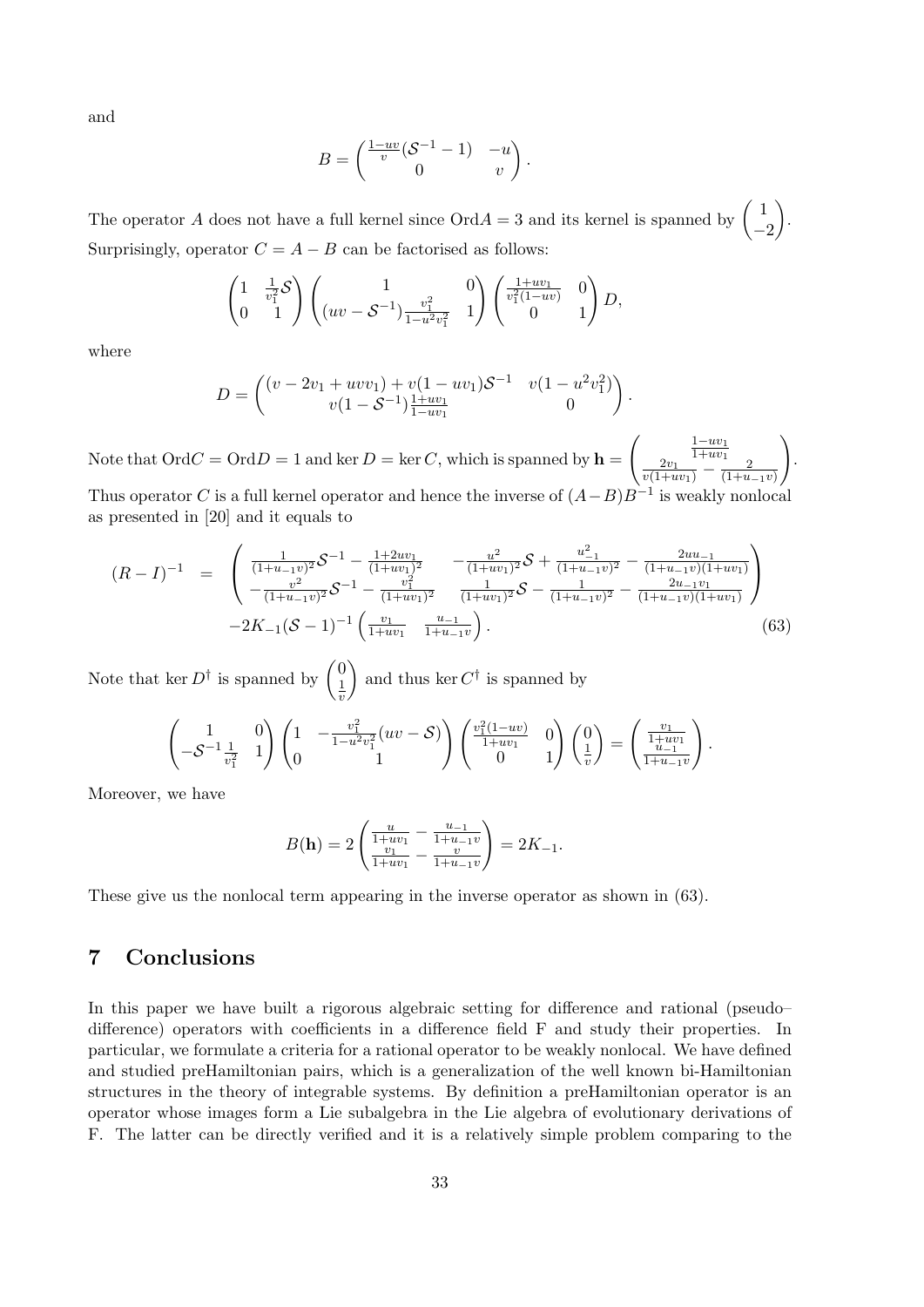verification of the Jacobi identity for Hamiltonian operators. We have shown that a recursion Nijenhuis operator is a ratio of difference operators from a preHamiltonian pair. Thus for a given rational operator, to test whether it is Nijenhuis or not can be done systematically. We applied our theoretical results to integrable differential difference equations in two aspects:

- We have constructed a rational recursion operator  $R(53)$  for Adler–Postnikov integrable equation (43) and shown that it can be written as the ratio of a preHamiltonian pair and thus it is Nijenhuis. Moreover, we proved that  $R$  produces infinitely many commuting local symmetries;
- For a given recursion operator we can answer the question whether the inverse operator is weakly nonlocal and, if so, how to bring it to the standard weakly nonlocal from (examples in Section 6).

In section 6.4 we show that for a weakly nonlocal recursion operator R which does not have a weakly nonlocal inverse, may exist a constant  $\gamma \in k$  such that  $(R - \gamma \text{Id})^{-1}$  is weakly nonlocal. In other words, the total order of the difference operator  $A - \gamma B$  in the factorisation  $R = AB^{-1}$ may be lower for a certain choice of  $\gamma$ . This observation requires further investigation.

The concept of preHamiltonian operators deserves further attention. These operators naturally appear in the description of the invariant evolutions of curvature flows in homogeneous spaces in both continuous[50] and discrete [35] setting. In the future, we'll look into the geometric implication of such operators.

In this paper, we mainly explored the relation between PreHamiltonian operators and Nijenhuis operators. We are going to investigate how preHamiltonian pairs relate to biHamiltonian pairs. In our forthcoming paper [34], we'll present the following main result: if H is a Hamiltonian (a priori nonlocal, i.e. rational) operator, then to find a second Hamiltonian K compatible with H is the same as to find a preHamiltonian pair A and B such that  $AB^{-1}H$  is skew-symmetric.

We have discovered that Adler–Postnikov integrable equation (43) is indeed a Hamiltonian system. This equation can be written as  $u_t = H \delta_u(\ln u)$ , where H is the following skewsymmetric rational operator

$$
H = u2u1u22S2 - S-2u2u1u22 + S-1uu1(u + u1) - uu1(u + u1)S
$$
  
+ u(1 - S<sup>-1</sup>)(1 - uu<sub>1</sub>)(Su – uS<sup>-1</sup>)<sup>-1</sup>(1 – uu<sub>1</sub>)(S – 1)u.

In [34], we are going to show that  $H$  is a Hamiltonian operator for equation (43) and explain how it is related to the recursion operator (53).

# Appendix A. Basic concepts for a unital associative principal ideal ring

Recall the definitions of some basic concepts for a unital associative ring  $\Re$  (see for example [25]).

A left (respectively right) ideal of R is an additive subgroup  $\mathfrak{I} \subset \mathfrak{R}$  such that  $\mathfrak{RT} = \mathfrak{I}$  (resp.  $\mathfrak{IR} = \mathfrak{I}.$ 

A left (resp. right) principal ideals generated by  $a \in \mathfrak{R}$  is, by definition,  $\Re a$  (resp.  $a\mathfrak{R}$ ).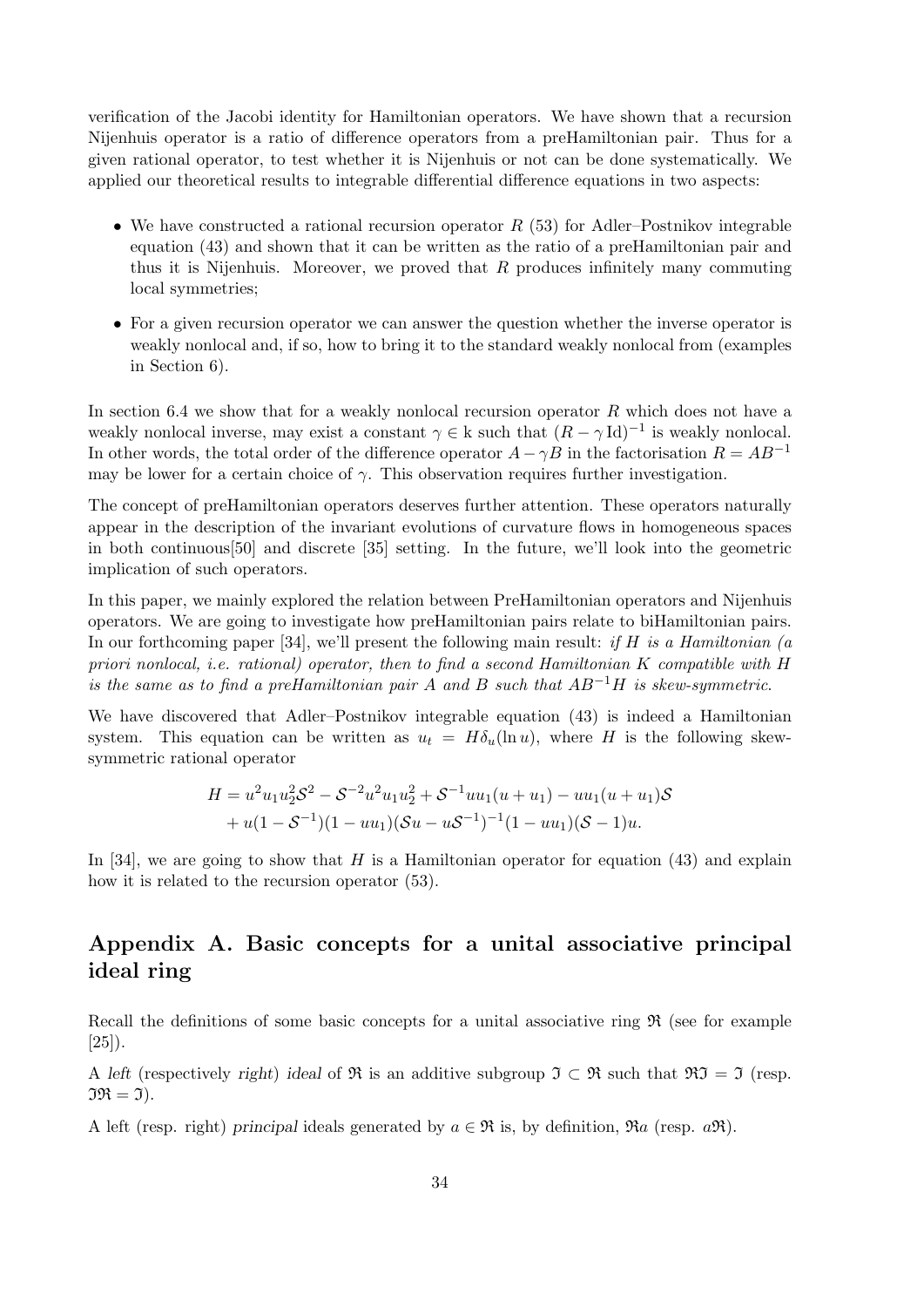A ring is called a principal ideal ring, if every left and right ideal of the ring is principal. In what follows we assume that the ring  $\Re$  is both a left and a right principal ideal ring, meaning that every left ideal of  $\Re$  and every right ideal of  $\Re$  is principal.

Given an element  $a \in \mathfrak{R}$ , an element d is called a *right* (resp. *left)* divisor of a if  $a = bd$  (resp.  $a = db$  for some  $b \in \mathfrak{R}$ . An element  $m \in \mathfrak{R}$  is called left (resp. right) multiple of a if  $m = ba$ (resp.  $m = ab$ ) for some  $b \in \mathfrak{R}$ .

Given elements  $a, b \in \mathfrak{R}$ , their right (resp. *left)* greatest common divisor (gcd) is the generator d of the left (resp. right) ideal generated by a and b:  $\Re a + \Re b = \Re d$  (resp.  $a\Re + b\Re = d\Re$ ). It is uniquely defined up to multiplication by an invertible element. It follows that  $d$  is a right (resp. left) divisor of both a and b, and we have the *Bezout identity*  $d = ua + vb$  (resp.  $d = au + bv$ ) for some  $u, v \in \mathfrak{R}$ .

Similarly, the left (resp. right) least common multiple (lcm) of a and b is an element  $m \in \mathfrak{R}$ defined uniquely, up to multiplication by an invertible element, as the generator of the intersection of the left (resp. right) principal ideals generated by a and by b:  $\Re m = \Re a \cap \Re b$  (resp.  $m\mathfrak{R} = a\mathfrak{R} \cap b\mathfrak{R}$ ).

We say that a and b are right (resp. *left)* coprime if their right (resp. *left)* greatest common divisor is 1 (or invertible), namely if the left (resp. right ) ideal that they generate is the whole ring  $\Re a + \Re b = \Re$  (resp.  $a\Re + b\Re = \Re$ ). In particular there exist  $u, v \in \Re$  such that  $ua + vb = 1$  $(resp. \, au + bv = 1).$ 

An element  $a \in \mathfrak{R} \setminus \{0\}$  is called a *right zero divisor* if there exists  $b \in \mathfrak{R} \setminus \{0\}$  (called a left zero divisor) such that  $ba = 0$ .

A non-zero element  $a \in \mathfrak{R}$  is called *regular* if it is neither a left nor a right zero divisor. A set of regular elements  $\mathfrak{R}^{\times} = \{a \in \mathfrak{R} \mid a \text{ is regular}\}\$ is a multiplicative monoid of  $\mathfrak{R}$ .

A ring  $\Re$  is called a *domain*, if it does not have zero divisors.

A domain  $\Re$  is called *right (left)* Euclidean, if there exists a function

$$
\mathrm{Ord}:\, \mathfrak{R}\setminus\{0\} \mapsto \mathbb{Z}_{\geq 0},
$$

such that

- 1. Ord  $(a) \leq$  Ord  $(ab) \geq$  Ord  $(b)$ ,  $\forall a, b \in \mathfrak{R} \setminus \{0\},$
- 2. for any  $a, b \in \mathfrak{R}$ ,  $b \neq 0$  there exist unique  $c_r, q_r \in \mathfrak{R}$  (resp.  $c_l, q_l \in \mathfrak{R}$ ), such that

 $a = bc_r + q_r = c_l b + q_l$ 

and  $q_r = 0$  or  $\text{Ord } q_r < \text{Ord } b$  (resp.  $q_l = 0$  or  $\text{Ord } q_l < \text{Ord } b$ ).

A principal ideal ring  $\Re$  satisfies the right (and left) Ore property (Theorem 2.2 (c) in [25]). Namely, for any  $a \in \mathfrak{R}$ ,  $b \in \mathfrak{R}^{\times}$  there exist  $c \in \mathfrak{R}^{\times}, d \in \mathfrak{R}$  (resp.  $c_1 \in \mathfrak{R}^{\times}, d_1 \in \mathfrak{R}$ ) such that  $ac = bd$  (resp.  $c_1a = d_1b$ ).

**Lemma 5.** Let  $\Re$  be a principal ideal ring. Let a and b be two right coprime elements in  $\Re$  with b regular. Then there exists two left coprime elements  $c, d \in \mathfrak{R}$  with c regular such that  $ca = db$ . Moreover,

(i) if  $cp = dq$  for some  $p, q \in \mathfrak{R}$  then there exists  $z \in \mathfrak{R}$  such that  $p = az$  and  $q = bz$ ;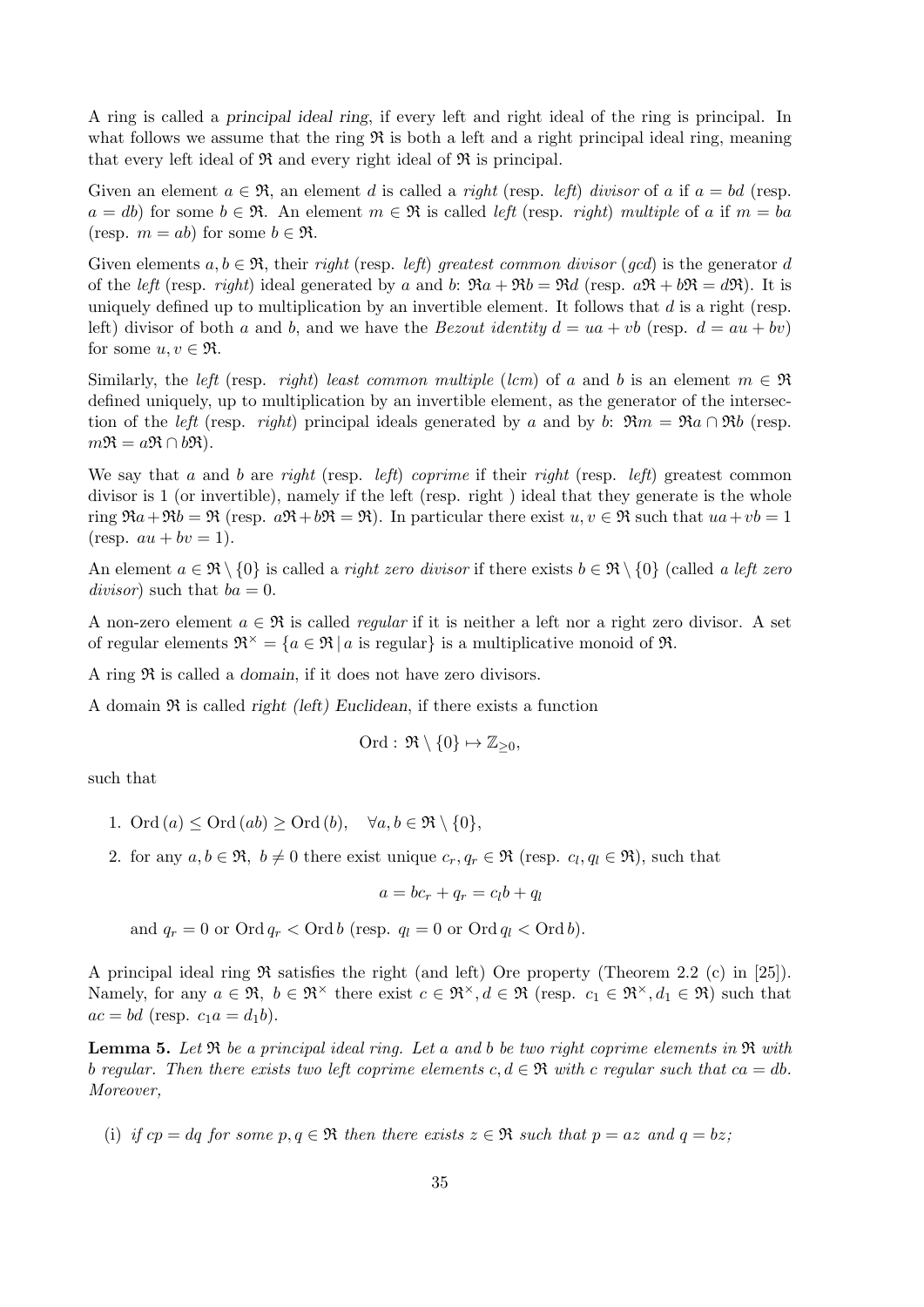(ii) if pa = qb for some p, q  $\in \mathfrak{R}$  then there exists  $z \in \mathfrak{R}$  such that  $p = zc$  and  $q = zd$ .

*Proof.* It follows from the left Ore property that for  $a, b \in \mathfrak{R}$ , b regular, there exist  $c, d \in \mathfrak{R}$ , c regular, such that  $ca = db$ . We can assume that c and d are left coprime. Otherwise, one can simplify on the left by their left greatest common divisor, which is regular since  $c$  is.

(i) Let  $\mathfrak{I} = \{x \in \mathfrak{R} | \exists y \in \mathfrak{R}, dx = cy\}$ . It is a right ideal in  $\mathfrak{R}$ , hence it can be written as  $h\mathfrak{R}$ for some  $h \in \mathfrak{R}$ . Obviously  $b \in \mathfrak{I}$ , thus there exists  $g \in \mathfrak{R}$  such that  $b = hg$  and both g, h are regular. Element h itself lies in  $\mathfrak{I}$ , therefore there exists  $f \in \mathfrak{R}$  such that  $dh = cf$ . Multiplying the latter on the right by g we have  $cfg = dhg = db = ca$ , which implies that  $fg = a$  since c is regular. Recall that a and b are right coprime. Therefore the equalities  $a = fg$  and  $b = hg$ imply that  $g$  is invertible in  $\mathfrak{R}$ .

Now let us assume that  $cp = dq$  for some elements  $p, q \in \mathfrak{R}$ . By definition of  $\mathfrak I$  there exists  $w \in \mathfrak{R}$  such that  $q = hw$ . We can rewrite q as  $q = hgg^{-1}w = bz$  where  $z = g^{-1}w \in \mathfrak{R}$ . Finally we note that  $cp = dq = dbz = caz$  which implies  $p = az$  since c is regular.

Taking the left ideal  $\mathfrak{J} = \{x \in \mathfrak{R} | \exists y \in \mathfrak{R}, xb = ya\}$  we prove part (ii) of the Lemma in a similar way.  $\Box$ 

## Appendix B. Lemmas used for the proof of Proposition 13

We denote by  $\pi$  the projection from the space of Laurent difference polynomials A to the space of difference polynomials K defined by letting  $\pi(b)$  being the nonsingular part of b for all difference Laurent monomial  $b \in A$ . For example,

$$
\pi(u+\frac{uu_1}{u_2})=u.
$$

If  $L = \sum_{n \leq N} l_n S^n$  is a Laurent series with coefficients being Laurent difference polynomials, we denote by  $\pi(L)$  the series  $\sum_{n\leq N} \pi(l_n)S^n$ .

**Lemma 6.** Let  $a, b, c, d \in K$  and  $n \in \mathbb{Z}$ . Then  $\pi[(a + bS^{-1})\Delta^{-1}(c + dS^{-1})]$  is a difference operator.

Proof. We have

$$
(a+bS^{-1})\Delta^{-1}(c+dS^{-1}) = \sum_{n\geq 1} (ac_{-2n-1}\beta^n + bd_{-2n}(\beta^{n-1})_{-1})S^{-2n-1} + \sum_{n\geq 0} (ad_{-2n-1}\beta^n + bc_{-2n-2}(\beta^n)_{-1})S^{-2n-2} + ac_{-1}\beta^0 S^{-1}
$$
 (64)

It is clear that for n large enough  $\pi(ac_{-2n-1}\beta^{n})=0$  and similarly  $\pi(bd_{-2n}(\beta^{n-1})_{-1})=0$ .

$$
\pi(ac_{-2n-1}\beta^{n} + bd_{-2n}(\beta^{n-1})_{-1}) = 0 \text{ for } n \gg 0.
$$

Similarly,

$$
\pi(ad_{-2n-1}\beta^{n}+bc_{-2n-2}(\beta^{n})_{-1})=0 \text{ for } n \gg 0.
$$

 $\Box$ 

**Lemma 7.** Let  $a, b, c, d \in K$  and  $e \in A$ . Then  $\pi[(a + bS^{-1})\Delta^{-1}eS^{-1}\Delta^{-1}(c + dS^{-1})]$  is a difference operator.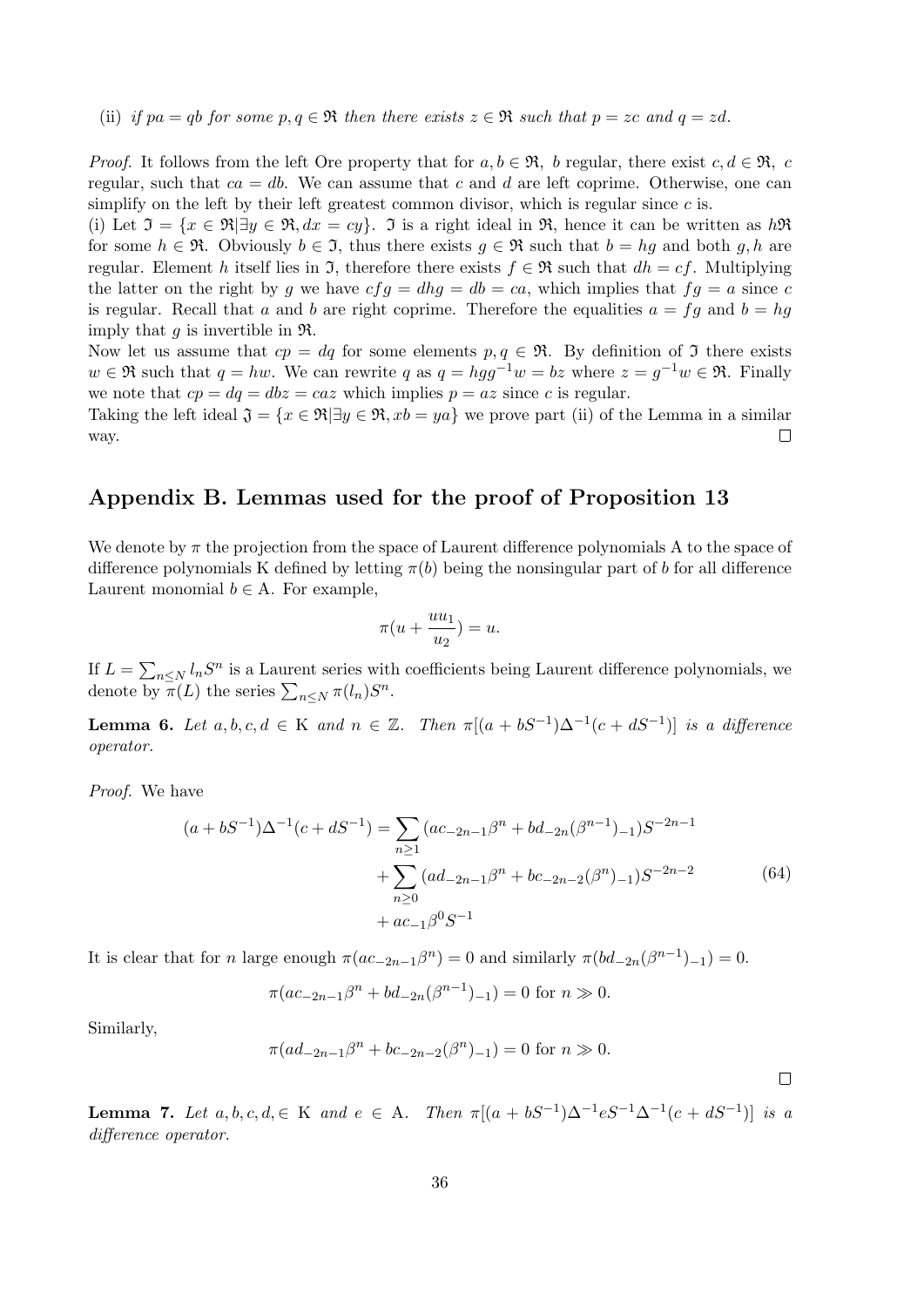*Proof.* Let us expand  $L = (a + bS^{-1})\Delta^{-1}eS^{-1}\Delta^{-1}(c + dS^{-1})$  as a Laurent series in  $S^{-1}$ :

$$
L = (a + bS^{-1})(\sum_{n\geq 0} \beta^{n}e_{-2n-1}S^{-2n-1})(\sum_{k\geq 0} (\beta^{k})_{-1}S^{-2k-1})(c_{-1}S^{-1} + d_{-1}S^{-2})
$$
  
\n
$$
= (a + bS^{-1})(\sum_{m\geq 0} \beta^{m+1}(\sum_{n=0}^{m} \left(\frac{e}{u}\right)_{-2n-1})S^{-2m-2})(c_{-1}S^{-1} + d_{-1}S^{-2})
$$
  
\n
$$
= \sum_{m\geq 0} ac_{-2m-3}\beta^{m+1}(\sum_{n=0}^{m} \left(\frac{e}{u}\right)_{-2n-1})S^{-2m-3}
$$
  
\n
$$
+ \sum_{m\geq 0} bd_{-2m-4}(\beta^{m+1})_{-1}(\sum_{n=0}^{m} \left(\frac{e}{u}\right)_{-2n-2})S^{-2m-5}
$$
  
\n
$$
+ \sum_{m\geq 0} bc_{-2m-4}(\beta^{m+1})_{-1}(\sum_{n=0}^{m} \left(\frac{e}{u}\right)_{-2n-2})S^{-2m-4}
$$
  
\n
$$
+ \sum_{m\geq 0} ad_{-2m-3}\beta^{m+1}(\sum_{n=0}^{m} \left(\frac{e}{u}\right)_{-2n-1})S^{-2m-4}
$$
  
\n
$$
(65)
$$

After applying  $\pi$  to the coefficients of this Laurent series expansion of L, we get a difference operator. Let us show it for the first summand in the last line of (65), namely that

$$
\sum_{m\geq 0} \pi(ac_{-2m-3}\beta^{m+1}(\sum_{n=0}^{m}(\frac{e}{u})_{-2n-1}))S^{-2m-3}
$$

is a difference operator (the same argument applies to the remaining three summands). This follows from the claim that for large enough m, and for all  $0 \le n \le m$ ,

$$
\pi(ac_{-2m-3}\beta^{m+1}\left(\frac{e}{u}\right)_{-2n-1}) = 0.
$$
\n(66)

Indeed, if e can be written as a sum of Laurent monomials for which the degree of the numerators, as polynomials in the  $u_i$ 's are bounded by  $m_e$ , and if  $m_a$  and  $m_c$  denote the degrees of a and c as polynomials in the  $u_i$ 's, then (66) holds for  $m > m_a + m_c + m_e$ .  $\Box$ 

**Lemma 8.** Let f be a difference polynomial such that R is recursion for the equation  $u_t = f$ . Then there exists a difference polynomial k such that  $f = u(k_2 - k)$ .

*Proof.* Operator R given by (53) is recursion for  $u_t = f$  which implies that  $ln(u)$  is a conserved density of f, or in other words that there is a difference polynomial g such that  $f = u(g_1 - g)$ . To conclude we need to prove that  $g_1 - g = k_2 - k$  for some difference polynomial k, which is equivalent to say that  $g = k_1 + k + \rho$  for some constant  $\rho$ . We claim that this is the same as saying that

$$
\sum_{n} (-1)^{n} S^{-n} \left(\frac{\partial g}{\partial u_{n}}\right) = 0. \tag{67}
$$

Indeed, it is clear that  $\sum_n (-1)^n S^{-n} \frac{\partial}{\partial u}$  $\frac{\partial}{\partial u_n}(S+1) = 0$  by (3) and that any constant satisfies (67). Conversely, if a difference polynomial g of order  $(M, N)$  satisfies (67), then there exists a difference polynomial k and a constant  $\rho$  such that  $g = k_1 + k + \rho$ . To check this, we proceed by induction on the total order of g. If it is zero, meaning that g is a function of  $u<sub>N</sub>$  for a single N, then g must be a constant. If not, say if g has order  $(M, N)$  with  $M < N$ , then  $\frac{\partial g}{\partial u_N}$  does not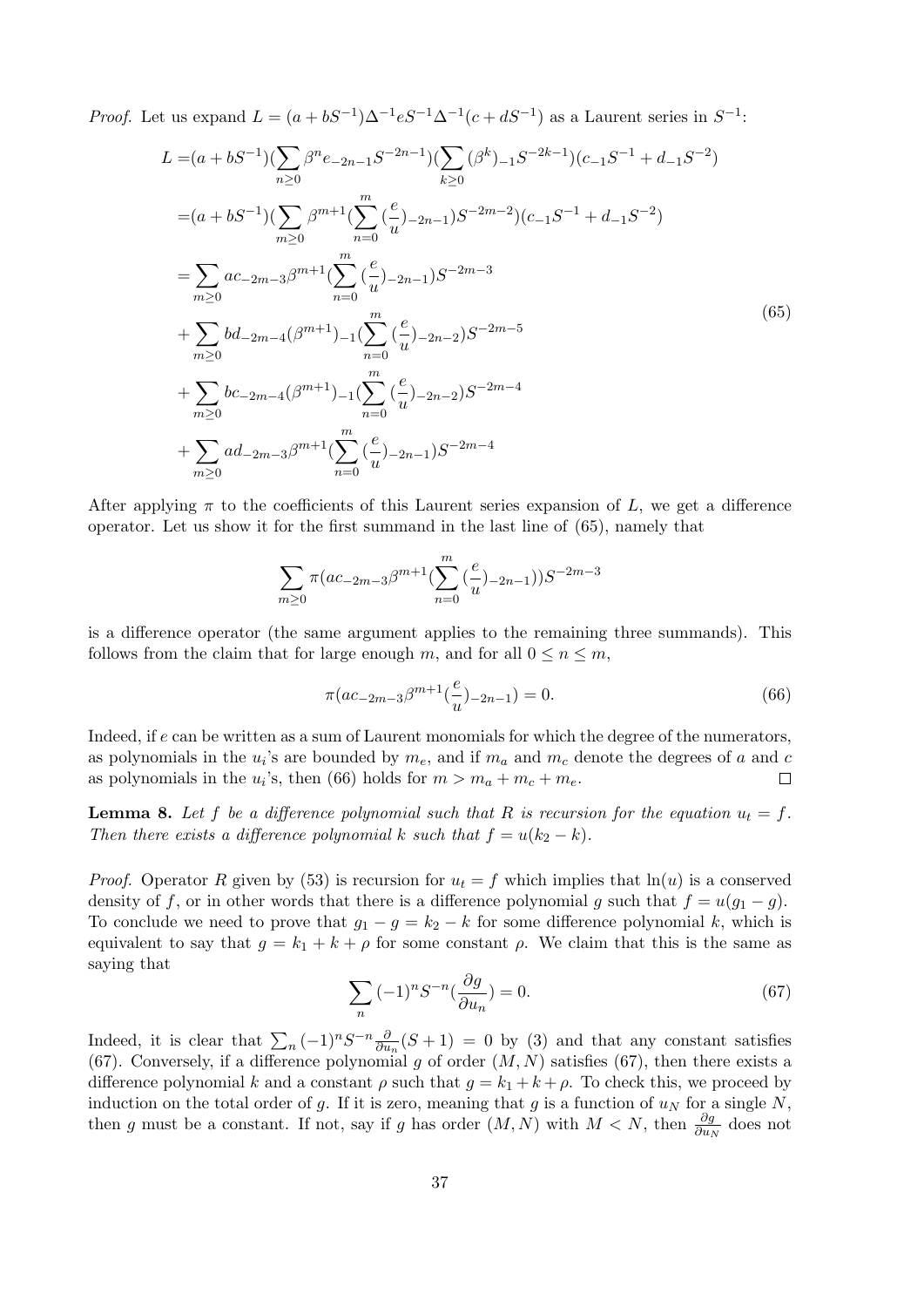depend on  $u_M$ . Consequently, we can write g as a sum  $h + k$  where k has order  $(M', N)$  with  $M < M'$  and h has order  $(M, N')$  with  $N' < N$ . Since g and  $k + k_{-1}$  both satisfy (67), it follows that  $h - k_{-1}$  must satisfy (67) as well, i.e. we reduced the problem to a difference polynomial of lesser total order.

The difference polynomial (67) is the remainder of the division of  $g_*$  by  $(S + 1)$  on the left. Let us call it r:

$$
g_* = (S+1)X + r, \ \ r = \sum_n (-1)^n S^{-n} \left(\frac{\partial g}{\partial u_n}\right),\tag{68}
$$

where X is some difference operator. We want to prove that  $r = 0$ . It is equivalent to prove that the remainder r' of the division of  $g_*u(S^2-1)$  by  $S+1$  on the left is 0. Indeed  $r' = ur - (ur)_{-2}$ and r is a difference polynomial, therefore  $r = 0 \iff r' = 0$ .

We are going to deduce that  $r' = 0$  from the fact that R is recursion for  $f = u(g_1 - g)$ . Note that  $f_* = u(S-1)g_* + g_1 - g$ . Recall equation (54) where R was expressed as  $(Q\Delta^{-1}C + P)(S^2 - 1)^{-1}\frac{1}{u}$ . By definition (36) of a recursion operator we have

$$
(Q_*[f] - f_*Q)\Delta^{-1}C - Q\Delta^{-1}\Delta_*[f]\Delta^{-1}C
$$
  
+  $Q\Delta^{-1}C_*[f] + P(S+1)^{-1}g_*u(S^2-1)$   
-  $f_*P + P_*[f] + Q\Delta^{-1}C(S+1)^{-1}g_*u(S^2-1) = 0.$  (69)

The idea is to expand (69) as a Laurent series in  $S^{-1}$  and to project the coefficients in front of  $S^{-N}$  for large N on the space of difference polynomials. Let us start by rearranging (69) using two Euclidean divisions

$$
C = w_2 + w_{-1} + Z(S+1), \qquad g_*u(S^2 - 1) = r' + (S+1)Y,\tag{70}
$$

where Y and Z are two difference operators. Combining (69) with (70), we get:

$$
Q\Delta^{-1}(w_2 + w_{-1})S^2(S+1)^{-1}r' + p(S+1)^{-1}r'
$$
  
=  $Q\Delta^{-1}\Delta_*[f]\Delta^{-1}C - (Q_*[f] - f_*Q)\Delta^{-1}C$   
-  $Q\Delta^{-1}(C_*[f] + CY + Zr') - Pr' + f_*P - P_*[f]$  (71)

By Lemma 6 and Lemma 7, if M is the RHS of (71),  $\pi(M)$  is a difference operator. Therefore,

$$
\pi[Q\Delta^{-1}(w_2+w_{-1})S^2(S+1)^{-1}r'+p(S+1)^{-1}r'] \tag{72}
$$

must be a difference operator as well. Let us write  $Q = a + bS^{-1}$  where  $a = u(uu_1 - 1)$  and  $b = u(1 - uu_{-1})$  and let  $c = w_2 + w_{-1}$ . Looking only at even powers of  $S^{-1}$  in the Laurent series expansion of (72) we obtain

$$
\pi[(a(\beta^{0}c_{-1} + ... + \beta^{N}c_{-2N-1}) - b(\beta^{0}c_{-1} + ... + \beta^{N-1}c_{-2N+1}) - (1-p)r'_{-2N}] = 0 \text{ for all } N \gg 0, (73)
$$

where the Laurent difference polynomials  $\beta^{n} = \frac{u_{-1}...u_{-2n-1}}{u_{-n}}$  $\frac{a_1...a_{-2n-1}}{a...a_{-2n}}, n \ge 1, \ \beta^0 = \frac{1}{u}$  $\frac{1}{u}$  satisfy

$$
\Delta^{-1} = \sum_{n \ge 0} \beta^n S^{-2n-1}.
$$
\n(74)

It is clear that for all  $k > 1$  and for all  $N \geq \text{Ord } r' + 2$ , we have

$$
\pi(ac_{2k-1}\beta^k r'_{-2N}) = \pi(b(c_{2k-1}\beta^k)_{-1}r'_{-2N}) = 0.
$$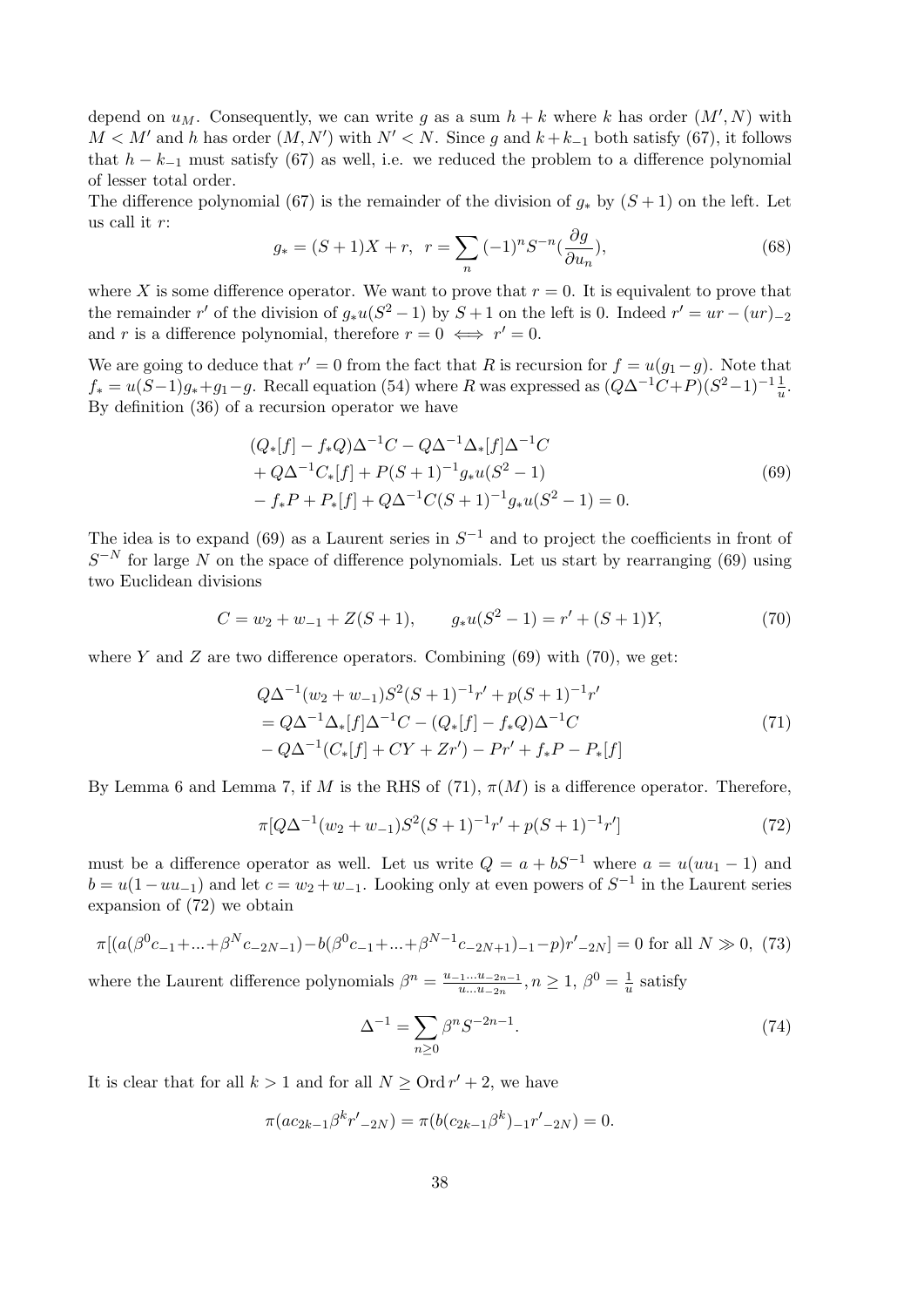In other words, there exists  $K \geq 0$  such that

$$
\pi[(a(\beta^{0}c_{-1} + ... + \beta^{K}c_{-2K-1}) - b(\beta^{0}c_{-1} + ... + \beta^{K-1}c_{-2K+1}) - (1-p)r'_{-2N}] = 0 \text{ for all } N \gg 0. \tag{75}
$$

If  $r' \neq 0$ , r' is either a constant or the order of  $r'_{-2N}$  must go to  $(-\infty, -\infty)$  as N grows. In both cases we must have:

$$
\pi[a(\beta^{0}c_{-1} + ... + \beta^{K}c_{-2K-1}) - b(\beta^{0}c_{-1} + ... + \beta^{K-1}c_{-2K+1}) - 1 - p] = 0.
$$
 (76)

This quantity can be computed directly, and we obtain

$$
p = -2 + u(u_2 + 3u_1 + 2u + u_{-1} + u_{-2}) + 2u_{-1}u_{-3}
$$
  
- 
$$
u(2u_1u_{-1}u_{-3} + 2u_1uu_{-1} + uu_1u_2 + u_{-2}u_{-1}u + 2u_{-4}u_{-2}u)
$$
<sup>(77)</sup>

which is a contradiction to p given in (57). Thus we have  $r' = 0$  and hence  $g = k_1 + k + \rho$ . By now we have proved the statement.  $\Box$ 

**Lemma 9.** Let  $g \in K$  be such that R is recursion for  $f = u(g_2 - g)$ . Then

$$
Q\Delta^{-1}(C(g)_{*}u(S^{2}-1)-C(g)(S^{2}-S))+(Q_{*}[f]-f_{*}Q-Q(g_{1}-g_{2}))\Delta^{-1}C
$$

is a difference operator.

*Proof.* We have  $\Delta_*^{-1}[f] = (g_1 - g_2)\Delta^{-1} + \Delta^{-1}(g_1 - g_2)$  and  $f_* = u(S^2 - 1)g_* + g_2 - g$ . From (69) we deduce that

$$
Q\Delta^{-1}(Cg_*u(S^2-1) - (g_2 - g_1)C + C_*[f]) + (Q_*[f] - f_*Q - Q(g_2 - g_1))\Delta^{-1}C
$$
 (78)

is a difference operator. It remains to rewrite the first nonlocal term. We have modulo left multiplication by  $\Delta$  and we have

$$
Cg_*u(S^2 - 1) = C(g)_*u(S^2 - 1) - (g_2(w_2)_* - g_1(w_{-1})_*)u(S^2 - 1)
$$
  
=  $C(g)_*u(S^2 - 1) + u_1u_3g_2(S^5 - S) - uu_{-2}g_1(S^2 - S^{-2})$   
\equiv  $C(g)_*u(S^2 - 1) + (uu_{-2}g_{-2} - u_1u_3g_2)S - u_1u_3(g_5 - g_1)S^2$ 

and

$$
C_*[f] = uu_{-2}(g_2 - g_{-2})S - u_1u_3(g_5 - g_1)S^2.
$$

Therefore

$$
Cg_*u(S^2-1) - (g_2 - g_1)C + C_*[f] \equiv C(g)_*u(S^2-1) - C(g)(S^2 - S). \tag{79}
$$

 $\Box$ 

We conclude combining (78) to (79).

**Lemma 10.** Let a, b, c, d, e, f, g, h be difference Laurent polynomials such that a, b, g,  $h \neq 0$  and

$$
(a+bS^{-1})\Delta^{-1}(c+dS^{-1}) + (e+fS^{-1})\Delta^{-1}(g+hS^{-1})
$$

is a difference operator. Then there exists a constant  $\lambda \in \mathbf{k}$  such that

$$
e + fS^{-1} = \lambda(a + bS^{-1})
$$
  

$$
c + dS^{-1} = -\lambda(g + hS^{-1})
$$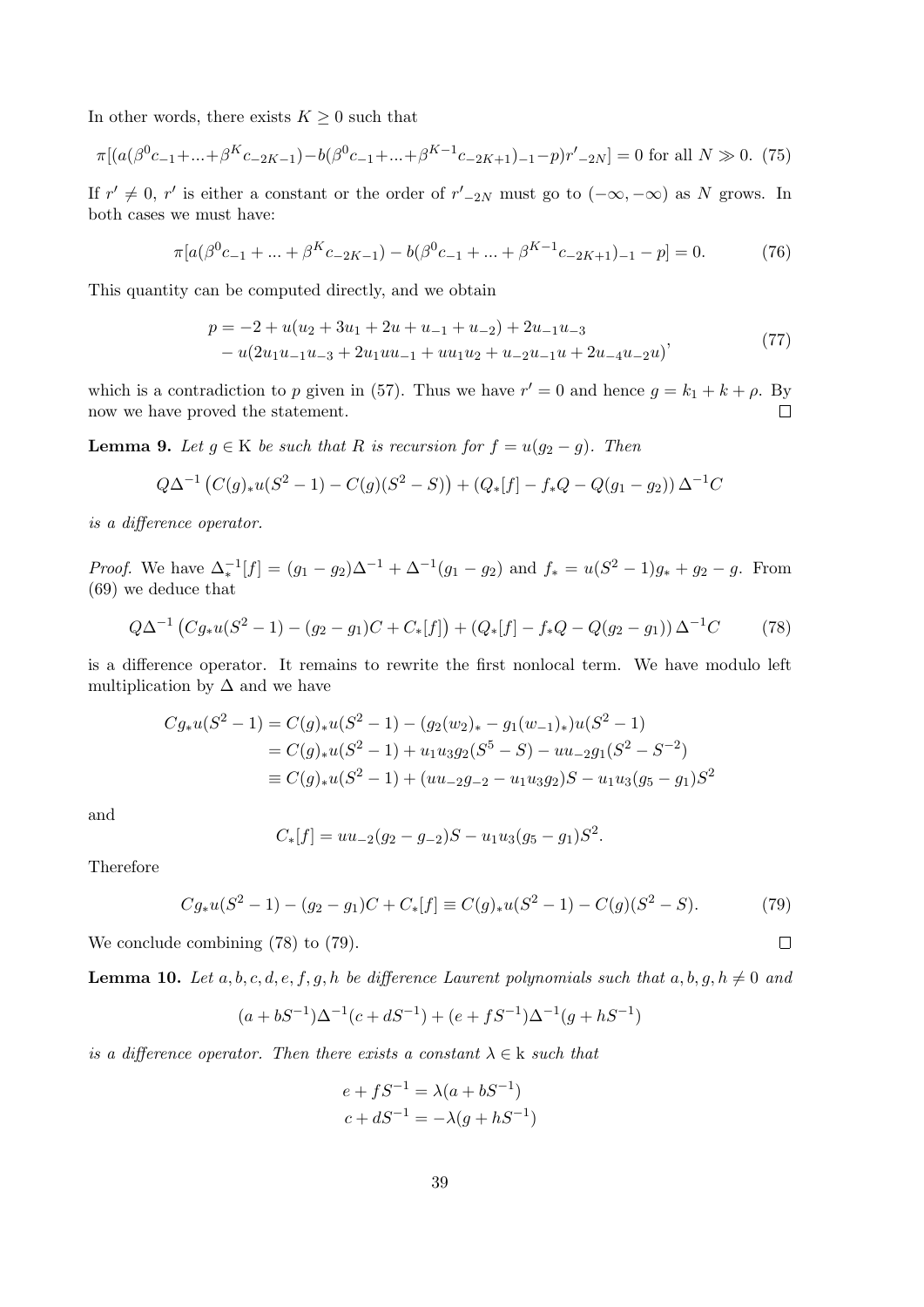*Proof.* Recall the definition of the Laurent monomials  $\beta^n$  for  $n \geq 0$ 

$$
\Delta^{-1} = \sum_{n \ge 0} \beta^n S^{-2n-1}.
$$
\n(80)

We have

$$
(a+bS^{-1})\Delta^{-1}(c+dS^{-1}) = \sum_{n\geq 1} (ac_{-2n-1}\beta^n + bd_{-2n}(\beta^{n-1})_{-1})S^{-2n-1} + \sum_{n\geq 0} (ad_{-2n-1}\beta^n + bc_{-2n-2}(\beta^n)_{-1})S^{-2n-2} + ac_{-1}\beta^0 S^{-1}
$$
 (81)

Therefore, we must have for large enough  $n$ 

$$
\beta^{n-1}(ad_{-2n+1} + eh_{-2n+1}) + (\beta^{n-1})_{-1}(bc_{-2n} + fg_{-2n}) = 0
$$
  

$$
\beta^n(ac_{-2n-1} + eg_{-2n-1}) + (\beta^{n-1})_{-1}(bd_{-2n} + fh_{-2n}) = 0.
$$

Here  $\beta^n$  has poles at  $u, u_{-2}, ..., u_{-2n}$   $(\beta^n = \frac{u_{-1}...u_{-2n+1}}{u_{...}u_{-2n}})$  $\lim_{u...u_{-2n}}$  and  $(\beta^{n-1})$ <sub>-1</sub> has poles at  $u_{-1},...,u_{-2n+1}$ . Moreover, the Laurent polynomials inside the parenthesis can only have a bounded number of poles, independently of n. Combining these two facts we deduce that for large  $n$  the arguments inside the four parenthesis must vanish:

$$
0 = ad_{-2n+1} + eh_{-2n+1}
$$
  
\n
$$
0 = bc_{-2n} + fg_{-2n}
$$
  
\n
$$
0 = ac_{-2n-1} + eg_{-2n-1}
$$
  
\n
$$
0 = bd_{-2n} + fh_{-2n}, \qquad n \gg 0.
$$
  
\n(82)

Since  $a, b, q, h \neq 0$ , either  $e = f = c = d = 0$ , in which case we can take  $\lambda = 0$ , or  $e, f, c, d, \neq 0$ . In the latter case we conclude using the fact that, if two Laurent difference polynomials  $x$  and y are such that  $x_{2n} = y$  for infinitely many  $n \in \mathbb{Z}$ , then x and y are both equal to the same constant.  $\Box$ 

**Lemma 11.** Let d be a difference polynomial. Then d is in the image of  $\Delta$  if and only if

$$
d_*u(1+S^{-1}) - d = \Delta P, \tag{83}
$$

where  $P$  is a difference operator. In this case, we have

$$
d = \Delta(-S(\sum_{n} \frac{\alpha_{2n}}{u}(\frac{\partial d}{\partial u_{2n}})_{-2n})).
$$
\n(84)

Here for all  $n \in \mathbb{Z}$ ,  $\alpha_{2n}$  (resp.  $\alpha_{2n+1}$ ) is the unique difference Laurent polynomial such that  $S^{2n}u - \alpha_{2n}$  (resp.  $S^{2n+1}u - \alpha_{2n+1}S^{-1}$ ) is divisible on the left by  $\Delta$ . Moreover,

$$
\sum_{n} \frac{\alpha_{2n}}{u} \left(\frac{\partial d}{\partial u_{2n}}\right)_{-2n}
$$

is a difference polynomial.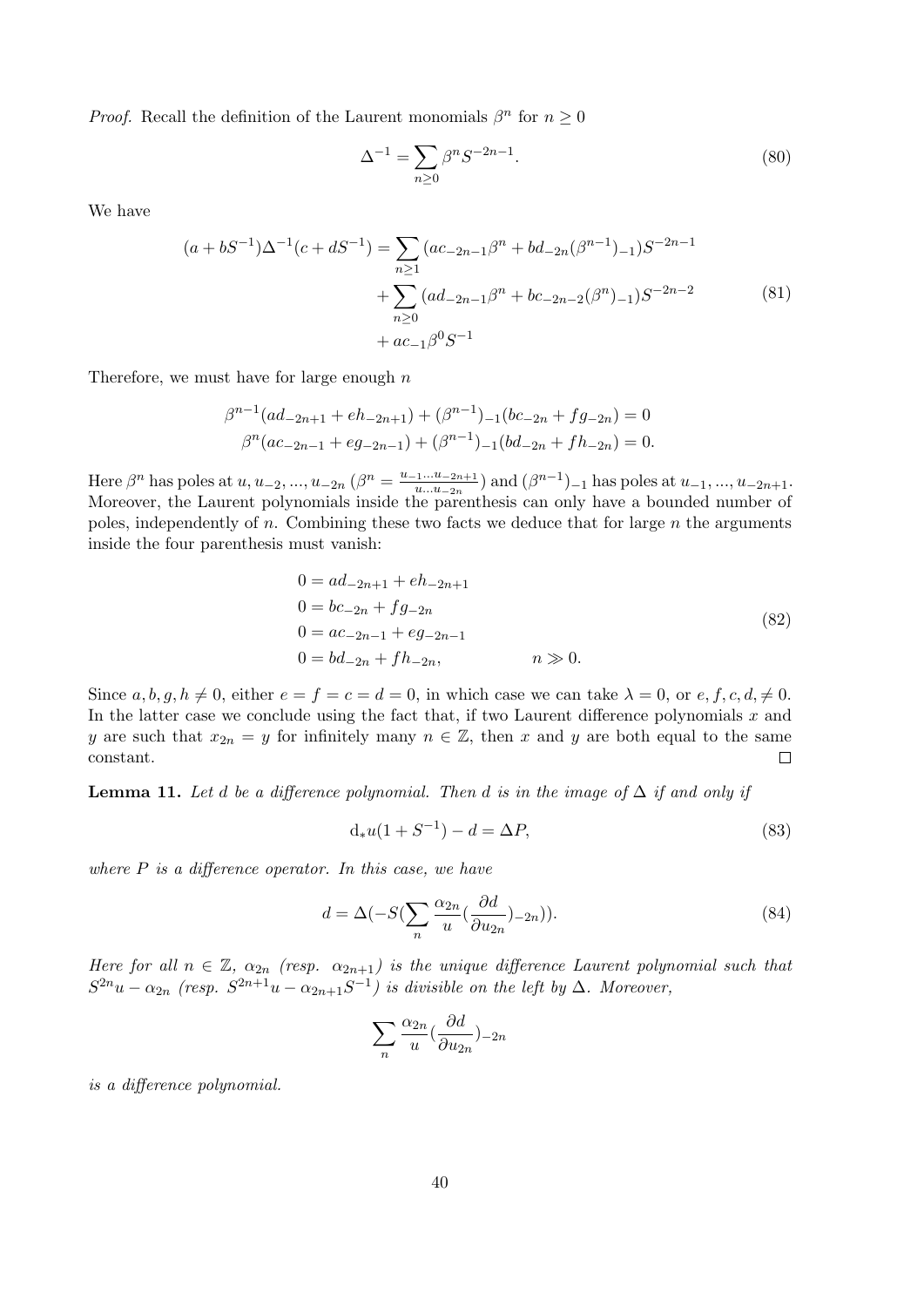*Proof.* Suppose that  $d = u_1 d_1' - u d_{-1}'$  for a difference Laurent polynomial d'. Then the Fréchet derivative of d expands as:

$$
d_* = \Delta d'_* + d'_1 S - d'_{-1}.
$$

Hence (we use to  $\equiv$  to denote modulo left multiplication by  $\Delta$ ) we get

$$
d_*u(1+S^{-1}) \equiv (Sd'-d'_{-1})u(1+S^{-1}) \equiv u_1d'_1 - ud'_{-1} \equiv d
$$

Conversely assume that

$$
d_*u(1+S^{-1}) \equiv d. \tag{85}
$$

Recall that the  $\alpha_n$ 's are defined so that  $S^{2n}u \equiv \alpha_{2n}$  and  $S^{2n+1}u \equiv \alpha_{2n+1}S^{-1}$  for all  $n \in \mathbb{Z}$ . The following identity can be easily checked by induction

$$
\alpha_{2n+2} = \frac{u}{u_{-1}} \alpha_{2n+1} = \frac{u^2}{u_{-1}u_{-2}} (\alpha_{2n})_{-2}, \ \forall n \in \mathbb{Z}.
$$
\n(86)

Let us rewrite the LHS of (85):

$$
\sum_{n} S^{n} \left( \frac{\partial d}{\partial u_{n}} \right)_{-n} u(1 + S^{-1}) = \sum_{n} S^{n} u \left( \left( \frac{\partial d}{\partial u_{n}} \right)_{-n} + \frac{u_{1}}{u} \left( \frac{\partial d}{\partial u_{n+1}} \right)_{-n} \right)
$$

$$
\equiv \sum_{n} \alpha_{2n} \left( \left( \frac{\partial d}{\partial u_{2n}} \right)_{-2n} + \frac{u_{1}}{u} \left( \frac{\partial d}{\partial u_{2n+1}} \right)_{-2n} \right)
$$

$$
+ \sum_{n} \alpha_{2n+1} S^{-1} \left( \left( \frac{\partial d}{\partial u_{2n+1}} \right)_{-2n-1} + \frac{u_{1}}{u} \left( \frac{\partial d}{\partial u_{2n+2}} \right)_{-2n-1} \right)
$$
(87)

Combining  $(85)$ ,  $(86)$  and  $(87)$  we obtain

$$
d = \sum_{n} \alpha_{2n} \left( \frac{\partial d}{\partial u_{2n}} \right)_{-2n} + \frac{u_1}{u} \sum_{n} \alpha_{2n} \left( \frac{\partial d}{\partial u_{2n+1}} \right)_{-2n},
$$
  
\n
$$
0 = \sum_{n} \frac{u}{u_{-2}} (\alpha_{2n})_{-2} \left( \frac{\partial d}{\partial u_{2n+1}} \right)_{-2n-2} + \sum_{n} \alpha_{2n+2} \left( \frac{\partial d}{\partial u_{2n+2}} \right)_{-2n-2}.
$$
\n(88)

from which it follows that

$$
d = \Delta(-\sum_{n} \frac{(\alpha_{2n})-1}{u_{-1}} \left(\frac{\partial d}{\partial u_{2n+1}}\right)_{-2n-1})
$$
  
= 
$$
\Delta(-S(\sum_{n} \frac{\alpha_{2n}}{u} \left(\frac{\partial d}{\partial u_{2n}}\right)_{-2n})).
$$

We proved that there exists a Laurent difference polynomial d' such that  $d = u_1 d'_1 - u d'_{-1}$ . It implies that  $d'$  cannot have poles (since its highest pole should be lesser or equal than 0 and its lowest pole should be greater than 0), therefore that it is a difference polynomial.  $\Box$ 

## Acknowledgements

The paper is supported by AVM's EPSRC grant EP/P012655/1 and JPW's EPSRC grant EP/P012698/1. Both authors gratefully acknowledge the financial support. JPW and SC were partially supported by Research in Pairs grant no. 41670 from the London Mathematical Society; SC also thanks the University of Kent for the hospitality received during his visit in July 2017. SC was supported by a Junior Fellow award from the Simons Foundation. AVM is grateful for a partial support by the Ministry of Education and Science of Russian Federation, project 1.13560.2019/13.1.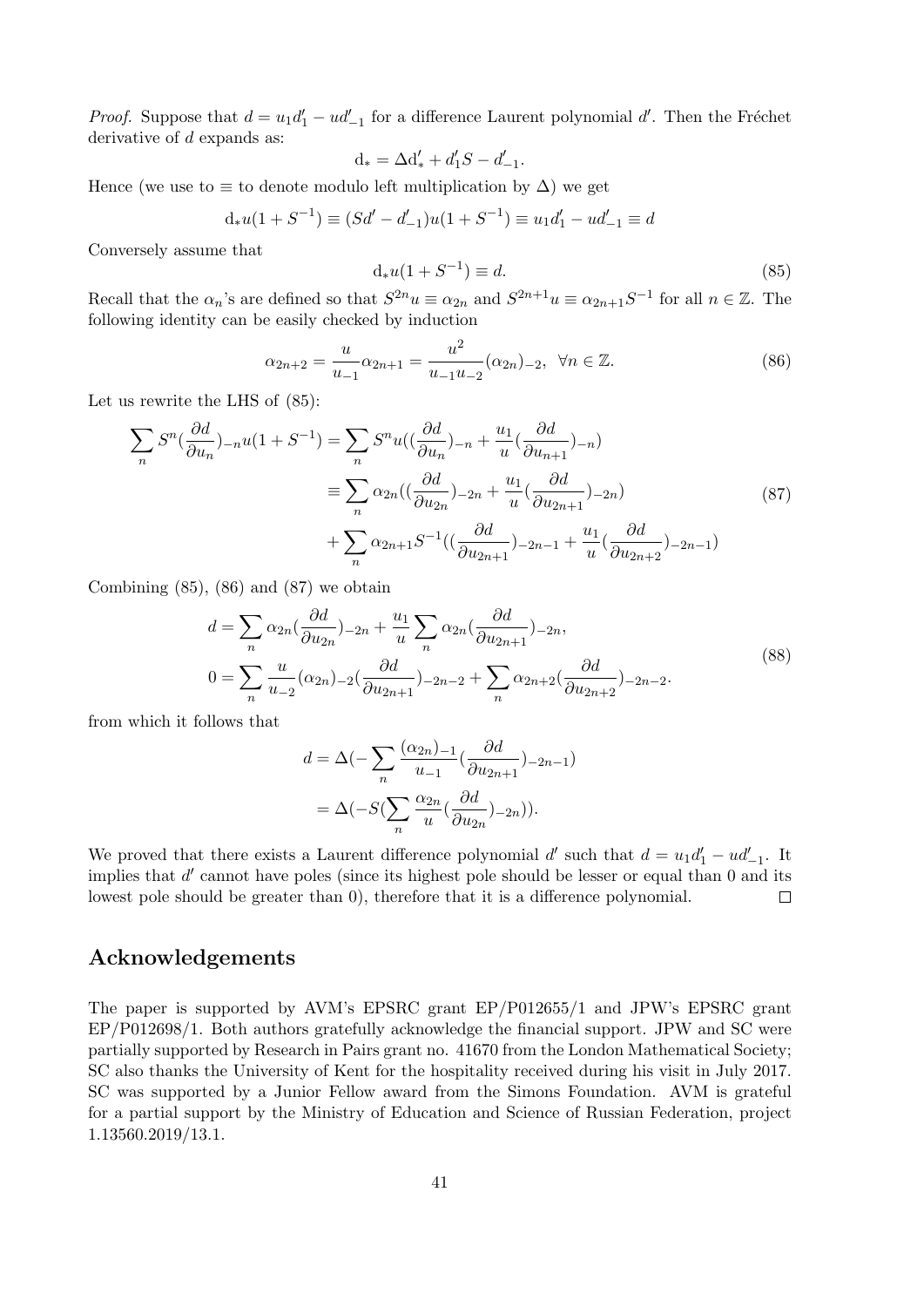# References

- [1] M.J. Ablowitz, D.J. Kaup, A.C. Newell, and H. Segur. Inverse scattering transform-Fourier analysis for nonlinear problems. Stud. Appl. Math., 53(4):249–315, 1974.
- [2] P. J. Olver. Evolution equations possessing infinitely many symmetries. J. Mathematical Phys., 18(6):1212–1215, 1977.
- [3] B. Fuchssteiner. Application of hereditary symmetries to nonlinear evolution equations. Nonlinear Analysis, Theory, Methods & Applications, 3(11):849–862, 1979.
- [4] F. Magri. A geometrical approach to the nonlinear solvable equations. volume 120 of Lecture Notes in Physics, pages 233–263. Springer–Verlag, 1980.
- [5] J. A. Sanders and J. P. Wang. Integrable systems and their recursion operators. Nonlinear Anal., 47:5213–5240, 2001.
- [6] A. Sergyeyev. Why nonlocal recursion operators produce local symmetries: new results and applications. Journal of Physics A: Mathematical and General, 38:3397–3407, 2005.
- [7] Jing Ping Wang. Lenard scheme for two-dimensional periodic Volterra chain. J. Math. Phys., 50:023506, 2009.
- [8] I.M. Gel'fand and I.Ya. Dorfman. Hamiltonian operators and algebraic structures related to them. Functional Analysis and its Applications, 13(4):248–262, 1979.
- [9] Irene Dorfman. Dirac structures and integrability of nonlinear evolution equations. John Wiley & Sons Ltd., Chichester, 1993.
- [10] A. S. Fokas and B. Fuchssteiner. On the structure of symplectic operators and hereditary symmetries. Lett. Nuovo Cimento (2), 28(8):299–303, 1980.
- [11] B. Fuchssteiner and A. S. Fokas. Symplectic structures, their Bäcklund transformations and hereditary symmetries. Phys. D,  $4(1):47-66$ , 1981.
- [12] Kac V.G., Barakat A., and De Sole A. Poisson vertex algebras in the theory of Hamiltonian equations. Japanese Journal of Mathematics, 4:141–252, 2009.
- [13] Kac V.G.and De Sole, A. Non-local Poisson structures and applications to the theory of integrable systems. Japanese Journal of Mathematics, 8:233–347, 2013.
- [14] Valeri D., De Sole A., and Kac V.G. A new scheme of integrability for (bi)Hamiltonian PDE. Communications in Mathematical Physics, 347:449–488, 2016.
- [15] B.A. Kupershmidt. Discrete Lax equations and differential–difference calculus, volume 123 of *Astérisque*. Société mathématique de France, Paris, 1985.
- [16] F. Magri. A simple model of integrable Hamiltonian equation. Journal of Mathematical Physics, 19(5):1156–1162, 1978.
- [17] S. Carpentier. A sufficient condition for a rational differential operator to generate an integrable system. Japanese Journal of Mathematics, 12:33 – 89, 2017.
- [18] V.E. Adler and V.V. Postnikov. Differentialdifference equations associated with the fractional Lax operators. Journal of Physics A: Mathematical and Theoretical, 44(41):415203, 2011.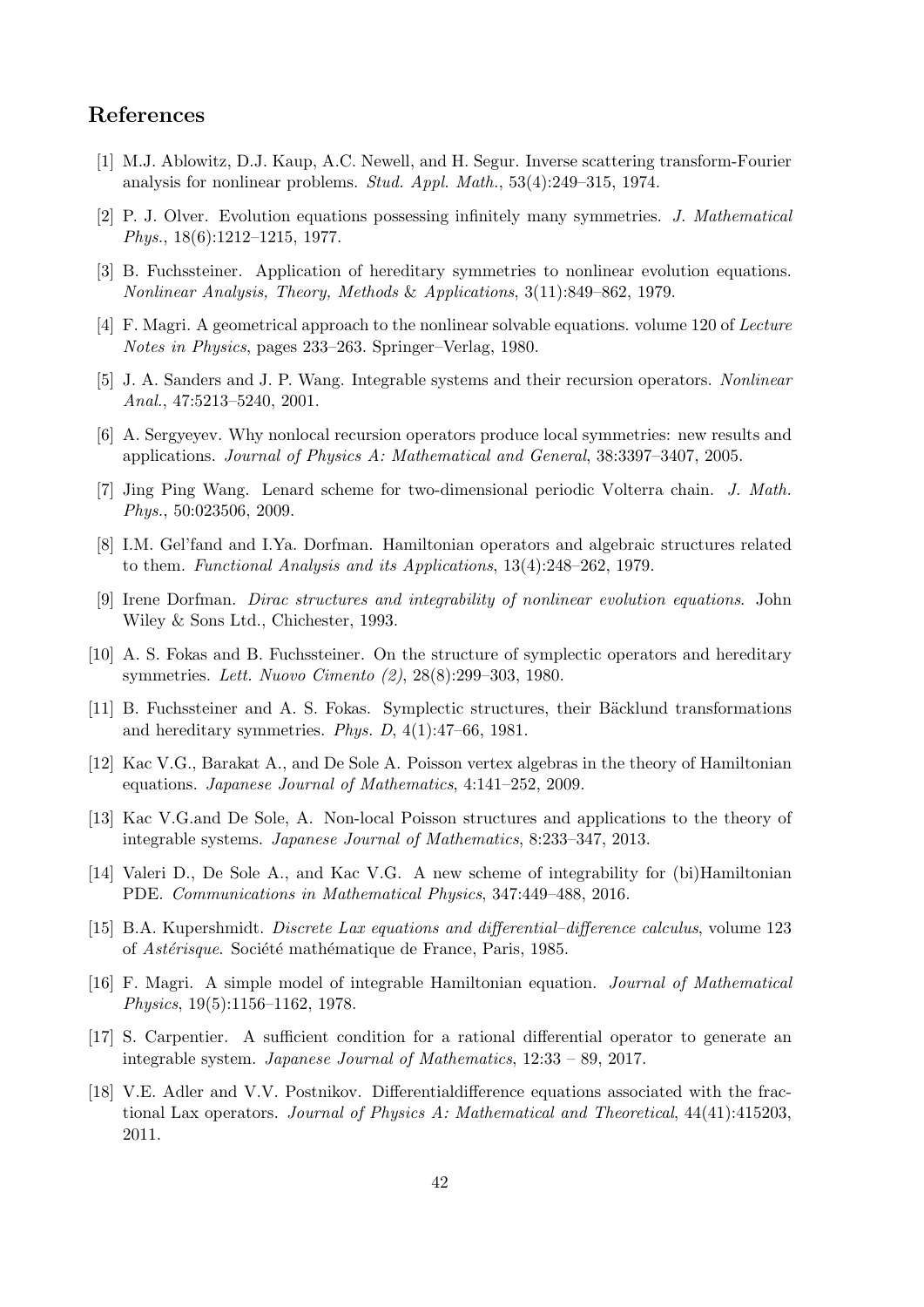- [19] M. J. Ablowitz and J. F. Ladik. Nonlinear differential–difference equations and Fourier analysis. J. Math. Phys., 17(6):1011–1018, 1976.
- [20] F. Khanizadeh, A.V. Mikhailov, and Jing Ping Wang. Darboux transformations and recursion operators for differential–difference equations. Theoretical and Mathematical Physics, 177(3):1606–1654, 2013.
- [21] A.Ya. Maltsev and S.P. Novikov. On the local systems Hamiltonian in the weakly nonlocal Poisson brackets. Physica D: Nonlinear Phenomena, 156(1-2):53–80, 2001.
- [22] E. Artin. Geometric Algebra. Interscience Publ., New York, 1957.
- [23] P. K. Draxl. Skew Fields. London Mathematical Society Lecture Note Series. Cambridge University Press, 1983.
- [24] J.C. McConnell, J.C. Robson, and L.W. Small. Noncommutative Noetherian Rings. Graduate studies in mathematics. American Mathematical Society, 2001.
- [25] Sylvain Carpentier, Alberto De Sole, and Victor G. Kac. Some remarks on non-commutative principal ideal rings. Comptes Rendus Mathematique,  $351(1):5 - 8$ , 2013.
- [26] Lenny Taelman. Dieudonné determinants for skew polynomial rings. Journal of Algebra and Its Applications, 05(01):89–93, 2006.
- [27] M. Jean Dieudonné. Les déterminants sur un corps non commutatif. *Bull. Soc. Math.* France, 71:27–45, 1943.
- [28] A. V. Zhiber and V. V. Sokolov. Exactly integrable hyperbolic equations of Liouville type. Uspekhi Mat. Nauk, 56(1(337)):63–106, 2001.
- [29] J. A. Sanders and Jing Ping Wang. On a family of operators and their Lie algebras. J. Lie Theory, 12(2):503–514, 2002.
- [30] J. A. Sanders and J. P. Wang. On the integrability of homogeneous scalar evolution equations. J. Differential Equations, 147(2):410–434, 1998.
- [31] A.V. Mikhailov, V.S. Novikov, and Jing Ping Wang. Symbolic representation and classification of integrable systems. In M.A.H. MacCallum and A.V. Mikhailov, editors, Algebraic Theory of Differential Equations, pages 156–216. Cambridge University Press, 2009.
- [32] A. V. Kiselev and J. W. van de Leur. Symmetry algebras of Lagrangian Liouville-type systems. Theoretical and Mathematical Physics, 162(2):149–162, Feb 2010.
- [33] A.V. Kiselev and J.W. van de Leur. Pre-Hamiltonian structures for integrable nonlinear systems. arXiv:math-ph/0703082v1.
- [34] Alexander V. Mikhailov, Sylvain Carpentier and Jing Ping Wang. PreHamiltonian and Hamiltonian operators for integrable differential–difference equations. 2018. arXiv:mathph/1808.02957.
- [35] Elizabeth Mansfield, Gloria Marí Beffa, and Jing Ping Wang. Discrete moving frames and discrete integrable systems. Foundations of Computational Mathematics, 13(4):545–582, 2013.
- [36] A.V. Mikhailov, Jing Ping Wang, and P. Xenitidis. Cosymmetries and Nijenhuis recursion operators for difference equations. Nonlinearity, 24(7):2079–2097, 2011. arXiv:1009.2403.